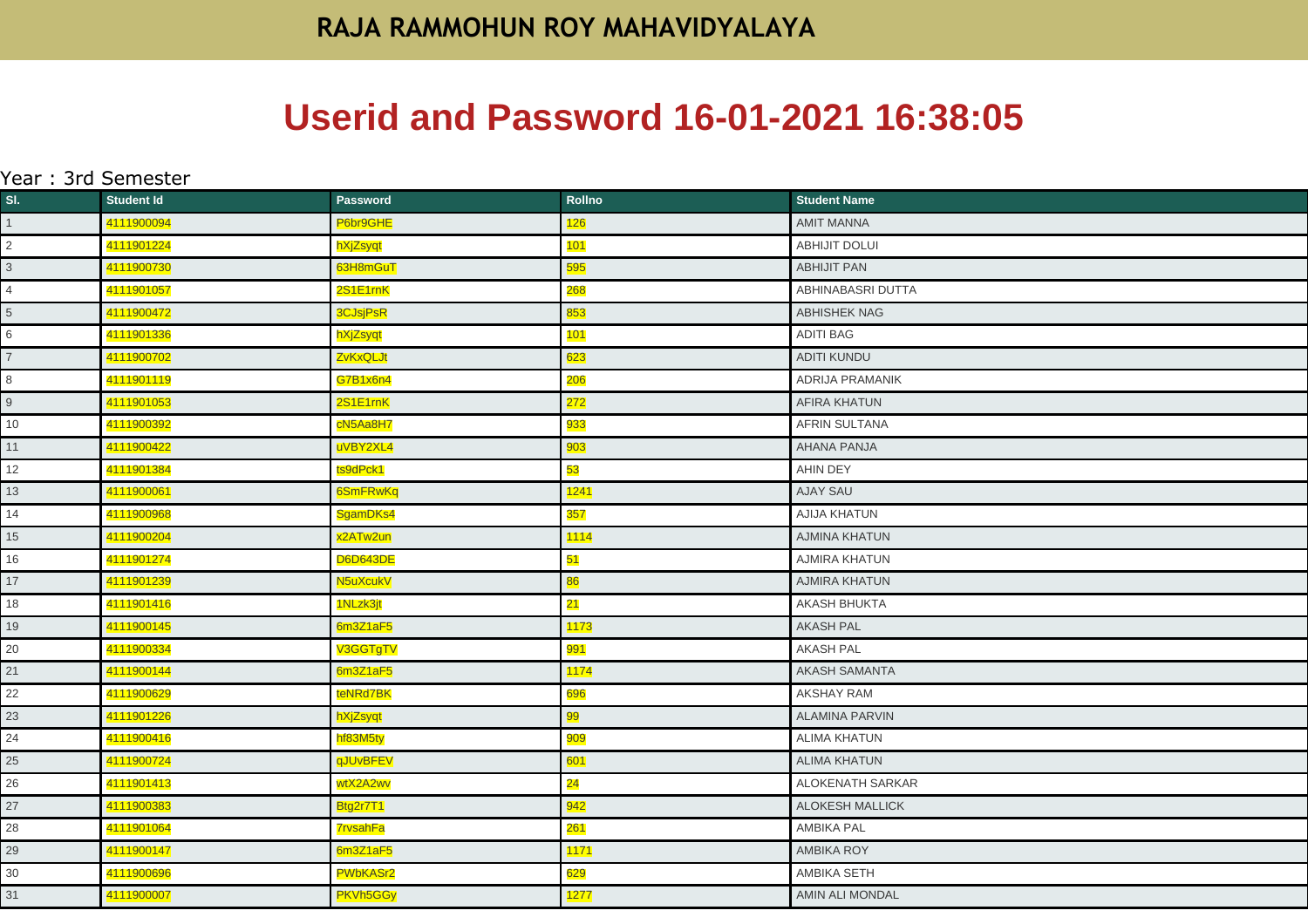| 32     | 4111900806 | ycFPYkAB                          | 519          | <b>AMINA KHATUN</b>   |
|--------|------------|-----------------------------------|--------------|-----------------------|
| 33     | 4111900611 | 46DTt3Fg                          | 714          | <b>AMINA KHATUN</b>   |
| 34     | 4111901128 | u6Ykx9ut                          | 197          | AMINA KHATUN          |
| 35     | 4111901003 | s9T3DyFW                          | 322          | <b>AMINA KHATUN</b>   |
| 36     | 4111900758 | <b>FRmTnvHM</b>                   | 567          | AMISA SULTANA         |
| 37     | 4111900044 | k <sub>27tj</sub> LM <sub>c</sub> | 135          | <b>AMIT SETH</b>      |
| 38     | 4111900969 | SgamDKs4                          | 356          | <b>AMITA SARKAR</b>   |
| 39     | 4111900470 | 3CJsjPsR                          | 855          | <b>AMIYA GHOSH</b>    |
| 40     | 4111900379 | rUPaa6AH                          | <u>946</u>   | AMIYA MAITRA          |
| 41     | 4111900244 | YJA3wJRK                          | 1074         | <b>AMRITA SANTRA</b>  |
| 42     | 4111900665 | Jnd64WEB                          | 660          | AMRITA MAJHI          |
| 43     | 4111900890 | <b>TmYUwYPN</b>                   | 435          | ANAMIKA DOGRA         |
| 44     | 4111900739 | bCbVBAMj                          | 586          | ANAMIKA MONDAL        |
| 45     | 4111901150 | f1eLy3BW                          | <b>175</b>   | <b>ANAMIKA PAL</b>    |
| 46     | 4111900667 | Jnd64WEB                          | 658          | <b>ANAMIKA PATRA</b>  |
| 47     | 4111900711 | CQy5BMxr                          | 614          | ANANYA KUMAR          |
| 48     | 4111900355 | jkREEcQg                          | 970          | ANANYA NANDI          |
| 49     | 4111901325 | UJ62FDt5                          | 112          | <b>ANANYA RANA</b>    |
| 50     | 4111901323 | T8mVXMjM                          |              | <b>ANANYA ROY</b>     |
| 51     | 4111901318 | <b>AuKJmKGQ</b>                   |              | ANANYA SETH           |
| 52     | 4111900725 | qJUvBFEV                          | 600          | <b>ANIMA SANTRA</b>   |
| 53     | 4111901198 | P6br9GHE                          | 127          | <b>ANIMESH BAG</b>    |
| 54     | 4111901173 | nucf9Zmg                          | 152          | ANIMESH BAG           |
| 55     | 4111900948 | zHz67HP7                          | 377          | <b>ANIMESH MALIK</b>  |
| 56     | 4111900184 | 8PrVK6yZ                          | <b>1134</b>  | ANIMESH SAMANTA       |
| 57     | 4111900272 | aR6kgyUB                          | 1046         | <b>ANINDITA GAYEN</b> |
| 58     | 4111901253 | nY7HcgAN                          | 72           | ANINDITA GHOSH        |
| 59     | 4111900176 | suCgZ5J2                          | 1142         | ANINDITA KUNDU        |
| 60     | 4111900707 | CQy5BMxr                          | 618          | <b>ANINDITA MAITY</b> |
| 61     | 4111900813 | aytmJmqz                          | 512          | ANINDITA SANTRA       |
| 62     | 4111900347 | 1MhSqkxR                          | 978          | ANIRBAN GHOSH         |
| 63     | 4111900419 | hf83M5ty                          | 906          | <b>ANIRBAN MAITY</b>  |
| 64     | 4111900085 | <b>3kjbntvQ</b>                   | 1218         | ANIRBAN MUKHERJEE     |
| 65     | 4111901379 | R3gF4bwa                          | 58           | ANIRBAN SAMANTA       |
| 66     | 4111901433 | bPyg3LvN                          |              | ANIRUDHA NAG          |
| 67     | 4111900645 | e19bd1J1                          | 680          | <b>ANITA BAG</b>      |
| 68     | 4111900776 | tKHcnqQa                          | <b>549</b>   | ANITA BERA            |
| 69     | 4111901047 | jx776pyM                          | 278          | <b>ANITA MAITY</b>    |
| 70     | 4111901118 | G7B1x6n4                          | 207          | <b>ANITA PAL</b>      |
| $71$   | 4111900183 | 8PrVK6yZ                          | 1135         | ANJU JANA             |
| $72\,$ | 4111900065 | H36dBxzn                          | <u> 1237</u> | ANKAN MANNA           |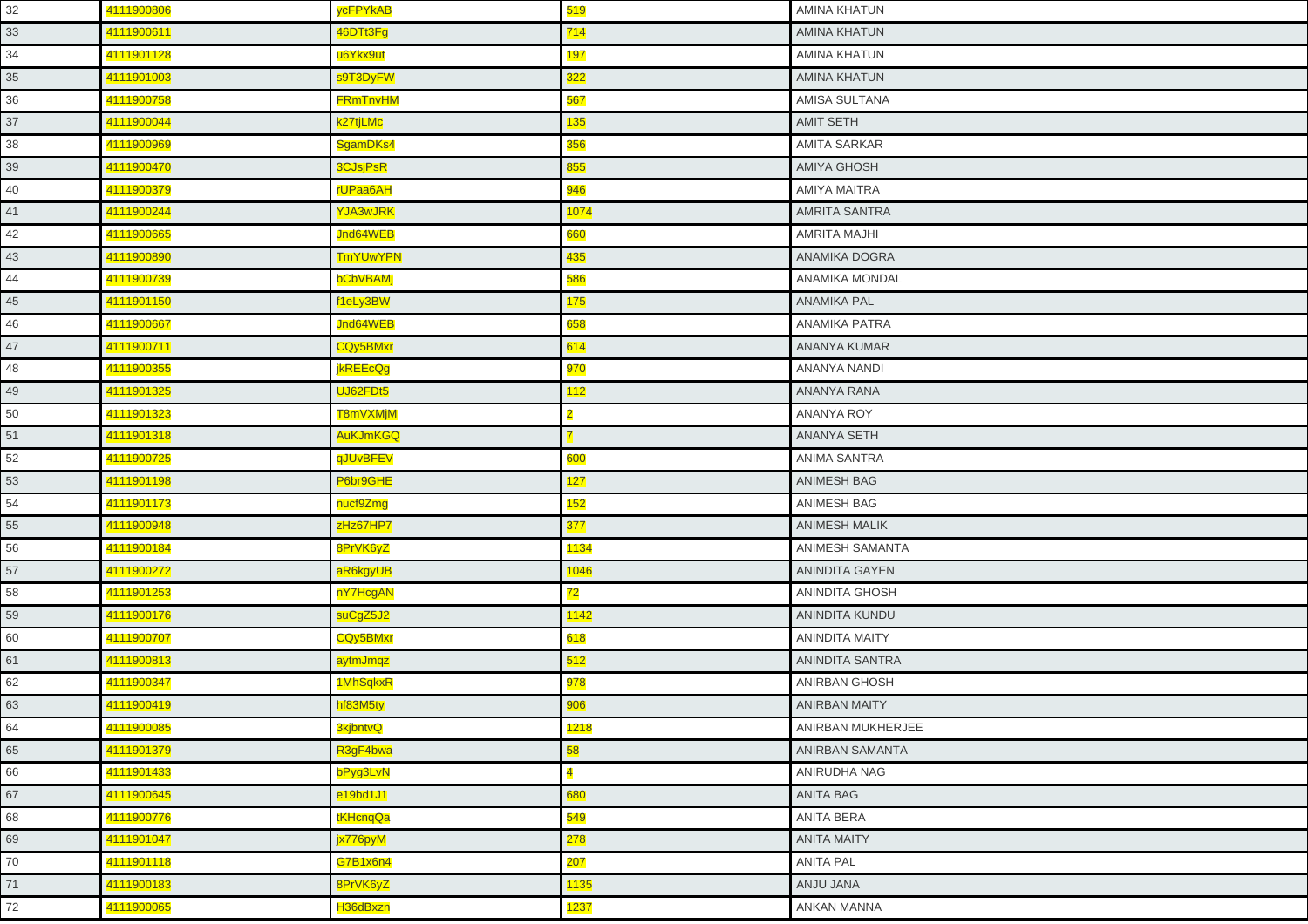| 4111900520        | Ankana94@             |             | ANKANA SAMANTA          |
|-------------------|-----------------------|-------------|-------------------------|
| 4111900804        | ycFPYkAB              | 521         | <b>ANKITA ADAK</b>      |
| 4111900920        | YVWr7Uz1              | 405         | ANKITA HAZRA            |
| 4111901341        | <b>uwTMGrHY</b>       | 96          | ANKITA KUNDU            |
| 4111901077        | <b>ZjRRabNE</b>       | 248         | <b>ANKITA MONDAL</b>    |
| 4111900499        | <b>DqmbjCGK</b>       | 826         | <b>ANKITA PAL</b>       |
| 4111900487        | Rw5SjJzf              | 838         | ANKITA SAMANTA          |
| 4111900152        | RGZxYbv8              | 1166        | <b>ANKRITA SHOW</b>     |
| 4111901076        | <b>ZjRRabNE</b>       | 249         | ANNAPURNA GHOSH         |
| 4111900406        | 5Gs1b3PB              | 919         | ANTARA BANERJEE         |
| 4111900975        | <b>3WJ7TDKv</b>       | 350         | ANTARA BATABYAL         |
| 4111901103        | py1P27J7              | <b>222</b>  | <b>ANTARA GHORUI</b>    |
| 4111900447        | zpzuyUwq              | 878         | ANTARA SAMANTA          |
| 4111900737        | bCbVBAMj              | 588         | ANTARA SAMANTA          |
| 4111900801        | ycFPYkAB              | 524         | <b>ANUPA GHOSH</b>      |
| 4111900962        | a3nNSJC5              | 363         | <b>ANUPAM LAHARI</b>    |
| 4111900330        | Ky1UEqAq              | 995         | ANURUPA BAUR            |
| 4111900341        | <b>xsveEjHT</b>       | 984         | ANUSHREE ADAK           |
| 4111900846        | <b>sFZKvatr</b>       | 479         | ANUSHREE ADHIKARY       |
| 4111901446        | bPyg3LvN              | 5           | ANUSKA MANNA            |
| 4111900812        | aytmJmqz              | 513         | ANWESHA BHATTACHARYYA   |
| 4111900490        | 29zDzBSM              | 835         | ANWESHA KUNDU           |
| 4111901261        | 6Su7caGc              | 64          | APARAJITA BERA          |
| 4111900774        | <b>tKHcnqQa</b>       | 551         | APARAJITA MAJI          |
| 4111900895        | <b>GMtfZDM</b>        | 430         | APARNA DOLUI            |
| 4111900363        | <b>CZtQaetd</b>       | 962         | <b>APARNA MAITY</b>     |
| 4111900732        | 63H8mGuT              | 593         | <b>APARNA PAL</b>       |
| 4111900824        | 3sQMJfw4              | 501         | APARNA SANTRA           |
| 4111900798        | <b>WYSa7jLD</b>       | 527         | APURBA BHUKTA           |
| 4111900332        | V3GGTgTV              | 993         | ARABINDA ROY            |
| 4111900516        | 7Dw65yC7              | 809         | <b>ARGHODIP NANDI</b>   |
| <u>4111901277</u> | eksDP7tD              | 48          | ARGHYA KOTAL            |
| 4111901377        | R3gF4bwa              | 60          | <b>ARIJIT MUKHERJEE</b> |
| 4111901134        | u6Ykx9ut              | <u> 191</u> | <b>ARJINA KHATUN</b>    |
| 4111900989        | fwkjpFnr              | 336         | <b>ARMINA KHATUN</b>    |
| 4111901338        | <u>hXjZsyqt</u>       | 99          | ARNAB CHAKRABORTTY      |
| 4111900714        | Np7WQEQW              | 611         | ARNAB CHOWDHURY         |
| 4111901311        | 1G7ZmWsW              | 14          | ARNAB GAYEN             |
| 4111900333        | V3GGTgTV              | 992         | <b>ARNAB GUCHHAIT</b>   |
| 4111900408        | G <sub>2ey</sub> 24Dz | <u>917</u>  | ARNAB SAMANTA           |
| 4111900986        | <b>EaxLDEzt</b>       | 339         | ARNAM MISHRA            |
|                   |                       |             | 805                     |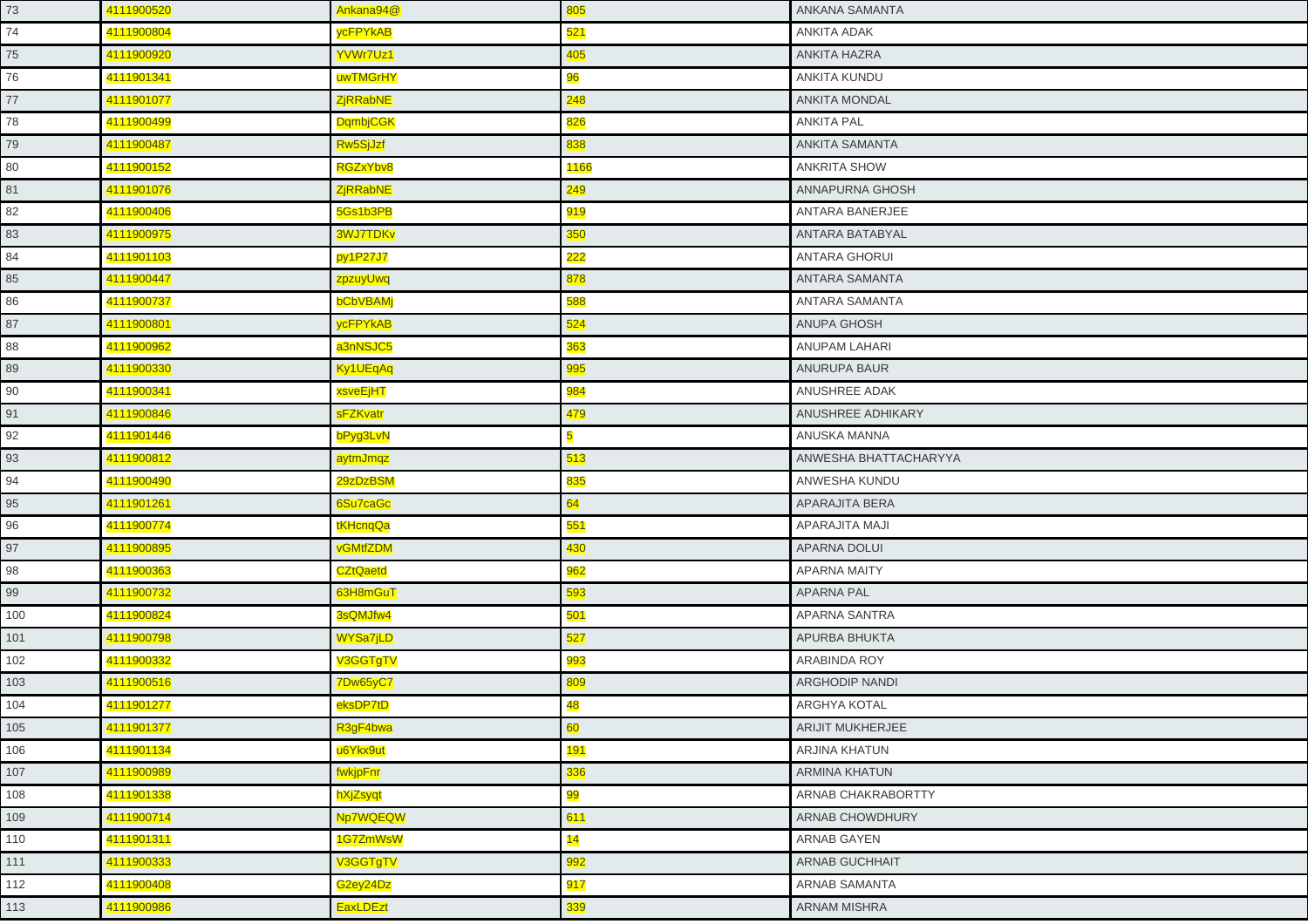| 114 | 4111901191 | 2fV69NBa              | <u> 134</u>      | <b>ARNISHA GHORUI</b>    |
|-----|------------|-----------------------|------------------|--------------------------|
| 115 | 4111901407 | U79pQ1Gw              | 30               | <b>ARNOB PARAMANIK</b>   |
| 116 | 4111900454 | <b>K37fNMPV</b>       | 871              | <b>ARPAN PAL</b>         |
| 117 | 4111900163 | EAfXY3Cy              | 1155             | <b>ARPAN SAMANTA</b>     |
| 118 | 4111900669 | kH7MQXuz              | 656              | ARPITA ATA               |
| 119 | 4111900349 | 1MhSqkxR              | 976              | <b>ARPITA BUDUK</b>      |
| 120 | 4111901332 | <b>GCwnGxAv</b>       | <mark>105</mark> | ARPITA CHAKRABORTY       |
| 121 | 4111900556 | Z5Q5Gpv2              | 769              | ARPITA DEY               |
| 122 | 4111901285 | rZZr45L8              | 40               | <b>ARPITA DHARA</b>      |
| 123 | 4111900716 | Np7WQEQW              | 609              | ARPITA DOLUI             |
| 124 | 4111900443 | <b>X8LWNTGr</b>       | 882              | ARPITA GHOSH             |
| 125 | 4111901391 | eksDP7tD              | 46               | <b>ARPITA KAMLEY</b>     |
| 126 | 4111900308 | fj4WTvE2              | 1017             | ARPITA KARMAKAR          |
| 127 | 4111900756 | vbS67Cqf              | 569              | <b>ARPITA MAJI</b>       |
| 128 | 4111900474 | 1abdzHKg              | 851              | <b>ARPITA MALLICK</b>    |
| 129 | 4111900566 | <b>5EjXWfNt</b>       | 759              | <b>ARPITA MONDAL</b>     |
| 130 | 4111901355 | YK3KsmDm              | 82               | <b>ARPITA NANDY</b>      |
| 131 | 4111900974 | 3WJ7TDKv              | 351              | <b>ARPITA PAL</b>        |
| 132 | 4111900318 | <b>XERvDwuZ</b>       | 1007             | <b>ARPITA PAL</b>        |
| 133 | 4111901427 | <b>NApjmRzm</b>       | 10               | <b>ARPITA PATRA</b>      |
| 134 | 4111901420 | jmdmAVCY              | 17               | <b>ARPITA RANA</b>       |
| 135 | 4111900133 | <b>7QTCFJmB</b>       | 119              | <b>ARPITA RANA</b>       |
| 136 | 4111901127 | <b>SM5NM7Fv</b>       | 198              | <b>ARPITA SAMANTA</b>    |
| 137 | 4111900385 | Btg2r7T1              | 940              | <b>ARUN KOTAL</b>        |
| 138 | 4111901161 | 8UB5yWJm              | <b>164</b>       | ARUNIMA SASMAL           |
| 139 | 4111901056 | 2S1E1mK               | 269              | <b>ARUP KUMAR SASMAL</b> |
| 140 | 4111901169 | K <sub>1</sub> qJhYxj | 156              | ASHA DOLUI               |
| 141 | 4111900179 | suCgZ5J2              | 1139             | <b>ASHIA KHATUN</b>      |
| 142 | 4111900596 | b7gutcyT              | 729              | <b>ASHIK MONDAL</b>      |
| 143 | 4111900273 | aR6kgyUB              | 1045             | <b>ASHRITA GAYEN</b>     |
| 144 | 4111900006 | 7q7KeFSz              | 1278             | <b>ASIK MUNSI</b>        |
| 145 | 4111900270 | 5bxz7FB5              | 1048             | ASIM DAS                 |
| 146 | 4111900570 | MZ7wGgCr              | 755              | <b>ASIYA KHATUN</b>      |
| 147 | 4111900469 | 3CJsjPsR              | 856              | <b>ASMINA KHATUN</b>     |
| 148 | 4111900759 | <b>FRmTnvHM</b>       | 566              | <b>ASURA KHATUN</b>      |
| 149 | 4111900903 | 32A561sK              | 422              | <b>ATANU BAGISH</b>      |
| 150 | 4112020001 | 4112020001            |                  | <b>ATANU MONDAL</b>      |
| 151 | 4111900403 | 5Gs1b3PB              | 922              | <b>ATASI CHAKRABORTY</b> |
| 152 | 4111900038 | 6nzG9TuM              | 141              | <b>ATASI GARAI</b>       |
| 153 | 4111900604 | nMQeH5Rj              | 721              | <b>ATASI PARAMANIK</b>   |
| 154 | 4111900957 | a3nNSJC5              | 368              | ATOSHI KAR               |
|     |            |                       |                  |                          |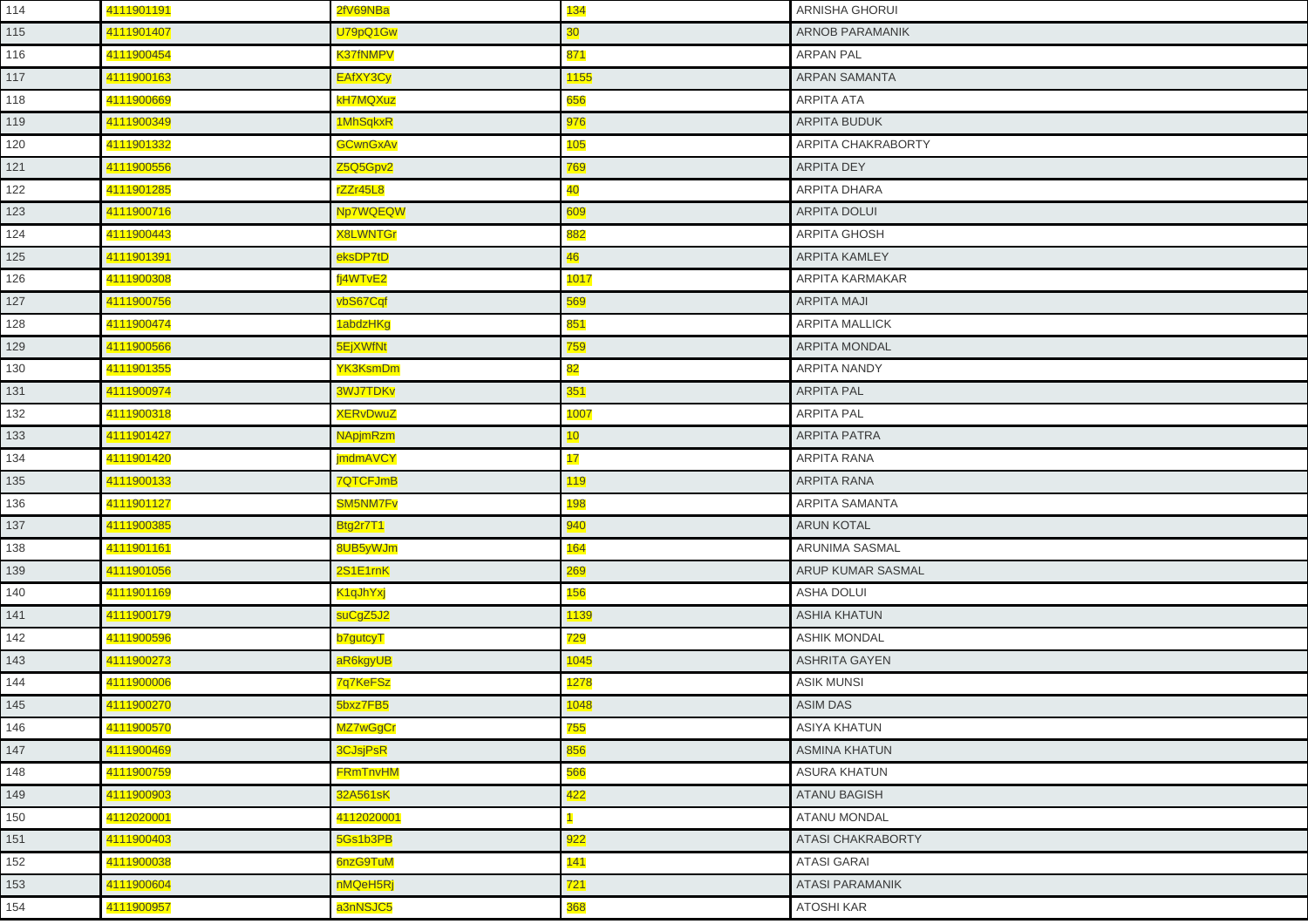| 155 | 4111901058        | <b>7rvsahFa</b> | 267        | <b>AVIJIT MALIK</b>         |
|-----|-------------------|-----------------|------------|-----------------------------|
| 156 | 4111901329        | 5gJPVwLw        | 108        | AYAN BAR                    |
| 157 | 4111901396        | rZZr45L8        | 41         | <b>AYAN BISUI</b>           |
| 158 | 4111900028        | BDbH5AP2        | 1260       | AYAN CHITRAKAR              |
| 159 | 4111900345        | 1MhSqkxR        | 980        | <b>AYAN GOSWAMI</b>         |
| 160 | 4111900075        | <b>TLH6RqST</b> | 1228       | AYAN KARMAKAR               |
| 161 | 4111900087        | <b>3kjbntvQ</b> | 1216       | <b>AYAN KHAMRUI</b>         |
| 162 | 4111901297        | U79pQ1Gw        | 28         | AYAN KUMAR CHOWDHURY        |
| 163 | 4111900617        | Fmssc7vf        | 708        | <b>AYAN PALUI</b>           |
| 164 | 4111901444        | <b>AuKJmKGQ</b> |            | <b>AYAN SASMAL</b>          |
| 165 | 4111901348        | N5uXcukV        | 89         | AYANTIKA GHOSH              |
| 166 | 4111900697        | <b>PWbKASr2</b> | 628        | AYESHA JULEKHA              |
| 167 | 4111901319        | bPyg3LvN        |            | AYESHA SIDDIKA              |
| 168 | 4111901250        | LDj9teLQ        | 75         | AYESHA SULTANA              |
| 169 | 4111900852        | <b>CdtxK9LW</b> | 473        | <b>AZIZA KHATUN</b>         |
| 170 | 4111900483        | Rw5SjJzf        | 842        | <b>BABITA BAR</b>           |
| 171 | 4111900335        | V3GGTgTV        | 990        | <b>BABITA DORJEE</b>        |
| 172 | 4111900963        | a3nNSJC5        | 362        | <b>BABITA MANDAL</b>        |
| 173 | 4111900352        | jkREEcQg        | 973        | <b>BAISAKHI BAG</b>         |
| 174 | 4111901023        | Vh39quCj        | 302        | <b>BAISHAKHI JANA</b>       |
| 175 | 4111901025        | Vh39quCj        | 300        | <b>BAISHAKHI MANNA</b>      |
| 176 | 4111900306        | fj4WTvE2        | 1019       | <b>BAISHALI GHORUI</b>      |
| 177 | 4111900668        | Jnd64WEB        | 657        | <b>BANASREE CHAKRABORTY</b> |
| 178 | 4111901174        | nucf9Zmg        | 151        | <b>BANYA MALIK</b>          |
| 179 | 4111900953        | zHz67HP7        | 372        | <b>BAPAN ROY</b>            |
| 180 | 4111900625        | R1Zdt6NM        | 700        | <b>BARNALI DOLUI</b>        |
| 181 | 4111900995        | fwkjpFnr        | 330        | <b>BARNALI GHOSH</b>        |
| 182 | 4111901259        | 4cZf3hpM        | 66         | <b>BARNALI MALIK</b>        |
| 183 | 4111900451        | zpzuyUwq        | 874        | <b>BARNALI SAMANTA</b>      |
| 184 | 4111900810        | aytmJmqz        | 515        | <b>BARNALI SANTRA</b>       |
| 185 | 4111900618        | Fmssc7vf        | 707        | <b>BARSHA ADHIKARY</b>      |
| 186 | <u>4111901008</u> | 8qGJqzvV        | <u>317</u> | BARSHA BERA                 |
| 187 | 4111900661        | 78rBdVRD        | 664        | <b>BARSHA MAITI</b>         |
| 188 | 4111901087        | BEEq1cBD        | <b>238</b> | <b>BARSHA MAJI</b>          |
| 189 | 4111900019        | r4HVQHww        | 1268       | <b>BARUN MAJI</b>           |
| 190 | 4111900241        | <b>YJA3wJRK</b> | 1077       | <b>BASANTI MALIK</b>        |
| 191 | 4111900790        | LjhpYst7        | 535        | <b>BASARAT ARA BEGUM</b>    |
| 192 | 4111900569        | MZ7wGgCr        | 756        | BASIRUNESA KHATUN           |
| 193 | 4111900552        | hL3yWnF4        | 773        | <b>BHASKAR SENAPATI</b>     |
| 194 | 4111900433        | 56qwMYz2        | <u>892</u> | <b>BHASWATI BISWAS</b>      |
| 195 | 4111900515        | 7Dw65yC7        | 810        | <b>BHUMIKA SANTRA</b>       |
|     |                   |                 |            |                             |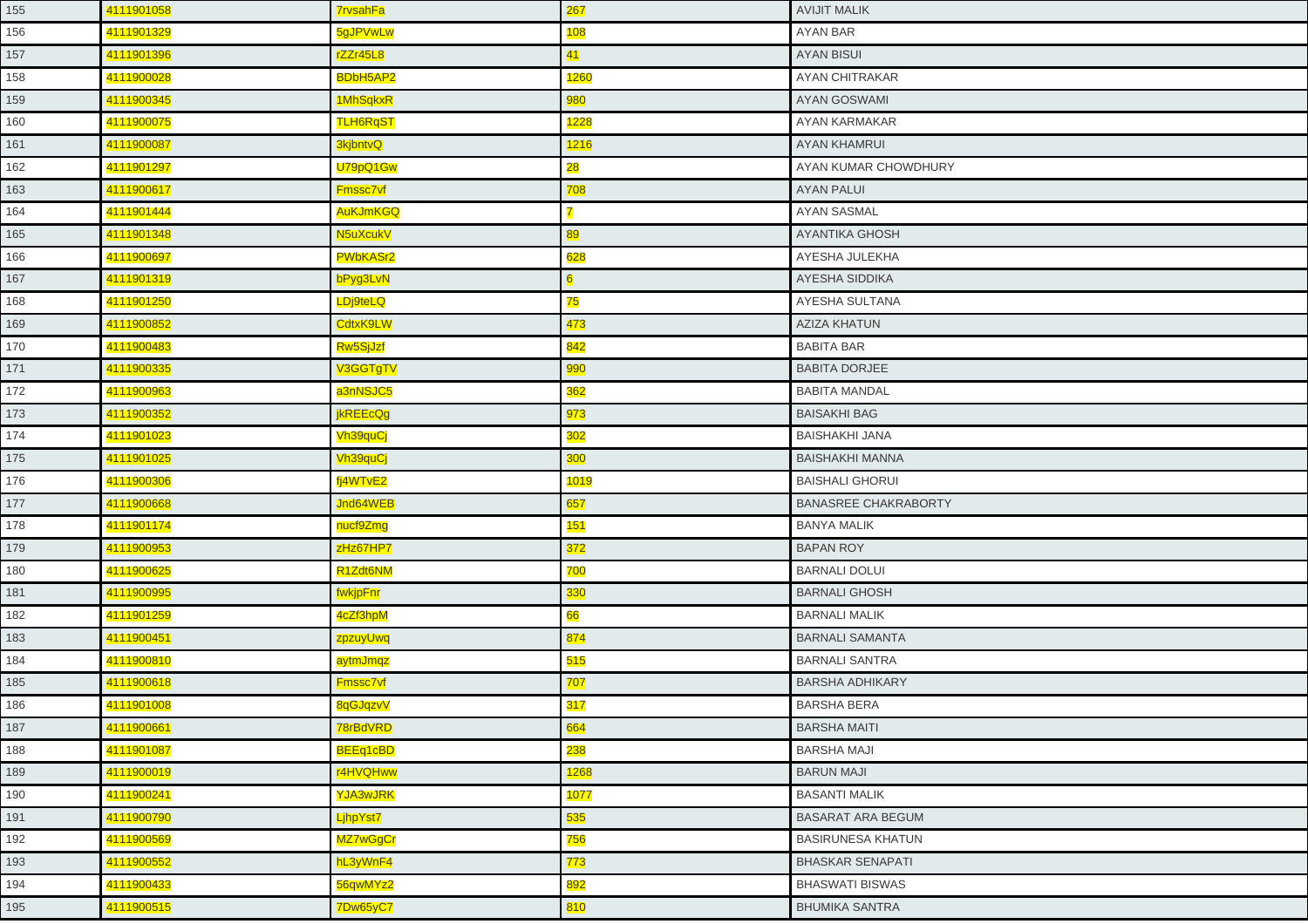| 196 | 4111900960 | a3nNSJC5        | 365              | <b>BIDHAN HAZRA</b>        |
|-----|------------|-----------------|------------------|----------------------------|
| 197 | 4111900841 | Qk33K6Dt        | 484              | <b>BIDISHA SANKI</b>       |
| 198 | 4111901252 | LDj9teLQ        | <u>73</u>        | <b>BIDYUT GHORUI</b>       |
| 199 | 4111900988 | fwkjpFnr        | 337              | <b>BIKRAM BHOWMICK</b>     |
| 200 | 4111900093 | P6br9GHE        | <u> 127</u>      | <b>BIKRAM SING</b>         |
| 201 | 4111900564 | <b>5EjXWfNt</b> | 761              | <b>BIPASA DEY</b>          |
| 202 | 4111901143 | EFs7M2MY        | <mark>182</mark> | <b>BIPLAB KUNDU</b>        |
| 203 | 4111901445 | <b>AuKJmKGQ</b> |                  | <b>BIPLAB MANDAL</b>       |
| 204 | 4111901178 | y8L8jSEN        | 147              | <b>BIPLAB SANTRA</b>       |
| 205 | 4111900182 | 8PrVK6yZ        | 1136             | <b>BIPRA SAMANTA</b>       |
| 206 | 4111901370 | 4cZf3hpM        | 67               | <b>BIRESWAR GHOSH</b>      |
| 207 | 4111901222 | <b>GCwnGxAv</b> | 103              | <b>BIRJU BAGAL</b>         |
| 208 | 4111900059 | 6SmFRwKq        | 1243             | <b>BIRU MONDAL</b>         |
| 209 | 4111901144 | f1eLy3BW        | 181              | <b>BISHAL PATRA</b>        |
| 210 | 4111901151 | f1eLy3BW        | <u> 174</u>      | BISHNUPRIYA DUTTA          |
| 211 | 4111901367 | nY7HcgAN        | 70               | <b>BISHNUPRIYA MONDAL</b>  |
| 212 | 4111901099 | py1P27J7        | 226              | <b>BISHNUPRIYA SANTRA</b>  |
| 213 | 4111900303 | E5aj8tQ4        | 1022             | <b>BISHWAJIT PARUI</b>     |
| 214 | 4111901312 | <b>3eALAQKn</b> | <u> 13</u>       | <b>BISWAJIT DUTTA</b>      |
| 215 | 4111900131 | rv54VHxD        | 121              | <b>BISWARUP RANA</b>       |
| 216 | 4111901330 | 5gJPVwLw        | <b>107</b>       | <b>BISWASWAR PATRA</b>     |
| 217 | 4111900769 | g51r7wxK        | 556              | <b>BITHIKA ADHIKARI</b>    |
| 218 | 4111900284 | aR6kgyUB        | 1041             | <b>BITHIKA DALAI</b>       |
| 219 | 4111901331 | 5gJPVwLw        | 106              | <b>BRAJANATH CHAUDHURI</b> |
| 220 | 4111901060 | <b>7rvsahFa</b> | 265              | <b>BRISHTI MANNA</b>       |
| 221 | 4111901084 | BEEq1cBD        | 241              | <b>BRISTI DUTTA</b>        |
| 222 | 4111900655 | 78rBdVRD        | 670              | <b>BRISTI MAJI</b>         |
| 223 | 4111900103 | YdFBnmCd        | 1203             | <b>BUBAI ADHIKARY</b>      |
| 224 | 4111900891 | <b>TmYUwYPN</b> | <mark>434</mark> | <b>BULTI MALIK</b>         |
| 225 | 4111901132 | u6Ykx9ut        | 193              | <b>CHAITALI MIDDYA</b>     |
| 226 | 4111900410 | G2ey24Dz        | 915              | <b>CHAND SULTANA</b>       |
| 227 | 4111900548 | hL3yWnF4        | 777              | <b>CHANDAN GHOSH</b>       |
| 228 | 4111901205 | rv54VHxD        | 120              | CHANDANA DIGER             |
| 229 | 4111900503 | eK6Q9DvH        | 822              | <b>CHANDNI KHATUN</b>      |
| 230 | 4111900496 | <b>DqmbjCGK</b> | 829              | CHANDREYEE DUTTA           |
| 231 | 4111901180 | y8L8jSEN        | 145              | <b>CHAYAN DAS</b>          |
| 232 | 4111901194 | 2fV69NBa        | <b>131</b>       | CHHANDA BEZ                |
| 233 | 4111900640 | e19bd1J1        | 685              | CHHANDA MAITY              |
| 234 | 4111900285 | S5UY7zHz        | <b>1040</b>      | CHINMOY GHORUI             |
| 235 | 4111900414 | G2ey24Dz        | 911              | CHITRALEKHA CHAKRABORTY    |
| 236 | 4111901296 | U79pQ1Gw        | <b>29</b>        | CHUMKI MAITY               |
|     |            |                 |                  |                            |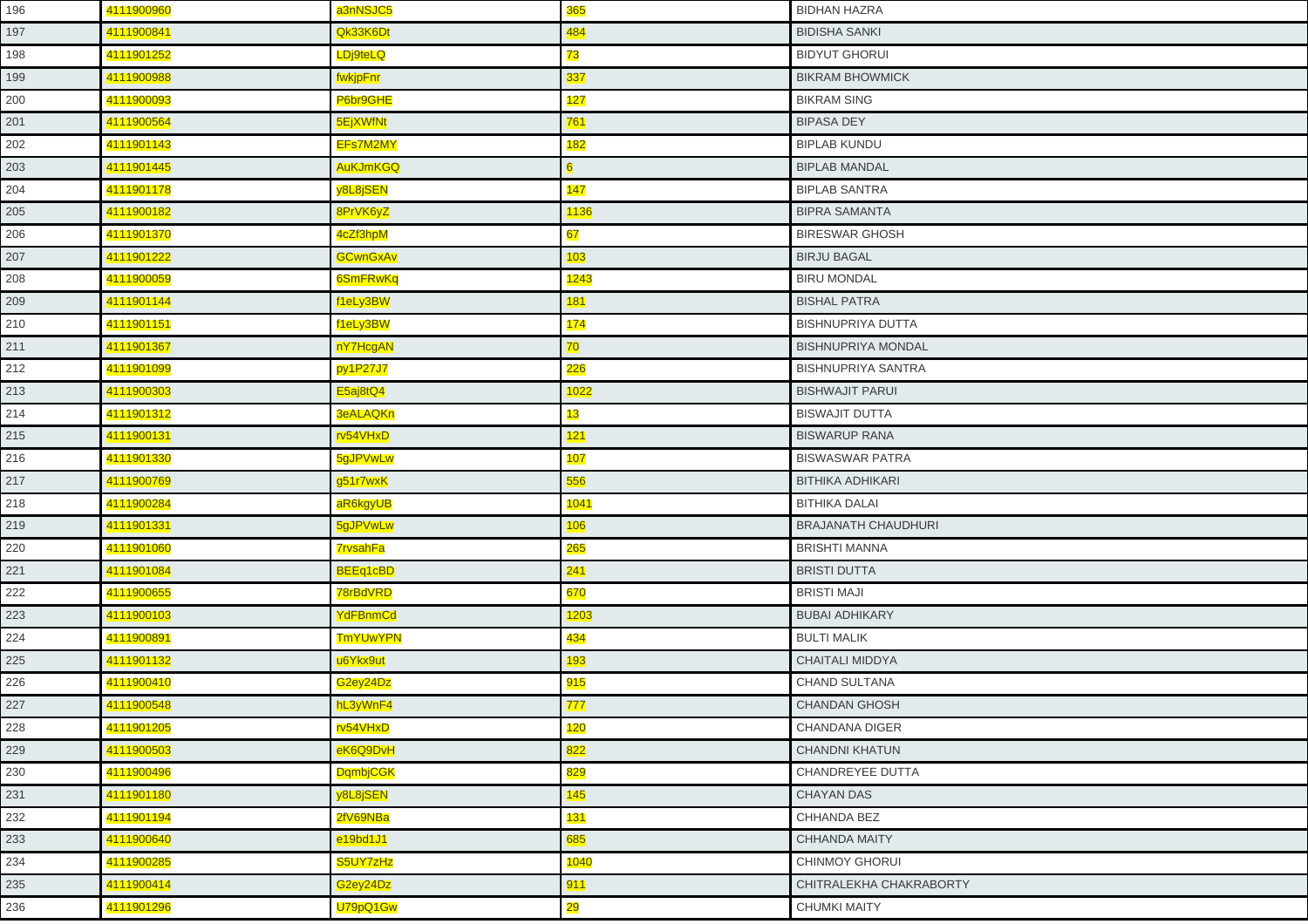| 237 | 4111900646        | e19bd1J1        | 679          | DEBABRATA KOLEY          |
|-----|-------------------|-----------------|--------------|--------------------------|
| 238 | 4111900435        | fPXh2STt        | 890          | DEBABRATA MALIK          |
| 239 | 4111900437        | fPXh2STt        | 888          | <b>DEBALINA MAL</b>      |
| 240 | 4111901387        | <b>D6D643DE</b> | 50           | <b>DEBANGANA KUNDU</b>   |
| 241 | 4111900381        | <b>rUPaa6AH</b> | 944          | <b>DEBANIK DAS</b>       |
| 242 | 4111900476        | 1abdzHKg        | 849          | <b>DEBANJANA PAUL</b>    |
| 243 | 4111900837        | 16hyY1Pv        | 488          | <b>DEBASIS BAG</b>       |
| 244 | 4111900104        | YdFBnmCd        | 1202         | <b>DEBASIS BAG</b>       |
| 245 | 4111901386        | <b>D6D643DE</b> | 51           | <b>DEBASISH DEBNATH</b>  |
| 246 | 4111900599        | nMQeH5Rj        | 726          | <b>DEBASISH DOLUI</b>    |
| 247 | 4111900221        | vvr5LNUg        | 1097         | <b>DEBASISH KOLE</b>     |
| 248 | 4111901112        | 5TPnM1y5        | <b>213</b>   | DEBIKA BATABYAL          |
| 249 | 4111901335        | <b>GCwnGxAv</b> | 102          | <b>DEBJANI GHOSH</b>     |
| 250 | 4111901351        | N5uXcukV        | 86           | DEBJYOTI KONAR           |
| 251 | 4111901228        | <b>uwTMGrHY</b> | 97           | <b>DEBKUMAR MALIK</b>    |
| 252 | 4111901223        | <b>GCwnGxAv</b> | 102          | DEBKUMAR MALIK           |
| 253 | 4111901096        | cZs3MerB        | 229          | DEBMALYA GOSWAMI         |
| 254 | 4111901107        | 5TPnM1y5        | <b>218</b>   | <b>DEBNATH KUNDU</b>     |
| 255 | 4111900700        | <b>ZvKxQLJt</b> | 625          | DEBOJOYTI CHAKRABORTY    |
| 256 | 4111900002        | 7q7KeFSz        | <b>1281</b>  | DEVKANTA BHATTACHARYA    |
| 257 | 4111900153        | RGZxYbv8        | 1165         | <b>DIBYENDU GHOSH</b>    |
| 258 | 4111900508        | rhJCjxN1        | 817          | DIBYENDU GHOSH           |
| 259 | 4111901441        | <b>NApjmRzm</b> | 10           | <b>DIP KUMAR SAMANTA</b> |
| 260 | 4111900421        | uVBY2XL4        | 904          | DIPA PANJA               |
| 261 | 4111901039        | <b>HbkuqnKN</b> | 286          | DIPANJAN BHATTACHARYYA   |
| 262 | 4111900961        | a3nNSJC5        | 364          | <b>DIPANKAR BHOWMICK</b> |
| 263 | 4111900108        | 9T1pCdVK        | 1198         | <b>DIPANKAR BHOWMICK</b> |
| 264 | 4111900165        | EAfXY3Cy        | 1153         | <b>DIPANWITA BERA</b>    |
| 265 | 4111901418        | <i>imdmAVCY</i> | 19           | DIPANWITA MAJI           |
| 266 | 4111900965        | SgamDKs4        | 360          | <b>DIPIKA MONDAL</b>     |
| 267 | 4111900448        | zpzuyUwq        | 877          | <b>DIPIKA MONDAL</b>     |
| 268 | <u>4111900167</u> | EAfXY3Cy        | <u> 1151</u> | DIPIKA SANTRA            |
| 269 | 4111900572        | MZ7wGgCr        | 753          | DIPRANJAN JANA           |
| 270 | 4111901147        | f1eLy3BW        | <u> 178</u>  | <b>DIPSIKHA MAITY</b>    |
| 271 | 4111900067        | H36dBxzn        | 1236         | <b>DIPSIKHA MAITY</b>    |
| 272 | 4111900764        | g51r7wxK        | <b>561</b>   | <b>DOLAN CHARCHARI</b>   |
| 273 | 4111900300        | E5aj8tQ4        | 1025         | <b>DOLON MONDAL</b>      |
| 274 | 4111900749        | TX4tmBAg        | 576          | <b>EPSITA MAL</b>        |
| 275 | 4111900869        | VU9Hf3pT        | 456          | <b>ESHIKA MANDAL</b>     |
| 276 | 4111900266        | 5bxz7FB5        | <b>1052</b>  | FAHIM AHAMED MOLLICK     |
| 277 | 4111900811        | aytmJmqz        | 514          | <b>FALGUNI KOTAL</b>     |
|     |                   |                 |              |                          |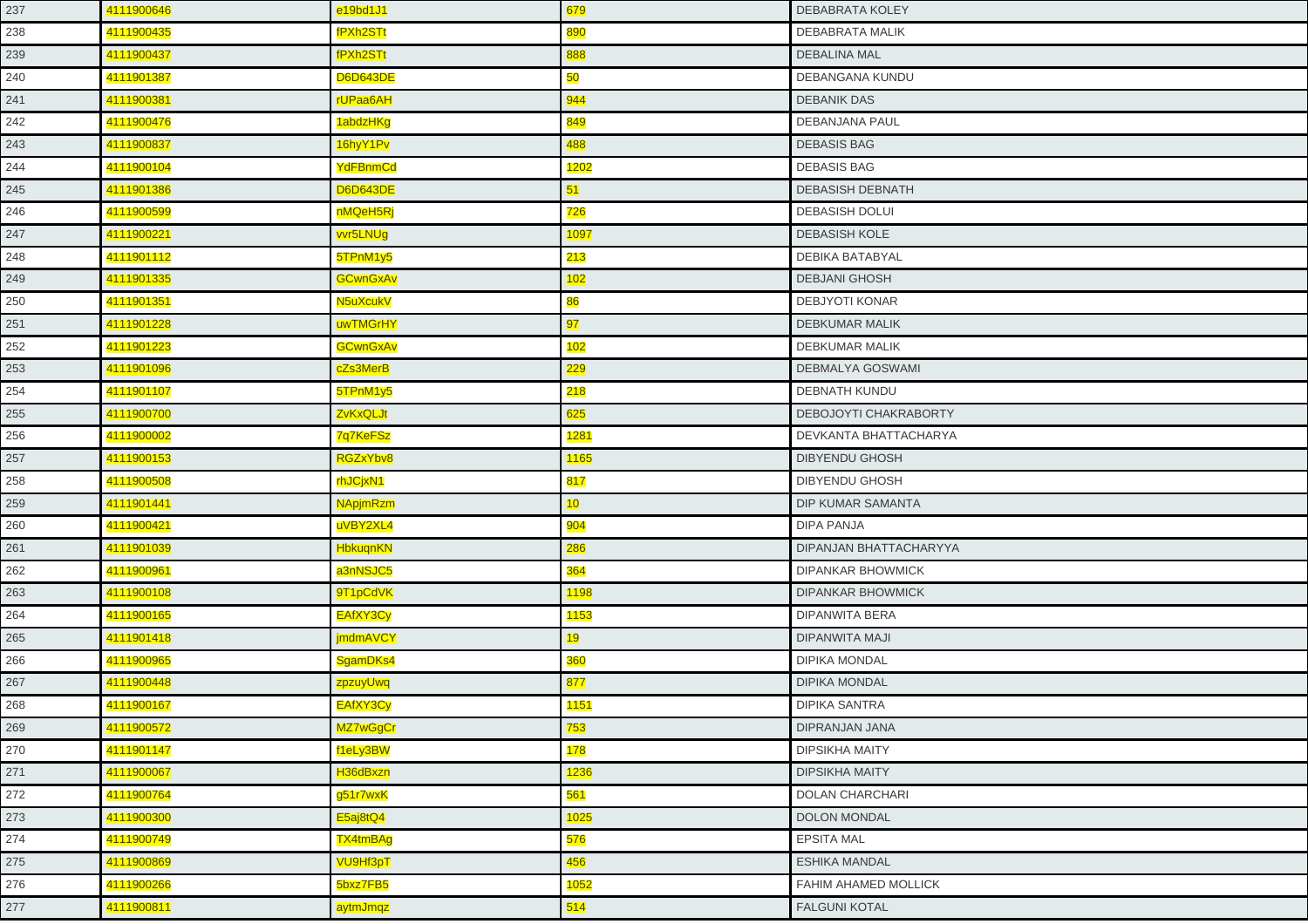| 278 | 4111901197 | DBJEVPq1        | <b>128</b>    | <b>FALGUNI RONG</b>    |
|-----|------------|-----------------|---------------|------------------------|
| 279 | 4111900030 | dX5fQBDZ        | <u> 1258 </u> | <b>FARHA NASRIN</b>    |
| 280 | 4111900823 | 3sQMJfw4        | <b>502</b>    | FARHAN YEASMIN         |
| 281 | 4111900538 | wSF7Vtzz        | 787           | <b>FARHANA</b>         |
| 282 | 4111900460 | mgVUyNDT        | 865           | <b>FARHANA KHATUN</b>  |
| 283 | 4111900847 | <b>sFZKvatr</b> | 478           | <b>FARHANA KHATUN</b>  |
| 284 | 4111901086 | BEEq1cBD        | <b>239</b>    | <b>FARIDA KHATUN</b>   |
| 285 | 4111900169 | P1PJ14V4        | 1149          | <b>FARJANA KHATUN</b>  |
| 286 | 4111901272 | ts9dPck1        | 53            | <b>FATEMA SULTANA</b>  |
| 287 | 4111900212 | <b>HB8FKUNT</b> | 1106          | <b>FIRDOS KHAN</b>     |
| 288 | 4111900888 | <b>TmYUwYPN</b> | 437           | <b>FIRDOUSI KHATUN</b> |
| 289 | 4111900404 | 5Gs1b3PB        | 921           | <b>FIRDOWSI KHATUN</b> |
| 290 | 4111901360 | LDj9teLQ        | 77            | <b>FIZA SASMAL</b>     |
| 291 | 4111900712 | CQy5BMxr        | 613           | <b>GARGI BANERJEE</b>  |
| 292 | 4111900105 | 9T1pCdVK        | <b>1201</b>   | <b>GARGI BANERJEE</b>  |
| 293 | 4111900792 | LjhpYst7        | 533           | <b>GAYATRI MAITY</b>   |
| 294 | 4111901073 | <b>ZjRRabNE</b> | 252           | <b>GITIKA JANA</b>     |
| 295 | 4111900060 | 6SmFRwKq        | 1242          | <b>GITIKA JANA</b>     |
| 296 | 4111900826 | 3sQMJfw4        | 499           | <b>GOLAP SANTRA</b>    |
| 297 | 4111901316 | <b>NApjmRzm</b> | q             | <b>GOLAPI KHATUN</b>   |
| 298 | 4111900751 | vbS67Cqf        | 574           | <b>GOPAL PANDEY</b>    |
| 299 | 4111900748 | <b>TX4tmBAg</b> | 577           | <b>GOURI KHAN</b>      |
| 300 | 4111900211 | <b>HB8FKUNT</b> | 1107          | <b>GOUTAM SAMANTA</b>  |
| 301 | 4111901265 | 6Su7caGc        | 60            | <b>HABIBA KHATUN</b>   |
| 302 | 4111900834 | 16hyY1Pv        | 491           | <b>HANSI PAL</b>       |
| 303 | 4111901414 | wtX2A2wv        | 23            | HAREKRISHNA JANA       |
| 304 | 4111900984 | <b>EaxLDEzt</b> | 341           | HAROPROSAD MANNA       |
| 305 | 4111900072 | <b>TLH6RqST</b> | 1231          | HAROPROSAD MANNA       |
| 306 | 4111900782 | 95wR7rE1        | 543           | <b>HASIBA KHATUN</b>   |
| 307 | 4111900197 | <b>VHMeK1Fq</b> | 1121          | <b>HASINA KHATUN</b>   |
| 308 | 4111900261 | nXK1gEM7        | 1057          | <b>HEMANTI DOLUI</b>   |
| 309 | 4111900825 | 3sQMJfw4        | 500           | <b>HENA MAHANTO</b>    |
| 310 | 4111900827 | 3sQMJfw4        | 498           | <b>HENA PARVIN</b>     |
| 311 | 4111900925 | B6K3SVp7        | 400           | HOSNEHARA KHATOON      |
| 312 | 4111900171 | P1PJ14V4        | 1147          | HRITASREE ADAK         |
| 313 | 4111901254 | nY7HcgAN        | 71            | <b>IMTEAJ SHA</b>      |
| 314 | 4111901088 | BEEq1cBD        | 237           | <b>INDIRA SAMUI</b>    |
| 315 | 4111900531 | UxTA5sKB        | 794           | <b>INDRAJIT MAITY</b>  |
| 316 | 4111901376 | 6Su7caGc        | 61            | <b>INDRANI NANDI</b>   |
| 317 | 4111900613 | <b>Fmssc7vf</b> | 712           | <b>ISHA SAMANTA</b>    |
| 318 | 4111901013 | d4awEtNm        | <u>312</u>    | <b>IVE SAMANTA</b>     |
|     |            |                 |               |                        |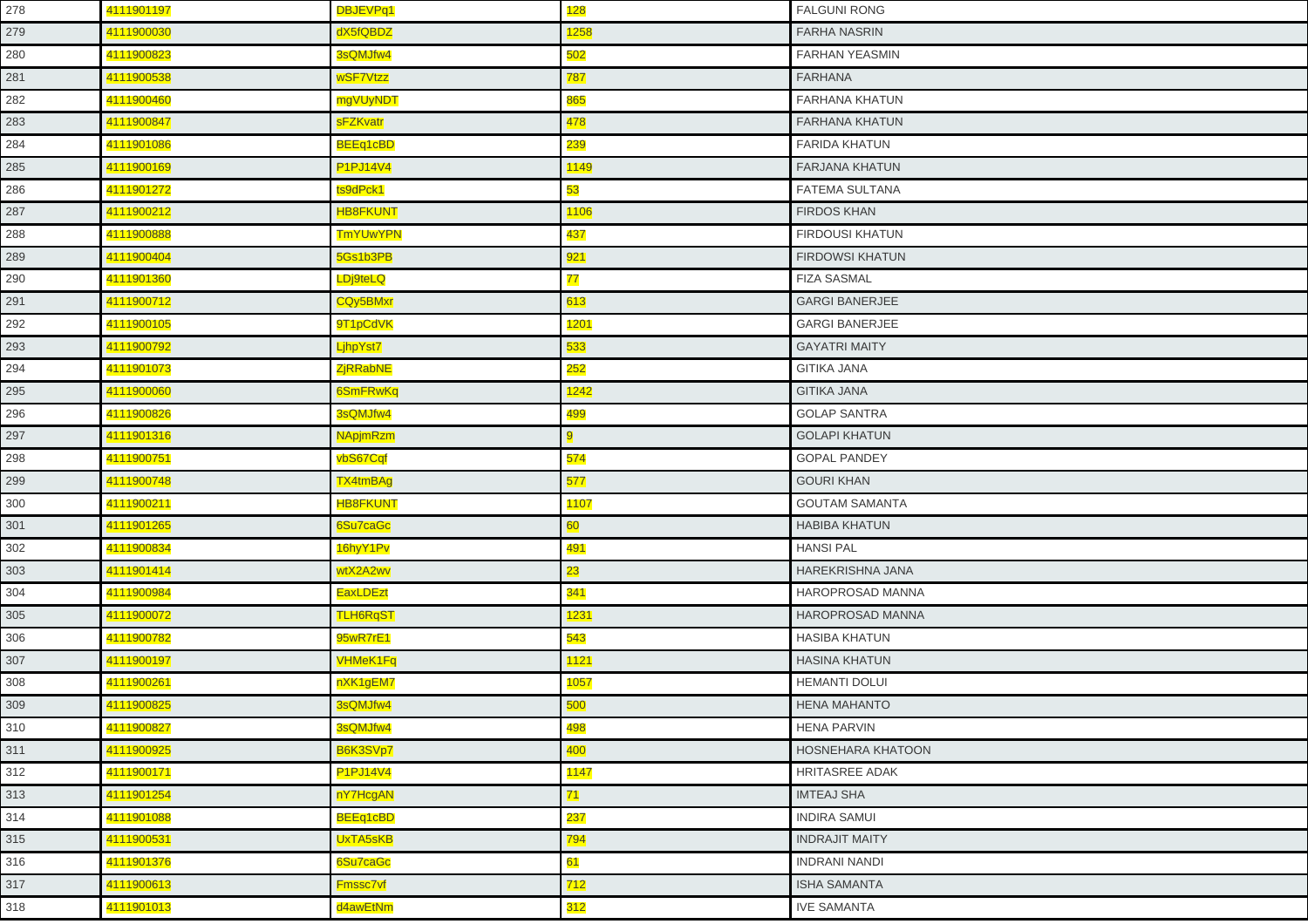| 319 | 4111900029 | BDbH5AP2        | 1259          | <b>JAHEDUL MALLICK</b>  |
|-----|------------|-----------------|---------------|-------------------------|
| 320 | 4111901419 | <i>imdmAVCY</i> | <b>18</b>     | <b>JAKIA SULTANA</b>    |
| 321 | 4111900728 | 63H8mGuT        | 597           | <b>JAKRINA YEASMIN</b>  |
| 322 | 4111900651 | WuXP42y7        | 674           | <b>JANNAT KHATUN</b>    |
| 323 | 4111900319 | 8ckgTpMr        | 1006          | <b>JANNAT KHATUN</b>    |
| 324 | 4111900882 | HNr7f5wg        | 443           | <b>JANNATARA KHATUN</b> |
| 325 | 4111900863 | dzf9v5AV        | 462           | <b>JASMINARA KHATUN</b> |
| 326 | 4111900532 | UxTA5sKB        | 793           | <b>JAYANTA GHORUI</b>   |
| 327 | 4111900109 | 9T1pCdVK        | 1197          | <b>JAYANTA GHORUI</b>   |
| 328 | 4111901195 | DBJEVPq1        | <b>130</b>    | <b>JAYANTI MALIK</b>    |
| 329 | 4111900254 | bha17LuG        | 1064          | <b>JAYASHREE ROY</b>    |
| 330 | 4111900918 | YVWr7Uz1        | 407           | JAYASHREE SAMANTA       |
| 331 | 4111901271 | ts9dPck1        | 54            | <b>JAYASHRI DEBNATH</b> |
| 332 | 4111901006 | 8qGJqzvV        | 319           | <b>JESMIN KHATUN</b>    |
| 333 | 4111900148 | 6m3Z1aF5        | 1170          | <b>JHANTU DOLUI</b>     |
| 334 | 4111900636 | 9ABq48rH        | 689           | <b>JHARNA MALIK</b>     |
| 335 | 4111900601 | nMQeH5Rj        | 724           | <b>JHUMA ADAK</b>       |
| 336 | 4111901029 | xDRG6vsg        | 296           | <b>JHUMA KARMAKAR</b>   |
| 337 | 4112020002 | 4112020002      |               | JHUNU MIDDEY            |
| 338 | 4111901289 | 7dN4P6z7        | 36            | JINNATUNNESA KHATUN     |
| 339 | 4111900985 | <b>EaxLDEzt</b> | 340           | <b>JOY KHOTEL</b>       |
| 340 | 4111901036 | <b>HbkuqnKN</b> | 289           | <b>JOYANTI MALIK</b>    |
| 341 | 4111900780 | 95wR7rE1        | 545           | <b>JOYATI BHUKTA</b>    |
| 342 | 4111900102 | YdFBnmCd        | 1204          | JOYDEEP GHOSH           |
| 343 | 4111901104 | py1P27J7        | 221           | <b>JOYITA PAL</b>       |
| 344 | 4111900791 | LjhpYst7        | 534           | <b>JOYTREE HAZRA</b>    |
| 345 | 4111900972 | SgamDKs4        | 353           | <b>JULEKHA KHATUN</b>   |
| 346 | 4111900549 | hL3yWnF4        | 776           | <b>JULEKHA PARVIN</b>   |
| 347 | 4111900528 | UxTA5sKB        | 797           | <b>JYOTI MANNA</b>      |
| 348 | 4111901142 | EFs7M2MY        | 183           | JYOTIRMOY CHAKRABORTY   |
| 349 | 4111900983 | <b>EaxLDEzt</b> | 342           | <b>KABERI ROY</b>       |
| 350 | 4111901305 | 1NLzk3jt        |               | KABITA DHANG            |
| 351 | 4111901258 | 4cZf3hpM        | 67            | <b>KABITA RUIDAS</b>    |
| 352 | 4111901167 | 8UB5yWJm        | <b>158</b>    | <b>KAKOLI GAYEN</b>     |
| 353 | 4111900271 | 5bxz7FB5        | 1047          | KALIPADA HAZRA          |
| 354 | 4111901061 | 7rvsahFa        | <b>264</b>    | KALPANA PANDIT          |
| 355 | 4111900563 | <b>5EjXWfNt</b> | 762           | <b>KALYAN GHORUI</b>    |
| 356 | 4111901238 | N5uXcukV        | 87            | KANIKA PATRA            |
| 357 | 4111900293 | urGxTAxy        | 1032          | KANINIKA SAMANTA        |
| 358 | 4111900703 | <b>ZvKxQLJt</b> | <b>622</b>    | KANJIMUNNESHA KHATUN    |
| 359 | 4111900097 | gZS4CkNf        | <u> 1209 </u> | KARNA MONDAL            |
|     |            |                 |               |                         |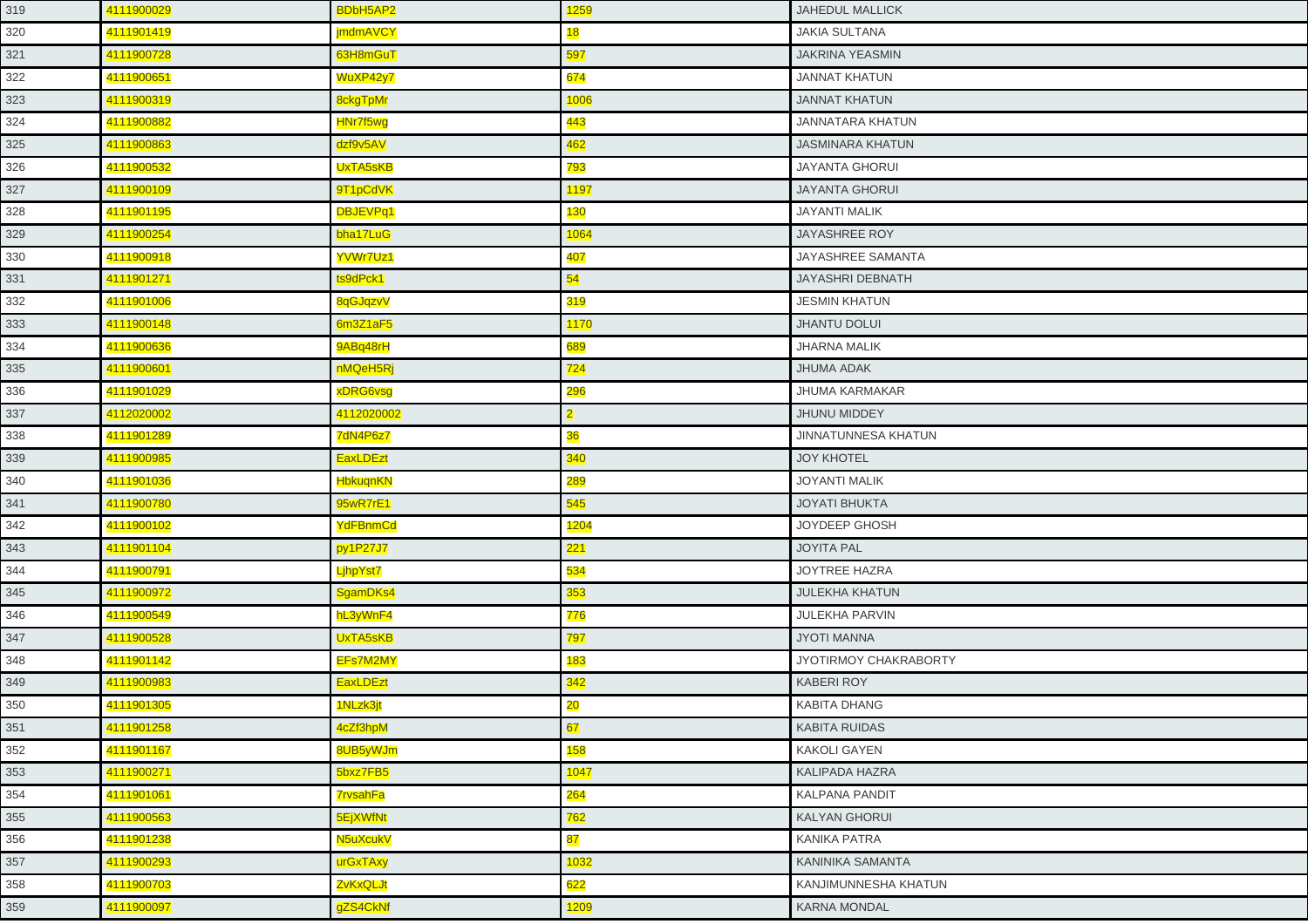| 360 | 4111900232 | 3QcDwQJf        | <b>1086</b> | <b>KARTICK BOXI</b>    |
|-----|------------|-----------------|-------------|------------------------|
| 361 | 4111901404 | JzBBA7p5        | 33          | KARTICK CHANDRA MALICK |
| 362 | 4111901356 | YK3KsmDm        | 81          | <b>KARTICK DENRE</b>   |
| 363 | 4111901448 | bPyg3LvN        | 3           | <b>KARTICK DWARI</b>   |
| 364 | 4111900614 | <b>Fmssc7vf</b> | 711         | <b>KARTICK SAMANTA</b> |
| 365 | 4111901208 | <b>7QTCFJmB</b> | 117         | <b>KARTIK PAL</b>      |
| 366 | 4111900258 | bha17LuG        | 1060        | <b>KARTIK POREL</b>    |
| 367 | 4111900876 | 6tCvv4Gj        | 449         | KASHMIRA KHATUN        |
| 368 | 4111900818 | k321YeH5        | 507         | <b>KASIYA AFRIN</b>    |
| 369 | 4111900138 | cpmqVCE7        | 114         | <b>KAZI FARHIN</b>     |
| 370 | 4111900166 | EAfXY3Cy        | 1152        | KAZI MUSAFAR AHMED     |
| 371 | 4111900307 | fj4WTvE2        | 1018        | <b>KAZI RABINA</b>     |
| 372 | 4111900095 | P6br9GHE        | <u> 125</u> | <b>KAZI SERIF</b>      |
| 373 | 4111900896 | <b>vGMtfZDM</b> | 429         | <b>KEYA GHOSH</b>      |
| 374 | 4111900898 | <b>vGMtfZDM</b> | 427         | KEYA JANA              |
| 375 | 4111900803 | <b>ycFPYkAB</b> | 522         | <b>KEYA MAITY</b>      |
| 376 | 4111900772 | tKHcnqQa        | 553         | <b>KEYA MAITY</b>      |
| 377 | 4111900136 | <b>7QTCFJmB</b> | <b>116</b>  | <b>KEYA MAJI</b>       |
| 378 | 4111900364 | <b>CZtQaetd</b> | 961         | <b>KEYA ROY</b>        |
| 379 | 4111900501 | eK6Q9DvH        | 824         | <b>KEYA SANTRA</b>     |
| 380 | 4111901038 | <b>HbkuqnKN</b> | 287         | KH MUSFEKUS SAFRAIN    |
| 381 | 4111901177 | nucf9Zmg        | 148         | <b>KHADIJA SAHIN</b>   |
| 382 | 4111901019 | Vh39quCj        | 306         | KHADIJA SULTANA        |
| 383 | 4111901005 | 8qGJqzvV        | 320         | KHANDAKAR JAHEER ABBAS |
| 384 | 4111900142 | y6hmn6S7        | 1176        | <b>KHOKAN DOLUI</b>    |
| 385 | 4111901097 | py1P27J7        | 228         | KHUKUMANI KHATUN       |
| 386 | 4111900222 | vvr5LNUg        | 1096        | KHUKUMONI DOLUI        |
| 387 | 4111900114 | L722neKH        | 1192        | <b>KINKAR GHORUI</b>   |
| 388 | 4111900210 | <b>HB8FKUNT</b> | 1108        | <b>KINKAR SASMAL</b>   |
| 389 | 4111900565 | 5EjXWfNt        | 760         | KIRAN KUMAR SARDAR     |
| 390 | 4111900140 | y6hmn6S7        | 1178        | KIRAN MOY GHORUI       |
| 391 | 4111900735 | bCbVBAMj        | 590         | <b>KOUSHIK MALIK</b>   |
| 392 | 4111900492 | 29zDzBSM        | 833         | <b>KOUSHIK PANDIT</b>  |
| 393 | 4111900512 | rhJCjxN1        | 813         | KOUSHIK SAMANTA        |
| 394 | 4111901405 | JzBBA7p5        | 32          | KOUSIK BHOWMIK         |
| 395 | 4111900356 | jkREEcQg        | 969         | KOUSIK DOLUI           |
| 396 | 4111900991 | <u>fwkjpFnr</u> | 334         | <b>KOUSIK GAYEN</b>    |
| 397 | 4111901186 | 6nzG9TuM        | <b>139</b>  | <b>KOUSIK GHOSH</b>    |
| 398 | 4111900358 | 1FEcqdDf        | 967         | KOUSIK JANA            |
| 399 | 4111900205 | x2ATw2un        | <b>1113</b> | KOUSIK JANA            |
| 400 | 4111901026 | Vh39quCj        | <b>299</b>  | KRISHNA CHAKRABORTY    |
|     |            |                 |             |                        |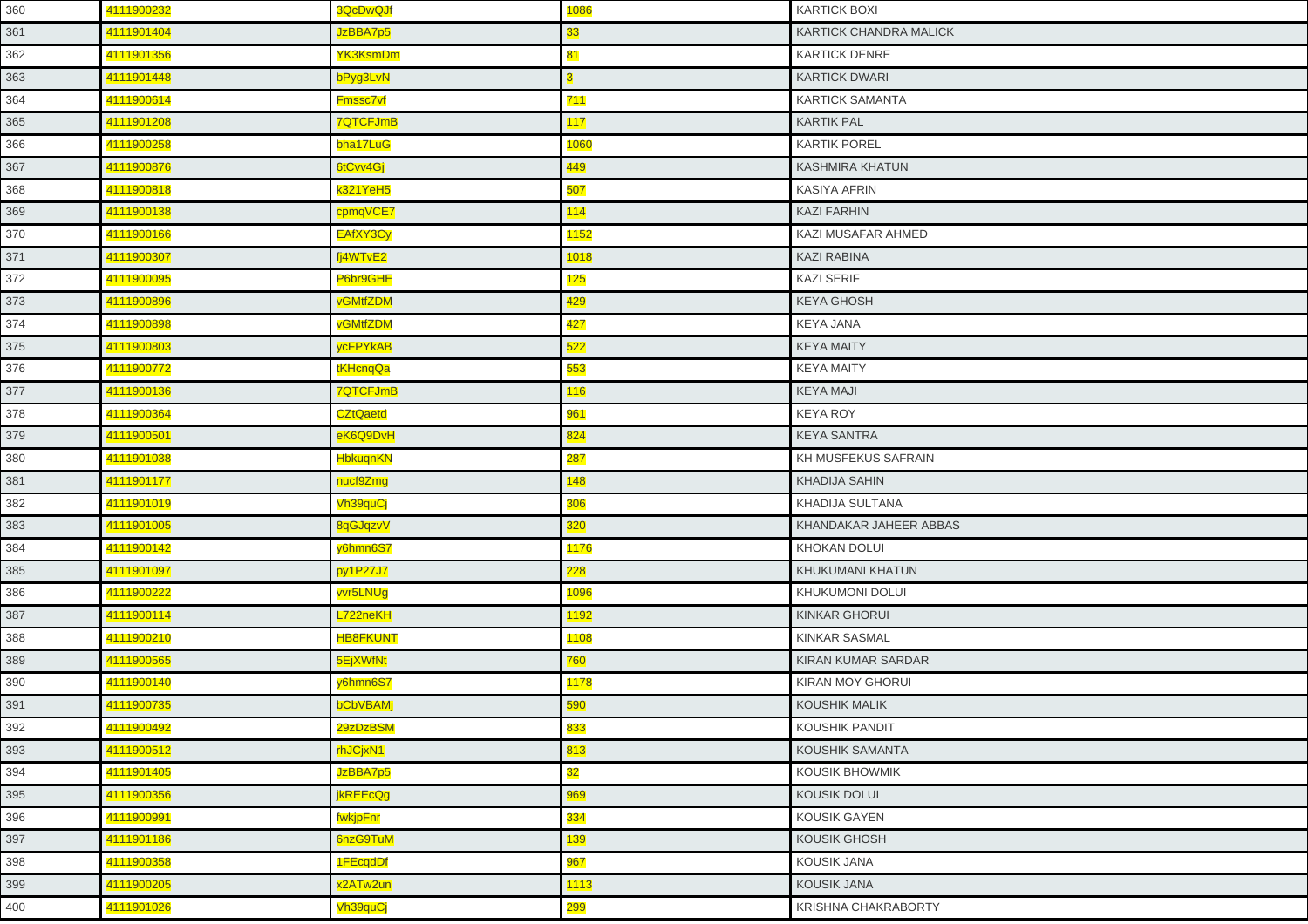| 401 | 4111900719        | Np7WQEQW        | 606              | <b>KRISHNA DOLUI</b>   |
|-----|-------------------|-----------------|------------------|------------------------|
| 402 | 4111900513        | 7Dw65yC7        | 812              | <b>KRISHNA HAZRA</b>   |
| 403 | 4111901212        | cpmqVCE7        | 113              | <b>KRISHNA SANTRA</b>  |
| 404 | 4111900393        | cN5Aa8H7        | 932              | <b>KUHELI GHOSH</b>    |
| 405 | 4111901037        | <b>HbkuqnKN</b> | 288              | <b>KULSOMA KHATUN</b>  |
| 406 | 4111900033        | dX5fQBDZ        | 1255             | KULSUMA KHATUN         |
| 407 | 4111900375        | rUPaa6AH        | 950              | <b>KUMKUM MONDAL</b>   |
| 408 | 4111901432        | bPyg3LvN        |                  | <b>KUNTAL DHARA</b>    |
| 409 | 4111901392        | eksDP7tD        | 45               | <b>KUNTAL GHOSH</b>    |
| 410 | 4111900301        | E5aj8tQ4        | <u> 1024</u>     | <b>KUSUM DHARA</b>     |
| 411 | 4111901315        | <b>NApjmRzm</b> | 10               | <b>KUSUM KHAN</b>      |
| 412 | 4111900511        | rhJCjxN1        | 814              | KUTUBUDDIN KHAN        |
| 413 | 4111900441        | <b>X8LWNTGr</b> | 884              | <b>LABANI DOLUI</b>    |
| 414 | 4111900594        | b7gutcyT        | 731              | <b>LABANI KANJI</b>    |
| 415 | 4111901022        | Vh39quCj        | 303              | <b>LABONI SANTRA</b>   |
| 416 | 4111900649        | WuXP42y7        | 676              | <b>LAKSHMI BAR</b>     |
| 417 | 4111900641        | e19bd1J1        | 684              | <b>LAKSHMI DOLUI</b>   |
| 418 | 4111900868        | VU9Hf3pT        | 457              | <b>LAKSHMI MAITY</b>   |
| 419 | 4111900084        | 3kjbntvQ        | 1219             | <b>LALTU ADHIKARY</b>  |
| 420 | 4111900699        | <b>ZvKxQLJt</b> | 626              | <b>LAMIYA PARVIN</b>   |
| 421 | 4111901125        | <b>SM5NM7Fv</b> | 200              | <b>LAXMI SINGHARAY</b> |
| 422 | 4111900568        | 5EjXWfNt        | 757              | <b>LIPIKA BAUR</b>     |
| 423 | 4111900612        | <b>Fmssc7vf</b> | 713              | <b>LIPIKA DAS</b>      |
| 424 | 4111900577        | pdZ8shrq        | <mark>748</mark> | LIPSA JANA             |
| 425 | 4111900389        | cN5Aa8H7        | 936              | <b>LISA BERA</b>       |
| 426 | 4111901190        | 2fV69NBa        | 135              | <b>LISA PARUI</b>      |
| 427 | 4111901390        | eksDP7tD        | 47               | <b>LISA ROY</b>        |
| 428 | 4111900897        | <b>vGMtfZDM</b> | 428              | <b>LISHA PATRA</b>     |
| 429 | 4111900256        | bha17LuG        | 1062             | LUFT HASNA BEGAM       |
| 430 | 4111900761        | <b>FRmTnvHM</b> | 564              | MACKSUDA KHATUN        |
| 431 | 4111900987        | <b>EaxLDEzt</b> | 338              | <b>MADHAB MALIK</b>    |
| 432 | <u>4111901217</u> | 5gJPVwLw        | <u> 108</u>      | MADHUMITA DAS          |
| 433 | 4111901163        | 8UB5yWJm        | 162              | MADHUMITA DUTTA        |
| 434 | 4111901231        | <b>uwTMGrHY</b> | 94               | MADHUMITA MANDAL       |
| 435 | 4111900710        | CQy5BMxr        | 615              | MADHUMITA MANNA        |
| 436 | 4111901135        | u6Ykx9ut        | <b>190</b>       | MADHURIMA MAITY        |
| 437 | 4111900226        | 3QcDwQJf        | 1092             | MAHABUB ALAM MOLLICK   |
| 438 | 4111900159        | 2etj19Nz        | 1159             | MAHAMMAD SOYEB KHAN    |
| 439 | 4111900459        | <b>K37fNMPV</b> | 866              | <b>MAHANURA KHATUN</b> |
| 440 | 4111900671        | kH7MQXuz        | <mark>654</mark> | MAHENDRA NARAYAN GHOSH |
| 441 | 4111900465        | mgVUyNDT        | 860              | MAHUYA PRAMANIK        |
|     |                   |                 |                  |                        |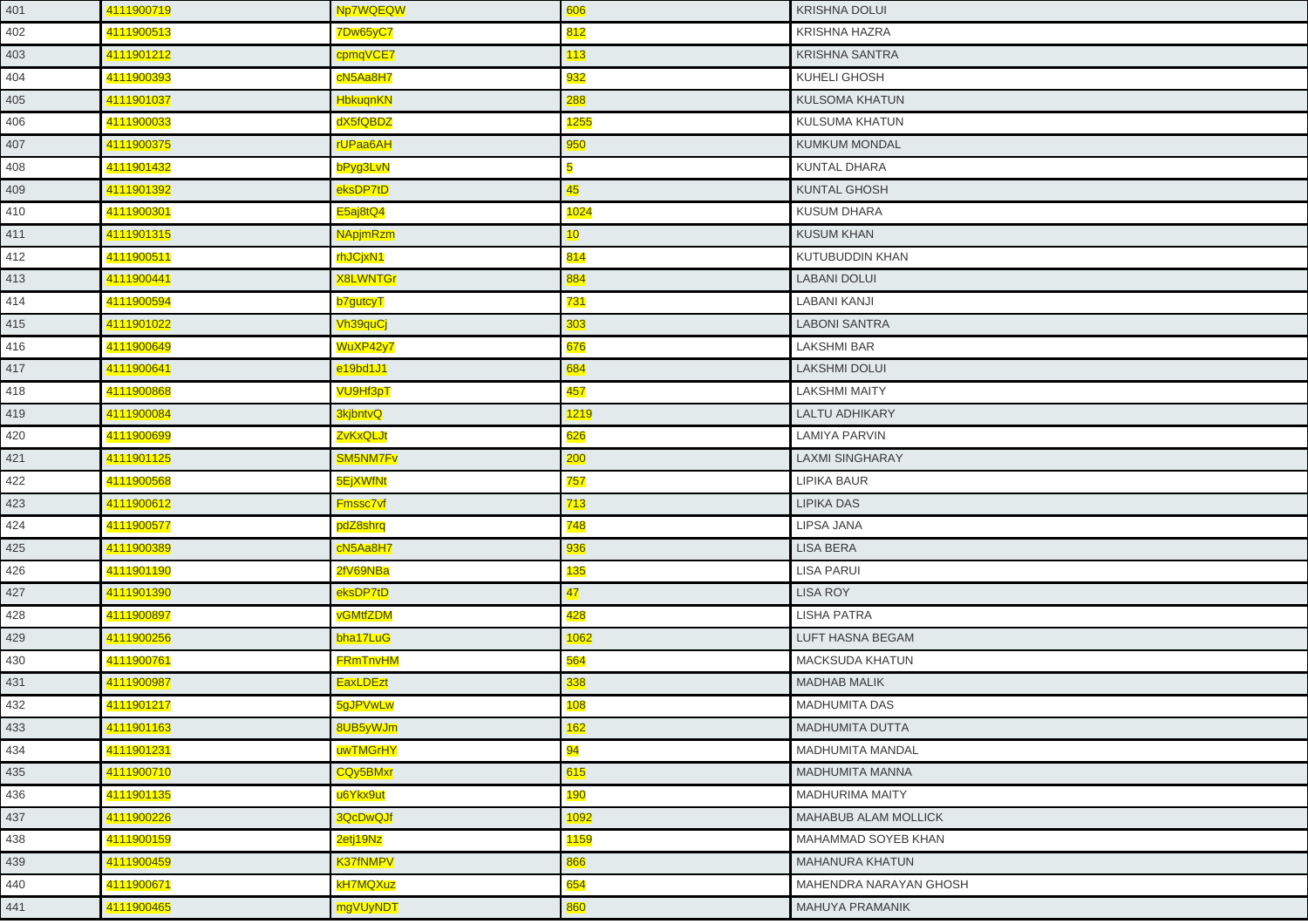| 442 | 4111900799 | <u>WYSa7jLD</u>      | <mark>526</mark> | <b>MAJEDA KHATUN</b>     |
|-----|------------|----------------------|------------------|--------------------------|
| 443 | 4111900814 | aytmJmqz             | 511              | <b>MALLIKA BERA</b>      |
| 444 | 4111900644 | e19bd1J1             | <b>681</b>       | <b>MALLIKA KHATUN</b>    |
| 445 | 4111900936 | MP <sub>cQ7PGD</sub> | 389              | <b>MALLIKA PATRA</b>     |
| 446 | 4111901240 | YK3KsmDm             | 85               | <b>MALLIKA PATRA</b>     |
| 447 | 4111900883 | HNr7f5wg             | 442              | <b>MAMANI RANA</b>       |
| 448 | 4111900230 | 3QcDwQJf             | 1088             | <b>MAMATA PAL</b>        |
| 449 | 4111900024 | BDbH5AP2             | 1263             | <b>MAMATAJ KHATUN</b>    |
| 450 | 4111900445 | <b>X8LWNTGr</b>      | 880              | MAMATAMAYEE SAMANTA      |
| 451 | 4111900186 | 8PrVK6yZ             | 1132             | <b>MAMONI DAS</b>        |
| 452 | 4111900923 | YVWr7Uz1             | 402              | <b>MAMONI KHATUN</b>     |
| 453 | 4111900517 | 7Dw65yC7             | 808              | <b>MAMPI ADHIKARY</b>    |
| 454 | 4111900794 | WYSa7jLD             | 531              | <b>MAMPI ADHIKARY</b>    |
| 455 | 4111900045 | 2fV69NBa             | 134              | <b>MANAS KHAMRUI</b>     |
| 456 | 4111900777 | tKHcnqQa             | 548              | MANASHREE GHOSH          |
| 457 | 4111900506 | eK6Q9DvH             | 819              | <b>MANASI MALIK</b>      |
| 458 | 4111900634 | 9ABq48rH             | 691              | MANASREE SAMANTA         |
| 459 | 4111900821 | k321YeH5             | 504              | <b>MANDIRA PAL</b>       |
| 460 | 4111900195 | <b>VHMeK1Fq</b>      | 1123             | MANGAL PRASAD MAITY      |
| 461 | 4111900297 | urGxTAxy             | 1028             | <b>MANIKA KARAK</b>      |
| 462 | 4111900091 | gZS4CkNf             | 1212             | <b>MANIKA MAJI</b>       |
| 463 | 4111900955 | zHz67HP7             | 370              | <b>MANISHA BASU</b>      |
| 464 | 4111900488 | 29zDzBSM             | 837              | <b>MANISHA JANA</b>      |
| 465 | 4111901155 | Xe8hh4rV             | 170              | <b>MANISHA MANDAL</b>    |
| 466 | 4111900765 | g51r7wxK             | 560              | <b>MANISHA MULA</b>      |
| 467 | 4111900228 | <b>3QcDwQJf</b>      | 1090             | <b>MANISHA PATRA</b>     |
| 468 | 4111901092 | cZs3MerB             | 233              | MANISHA SAMANTA          |
| 469 | 4111900967 | SgamDKs4             | 358              | MANJUSHREE MAHAPATRA     |
| 470 | 4111900529 | UxTA5sKB             | 796              | MANJUSHREE MAITY         |
| 471 | 4111900881 | HNr7f5wg             | 444              | <b>MANJUSHREE PANJA</b>  |
| 472 | 4111900631 | teNRd7BK             | 694              | <b>MANOSHI GAYEN</b>     |
| 473 | 4111900311 | fj4WTvE2             | 1014             | MANOTAPA BERA            |
| 474 | 4111900021 | r4HVQHww             | <b>1266</b>      | <b>MANSA MANNA</b>       |
| 475 | 4111900603 | nMQeH5Rj             | 722              | MANSURA KHATUN           |
| 476 | 4111901299 | U79pQ1Gw             | 26               | <b>MARIA KHATUN</b>      |
| 477 | 4111901280 | eksDP7tD             | 45               | <b>MARIAM SULTANA</b>    |
| 478 | 4111901114 | G7B1x6n4             | <u> 211</u>      | <b>MARUFA KHATUN</b>     |
| 479 | 4111900246 | <b>A3nBgKEH</b>      | 1072             | <b>MARUFA KHATUN</b>     |
| 480 | 4111901184 | 6nzG9TuM             | <u> 141</u>      | MD ABDULLA MANDAL        |
| 481 | 4111901450 | T8mVXMjM             |                  | <b>MD ALI KHAN</b>       |
| 482 | 4111900236 | N96afRyd             | 1082             | MD ASHADUL HAQUE MALLICK |
|     |            |                      |                  |                          |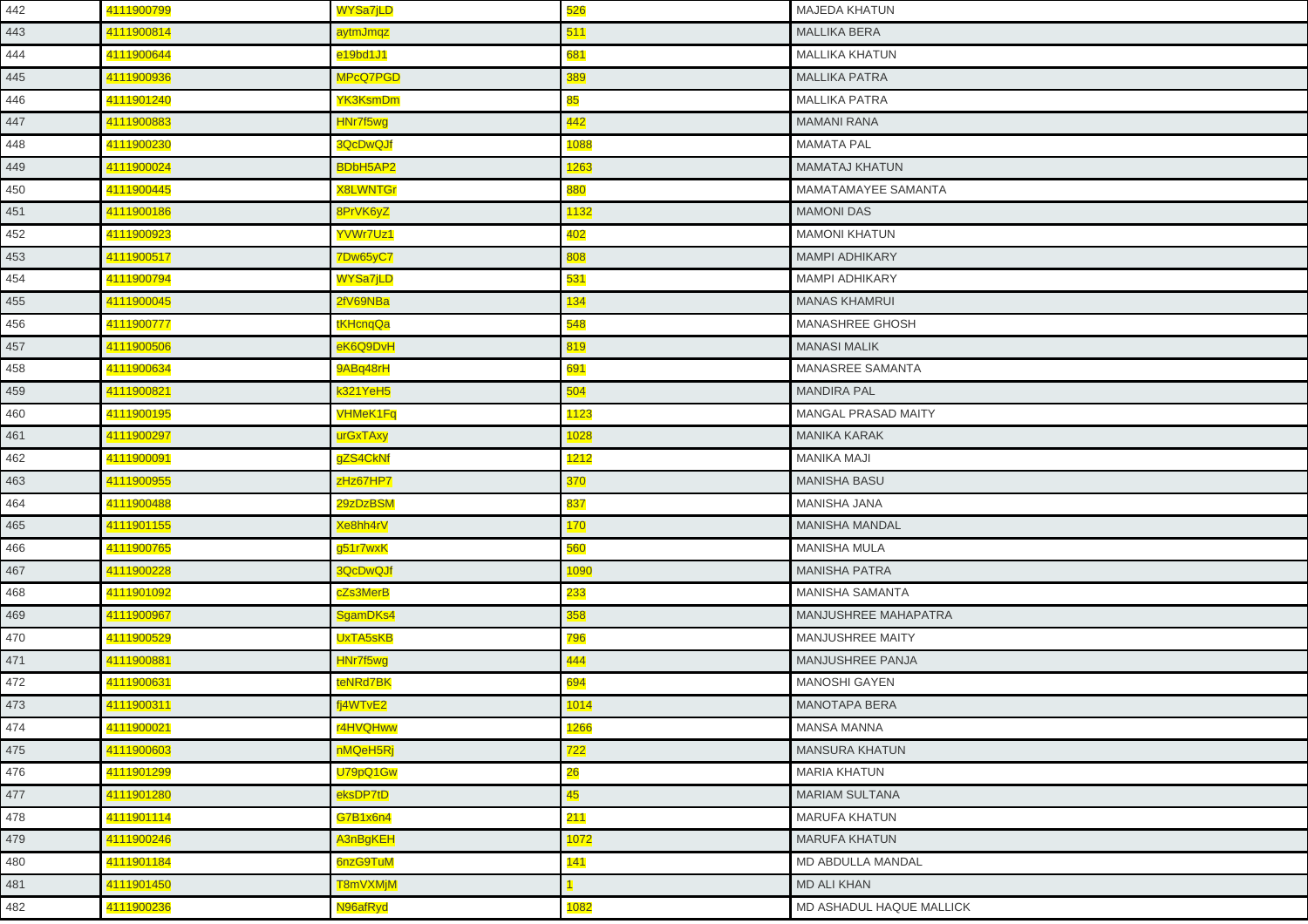| 483 | 4111901156        | <b>Xe8hh4rV</b> | <b>169</b>      | <b>MD NABIL MALLICK</b> |
|-----|-------------------|-----------------|-----------------|-------------------------|
| 484 | 4111900675        | kH7MQXuz        | 650             | MD RUHUL AMIN MALLIK    |
| 485 | 4111901027        | xDRG6vsg        | 298             | MD ZEAUL HAQUE ZAMADER  |
| 486 | 4111900855        | CdtxK9LW        | 470             | <b>MEHEBUBA KHATOON</b> |
| 487 | 4111900265        | nXK1gEM7        | 1053            | <b>MEHEJABIN KHATUN</b> |
| 488 | 4111901314        | <b>NApjmRzm</b> | 11              | MIDDYA AFRIN SULTANA    |
| 489 | 4111901102        | py1P27J7        | 223             | <b>MILAN DHARA</b>      |
| 490 | 4111900729        | 63H8mGuT        | 596             | <b>MIMMA KHATUN</b>     |
| 491 | 4111900770        | g51r7wxK        | 555             | <b>MINA DARGAI</b>      |
| 492 | 4111900292        | urGxTAxy        | 1033            | <b>MINA KHATUN</b>      |
| 493 | 4111900561        | 5EjXWfNt        | 764             | <b>MINAKHI DOLUI</b>    |
| 494 | 4111900539        | wSF7Vtzz        | 786             | <b>MINATI PAUL</b>      |
| 495 | 4111900342        | xsveEjHT        | 983             | MINHAJUL ISLAM TARAFDAR |
| 496 | 4111901410        | U79pQ1Gw        | 27              | MIR NIYAMUL BARI        |
| 497 | 4111900862        | dzf9v5AV        | 463             | MIRZA ASMINA KHATUN     |
| 498 | 4111900268        | 5bxz7FB5        | 1050            | MIRZA KHALID IBRAHIM    |
| 499 | 4111900581        | pdZ8shrq        | 744             | <b>MIRZA NAFISA</b>     |
| 500 | 4111900691        | <b>PWbKASr2</b> | 634             | MITA HAZRA              |
| 501 | 4111900713        | Np7WQEQW        | 612             | <b>MITA MONDAL</b>      |
| 502 | 4111900455        | K37fNMPV        | 870             | <b>MITA SARDAR</b>      |
| 503 | 4111900118        | ntQz1gyG        | 1188            | MITHU SHOW              |
| 504 | 4111900583        | zTuVGbJV        | 742             | MIZANUR RAHAMAN MALLICK |
| 505 | 4111901074        | <b>ZjRRabNE</b> | 251             | MOHINI CHOWDHURY        |
| 506 | 4111901062        | <b>7rvsahFa</b> | 263             | <b>MOHINI DEY</b>       |
| 507 | 4111900158        | 2etj19Nz        | 1160            | <b>MOHOSINA KHATUN</b>  |
| 508 | 4111901153        | Xe8hh4rV        | 172             | MOLLA RAJJAKUR RAHAMAN  |
| 509 | 4111900129        | rv54VHxD        | 123             | MOLLA SIRAJ HOSSAIN     |
| 510 | 4111900771        | tKHcnqQa        | 554             | <b>MOMTAJ KHATUN</b>    |
| 511 | 4111900257        | bha17LuG        | 1061            | <b>MOMTAJ KHATUN</b>    |
| 512 | 4111900582        | pdZ8shrq        | 743             | <b>MONDIRA MAITY</b>    |
| 513 | 4111900554        | Z5Q5Gpv2        | 771             | <b>MONIKA DOLUI</b>     |
| 514 | <u>4111900927</u> | B6K3SVp7        | 398             | <b>MONIKA DOLUI</b>     |
| 515 | 4111901063        | <b>7rvsahFa</b> | 262             | <b>MONIKA MAJI</b>      |
| 516 | 4111900156        | 2etj19Nz        | <b>1162</b>     | <b>MONISA MAHATO</b>    |
| 517 | 4111901286        | 7dN4P6z7        | 39              | MONISHA KHATUN          |
| 518 | 4111900607        | 46DTt3Fg        | 718             | MONISHA KHATUN          |
| 519 | 4111901295        | U79pQ1Gw        | 30 <sub>o</sub> | MONISHA MONDAL          |
| 520 | 4111900507        | rhJCjxN1        | 818             | MONISHA SAMANTA         |
| 521 | 4111900917        | gA8SfTKa        | 408             | <b>MONITA SASMAL</b>    |
| 522 | 4111900298        | urGxTAxy        | 1027            | MONOJ GHOSH             |
| 523 | 4111900092        | gZS4CkNf        | 1211            | MONSA PANDIT            |
|     |                   |                 |                 |                         |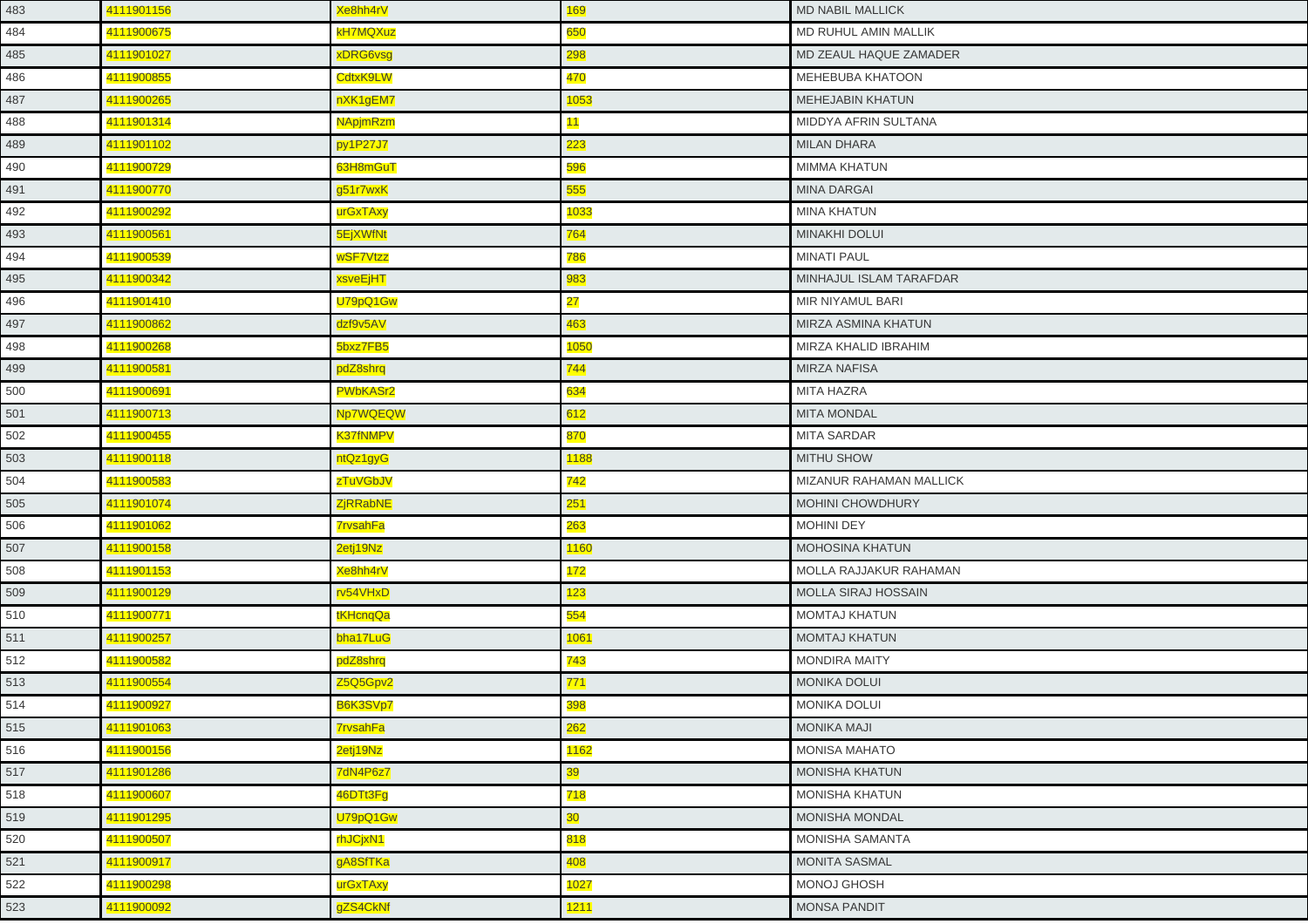| 524 | 4111901369        | 4cZf3hpM        | 68               | MONSUBUL ISLAM SARKAR     |
|-----|-------------------|-----------------|------------------|---------------------------|
| 525 | 4111900325        | Ky1UEqAq        | 1000             | MOSAMMAT FERDOWS          |
| 526 | 4111901068        | PLg51jv1        | <b>257</b>       | <b>MOSLEMA KHATUN</b>     |
| 527 | 4111901389        | <b>D6D643DE</b> | 48               | <b>MOU SHAW</b>           |
| 528 | 4111900519        | JXjNVzs5        | 806              | MOULI CHAKRABORTY         |
| 529 | 4111900071        | <b>TLH6RqST</b> | <u> 1232 </u>    | <b>MOULI SETH</b>         |
| 530 | 4111900510        | rhJCjxN1        | <mark>815</mark> | <b>MOULINA DEY</b>        |
| 531 | 4111900924        | YVWr7Uz1        | 401              | MOUMA CHOWDHURY           |
| 532 | 4111900778        | 95wR7rE1        | 547              | <b>MOUMA DOLUI</b>        |
| 533 | 4111900054        | pxy75vWr        | 1248             | <b>MOUMIKA PRAMANIK</b>   |
| 534 | 4111901185        | 6nzG9TuM        | <b>140</b>       | <b>MOUMITA ADAK</b>       |
| 535 | 4111900296        | urGxTAxy        | 1029             | MOUMITA ADHIKARI          |
| 536 | 4111900522        | JXjNVzs5        | 803              | MOUMITA DEY               |
| 537 | 4111900930        | B6K3SVp7        | 395              | <b>MOUMITA DWARI</b>      |
| 538 | 4111900589        | zTuVGbJV        | 736              | MOUMITA JANA              |
| 539 | 4111900871        | VU9Hf3pT        | 454              | <b>MOUMITA JANA</b>       |
| 540 | 4111900907        | 32A561sK        | 418              | MOUMITA KHETO             |
| 541 | 4111901345        | <b>5RFkstxW</b> | 92               | <b>MOUMITA MANNA</b>      |
| 542 | 4111900717        | Np7WQEQW        | 608              | MOUMITA METE              |
| 543 | 4111901113        | G7B1x6n4        | 212              | <b>MOUMITA PAKHIRA</b>    |
| 544 | 4111900964        | a3nNSJC5        | 361              | <b>MOUMITA PORE</b>       |
| 545 | 4111900199        | <b>VHMeK1Fq</b> | 1119             | <b>MOUMITA SAW</b>        |
| 546 | 4111900718        | Np7WQEQW        | 607              | <b>MOUMUNI BERA</b>       |
| 547 | 4111900491        | 29zDzBSM        | 834              | MOUPRIYA CHOWDHURY        |
| 548 | 4111900471        | 3CJsjPsR        | 854              | <b>MOUPRIYA GHANTI</b>    |
| 549 | 4111900424        | uVBY2XL4        | 901              | <b>MOUSAM MANIK</b>       |
| 550 | 4111901066        | PLg51jv1        | 259              | MOUSUMI CHARCHARI         |
| 551 | 4111900260        | nXK1gEM7        | 1058             | MOUSUMI DOLUI             |
| 552 | 4111900912        | gA8SfTKa        | <u>413</u>       | MOUSUMI GHOSH             |
| 553 | 4111900588        | zTuVGbJV        | 737              | <b>MOUSUMI KHATUN</b>     |
| 554 | 4111901262        | 6Su7caGc        | 63               | <b>MOUSUMI MALIK</b>      |
| 555 | <u>4111900382</u> | Btg2r7T1        | 943              | MOUSUMI PANJA             |
| 556 | 4111900361        | 1FEcqdDf        | 964              | <b>MOUSUMI SAMANTA</b>    |
| 557 | 4111901079        | ZjRRabNE        | 246              | MOUTUSI MANNA             |
| 558 | 4112020003        | 4112020003      | R                | MRIGANKA BHANGI           |
| 559 | 4111900027        | BDbH5AP2        | 1261             | <b>MRIGANKA MAJI</b>      |
| 560 | 4111901449        | T8mVXMjM        |                  | MRINAL KANTI BHATTACHARYA |
| 561 | 4111900497        | <b>DqmbjCGK</b> | 828              | <b>MRINAL SAMANTA</b>     |
| 562 | 4111900214        | <b>jWWcwVBR</b> | <b>1104</b>      | <b>MRINMOY BARUI</b>      |
| 563 | 4111900626        | teNRd7BK        | 699              | MRINMOY MONDAL            |
| 564 | 4111900757        | <b>FRmTnvHM</b> | 568              | <b>MRITTIKA GUCHHAIT</b>  |
|     |                   |                 |                  |                           |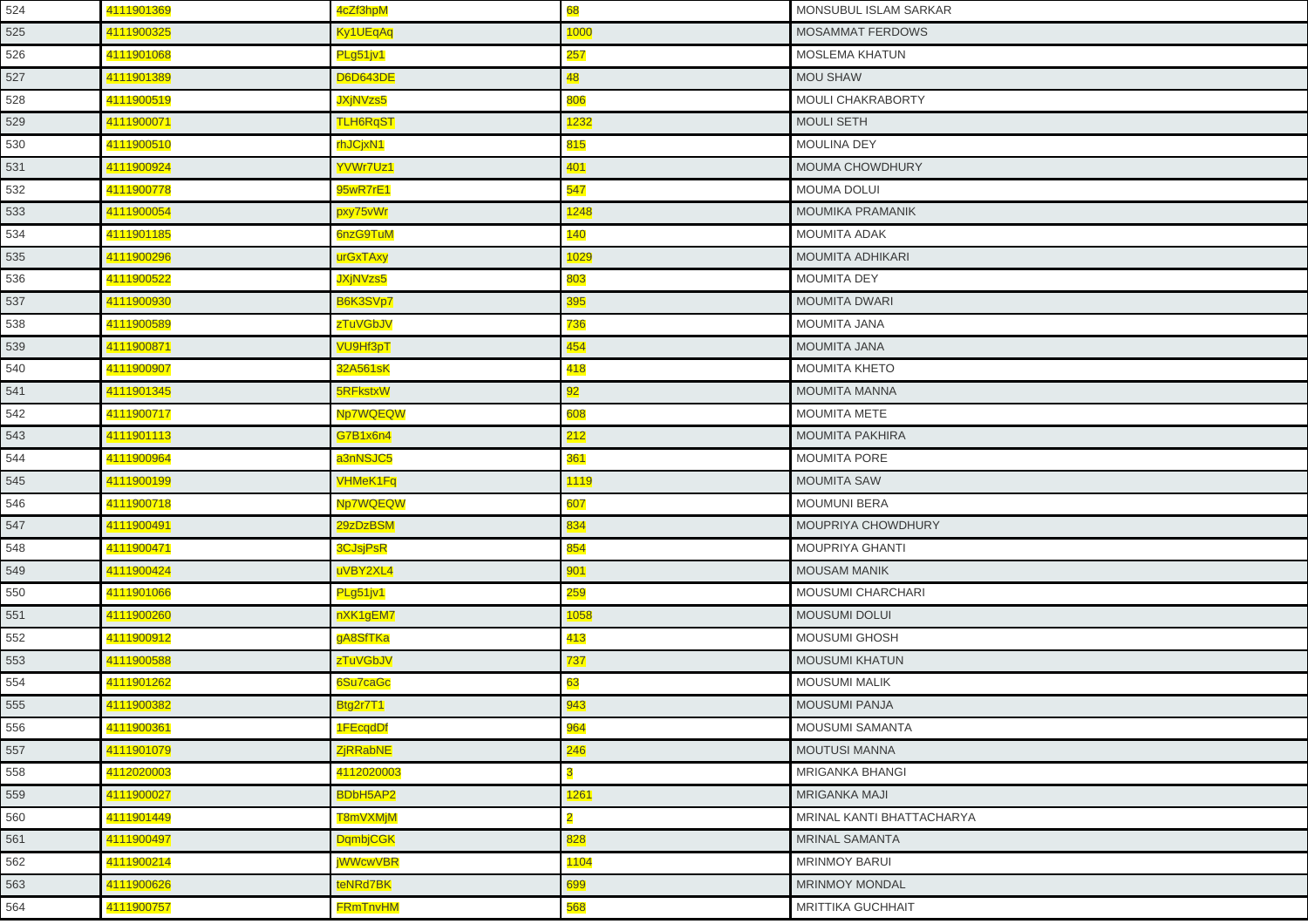| 565 | 4111900050        | DBJEVPq1        | 129              | <b>MRITTIKA KHAN</b>    |
|-----|-------------------|-----------------|------------------|-------------------------|
| 566 | 4111900168        | EAfXY3Cy        | 1150             | MST JASMIN SULTANA      |
| 567 | 4111900242        | YJA3wJRK        | 1076             | <b>MST NAZIA KHATUN</b> |
| 568 | 4111900705        | <b>ZvKxQLJt</b> | 620              | MST SALMA SULTANA       |
| 569 | 4111900371        | Nz1Cr1LK        | 954              | <b>MUNEYMA KHATUN</b>   |
| 570 | 4111900767        | g51r7wxK        | 558              | <b>MUNMUN BASU</b>      |
| 571 | 4111901409        | U79pQ1Gw        | 28               | MUNSHI MAMUN REJA       |
| 572 | 4111900213        | jWWcwVBR        | 1105             | MUNSHI NAJIR ALI        |
| 573 | 4111900786        | LjhpYst7        | 539              | <b>MUSKAN PARVIN</b>    |
| 574 | 4111900453        | K37fNMPV        | 872              | MUSTAKIMAA              |
| 575 | 4111900664        | Jnd64WEB        | 661              | NABANITA CHAKRABORTY    |
| 576 | 4112020004        | 4112020004      |                  | <b>NABANITA POREL</b>   |
| 577 | 4111900185        | 8PrVK6yZ        | 1133             | <b>NAHIDA PARVIN</b>    |
| 578 | 4111900329        | Ky1UEqAq        | 996              | <b>NAIMA KHATUN</b>     |
| 579 | 4111900854        | CdtxK9LW        | 471              | NAIMA KHATUN            |
| 580 | 4111900723        | qJUvBFEV        | 602              | <b>NAJIMA BEGAM</b>     |
| 581 | 4112020005        | 4112020005      |                  | <b>NAJMA KHATUN</b>     |
| 582 | 4111900305        | fj4WTvE2        | 1020             | NAMITA HAZRA            |
| 583 | 4111900350        | jkREEcQg        | 975              | NARAYAN GHOSH           |
| 584 | 4111900461        | mgVUyNDT        | 864              | <b>NARGIS KHATUN</b>    |
| 585 | 4111900598        | nMQeH5Rj        | 727              | <b>NARGIS KHATUN</b>    |
| 586 | 4111901324        | T8mVXMjM        |                  | NARGISH PARVIN          |
| 587 | 4111900442        | <b>X8LWNTGr</b> | 883              | <b>NASERA KHATUN</b>    |
| 588 | 4111900647        | WuXP42y7        | 678              | NASIBA RUKSONA          |
| 589 | 4111900659        | 78rBdVRD        | 666              | <b>NASIFA PARVEEN</b>   |
| 590 | 4111901219        | 5gJPVwLw        | 106              | <b>NASIMA KHATUN</b>    |
| 591 | 4111900237        | N96afRyd        | 1081             | <b>NASIMA KHATUN</b>    |
| 592 | 4111900884        | HNr7f5wg        | 441              | <b>NASIRA PARVIN</b>    |
| 593 | 4111900606        | 46DTt3Fg        | 719              | NASRINA PARVEEN         |
| 594 | 4111900031        | dX5fQBDZ        | 1257             | NASRINTARA KHATUN       |
| 595 | 4111900208        | <b>HB8FKUNT</b> | 1110             | <b>NAZMA PARVIN</b>     |
| 596 | <u>4111900008</u> | <b>PKVh5GGy</b> | <u> 1276</u>     | NAZMIN AKTAR            |
| 597 | 4111901122        | SM5NM7Fv        | 203              | NAZRIN SULTANA          |
| 598 | 4111900736        | bCbVBAMj        | <mark>589</mark> | NEHA ADHIKARI           |
| 599 | 4111900115        | L722neKH        | 1191             | <b>NEHA MAITY</b>       |
| 600 | 4111900331        | V3GGTgTV        | <b>994</b>       | <b>NEHA MAITY</b>       |
| 601 | 4111900125        | y6hmn6S7        | 1181             | NIBEDITA KOTAL          |
| 602 | 4111900663        | Jnd64WEB        | 662              | <b>NICE PARVIN</b>      |
| 603 | 4111900444        | <b>X8LWNTGr</b> | 881              | NIKHILESH MONDAL        |
| 604 | 4111901344        | <b>5RFkstxW</b> | 93               | NIKHILESH MONDAL        |
| 605 | 4111901245        | <b>A5Qhcntj</b> | 80               | NILADRI CHAKRABARTY     |
|     |                   |                 |                  |                         |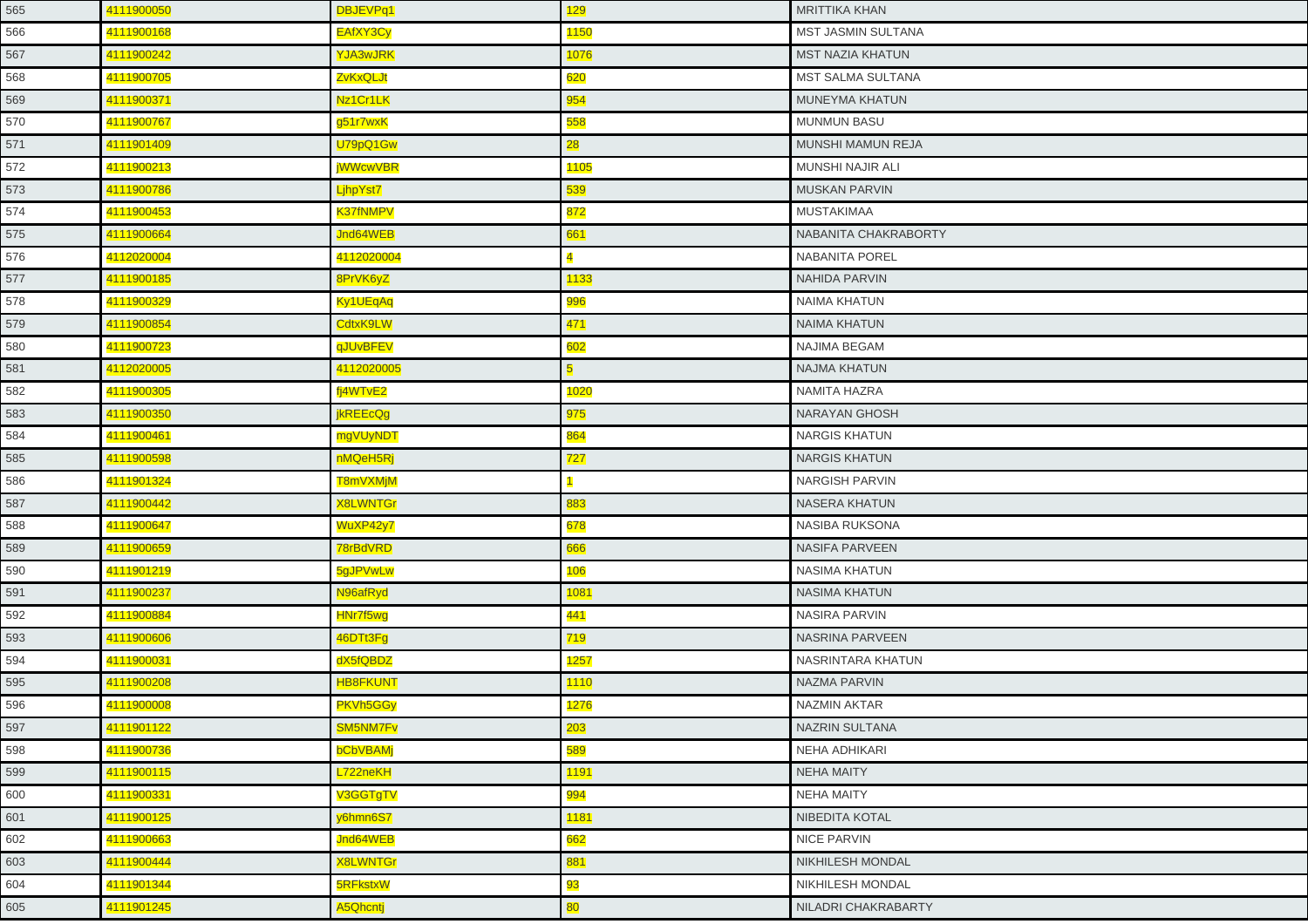| 606 | 4111900653 | WuXP42y7        | 672              | NILANJAN SINGHA ROY   |
|-----|------------|-----------------|------------------|-----------------------|
| 607 | 4111900567 | 5EjXWfNt        | 758              | NILANJANA KUNDU       |
| 608 | 4111901033 | xDRG6vsg        | <b>292</b>       | <b>NIPA SAMANTA</b>   |
| 609 | 4111900849 | <b>sFZKvatr</b> | 476              | NISA JANA             |
| 610 | 4111901159 | Xe8hh4rV        | <b>166</b>       | NISHA DAS             |
| 611 | 4111900369 | Nz1Cr1LK        | 956              | NISHA KOLEY           |
| 612 | 4111900032 | dX5fQBDZ        | <b>1256</b>      | <b>NISHA MAJI</b>     |
| 613 | 4111900302 | E5aj8tQ4        | 1023             | NITYANANDA BHUKTA     |
| 614 | 4111900368 | Nz1Cr1LK        | 957              | NIVEDITA PAL          |
| 615 | 4111900908 | 32A561sK        | 417              | <b>NIVIA BAG</b>      |
| 616 | 4111900466 | mgVUyNDT        | 859              | NOURIN KHATOON        |
| 617 | 4112020006 | 4112020006      |                  | <b>NOURIN SULTANA</b> |
| 618 | 4111901046 | jx776pyM        | 279              | NOWRIN AKTAR          |
| 619 | 4111901310 | 1G7ZmWsW        | 15               | <b>NUPUR BERA</b>     |
| 620 | 4111900180 | suCgZ5J2        | <b>1138</b>      | NURJAHAN KHATUN       |
| 621 | 4111900173 | P1PJ14V4        | 1145             | NURNAHAR KHATUN       |
| 622 | 4111900695 | <b>PWbKASr2</b> | 630              | NURSABA KHATUN        |
| 623 | 4111900544 | Gr6Z5mS5        | 781              | NURUNNAHAR            |
| 624 | 4111900310 | fj4WTvE2        | 1015             | OINDRILA BAG          |
| 625 | 4111900932 | <b>MPcQ7PGD</b> | 393              | <b>OZIFA KHATUN</b>   |
| 626 | 4111901221 | <b>GCwnGxAv</b> | 104              | PALLAB DAS            |
| 627 | 4111900558 | Z5Q5Gpv2        | 767              | PALLABI BHOWMICK      |
| 628 | 4111900689 | 7Bp7QRB4        | 636              | PALLABI CHAKRABORTI   |
| 629 | 4111900547 | hL3yWnF4        | 778              | <b>PALLABI DAS</b>    |
| 630 | 4111901149 | f1eLy3BW        | <b>176</b>       | PALLABI DIGER         |
| 631 | 4111900560 | Z5Q5Gpv2        | 765              | PALLABI DOLUI         |
| 632 | 4111900755 | vbS67Cqf        | 570              | PALLABI MONDAL        |
| 633 | 4111900851 | sFZKvatr        | 474              | PALLABI MONDAL        |
| 634 | 4111900773 | tKHcnqQa        | 552              | PALLABI MONDAL        |
| 635 | 4111900037 | pxy75vWr        | 1252             | PALLABI PATRA         |
| 636 | 4111900914 | gA8SfTKa        | 411              | PALLABI POREL         |
| 637 | 4111900709 | CQy5BMxr        | 616              | PALLABI SAMANTA       |
| 638 | 4111900141 | y6hmn6S7        | <b>1177</b>      | PALLABI SAMANTA       |
| 639 | 4111900052 | pxy75vWr        | 1250             | PAMPA DOLUI           |
| 640 | 4111901031 | xDRG6vsg        | <b>294</b>       | PAMPA DOLUI           |
| 641 | 4111900658 | 78rBdVRD        | 667              | <b>PAMPA SASMAL</b>   |
| 642 | 4111901358 | A5Qhcntj        | 79               | PAPIYA BERA           |
| 643 | 4111900639 | 9ABq48rH        | 686              | PAPIYA GHOSH          |
| 644 | 4111901137 | EFs7M2MY        | <mark>188</mark> | PAPIYA HAZRA          |
| 645 | 4111900973 | 3WJ7TDKv        | 352              | PAPIYA MAITY          |
| 646 | 4111900126 | y6hmn6S7        | <b>1180</b>      | PAPIYA PAL            |
|     |            |                 |                  |                       |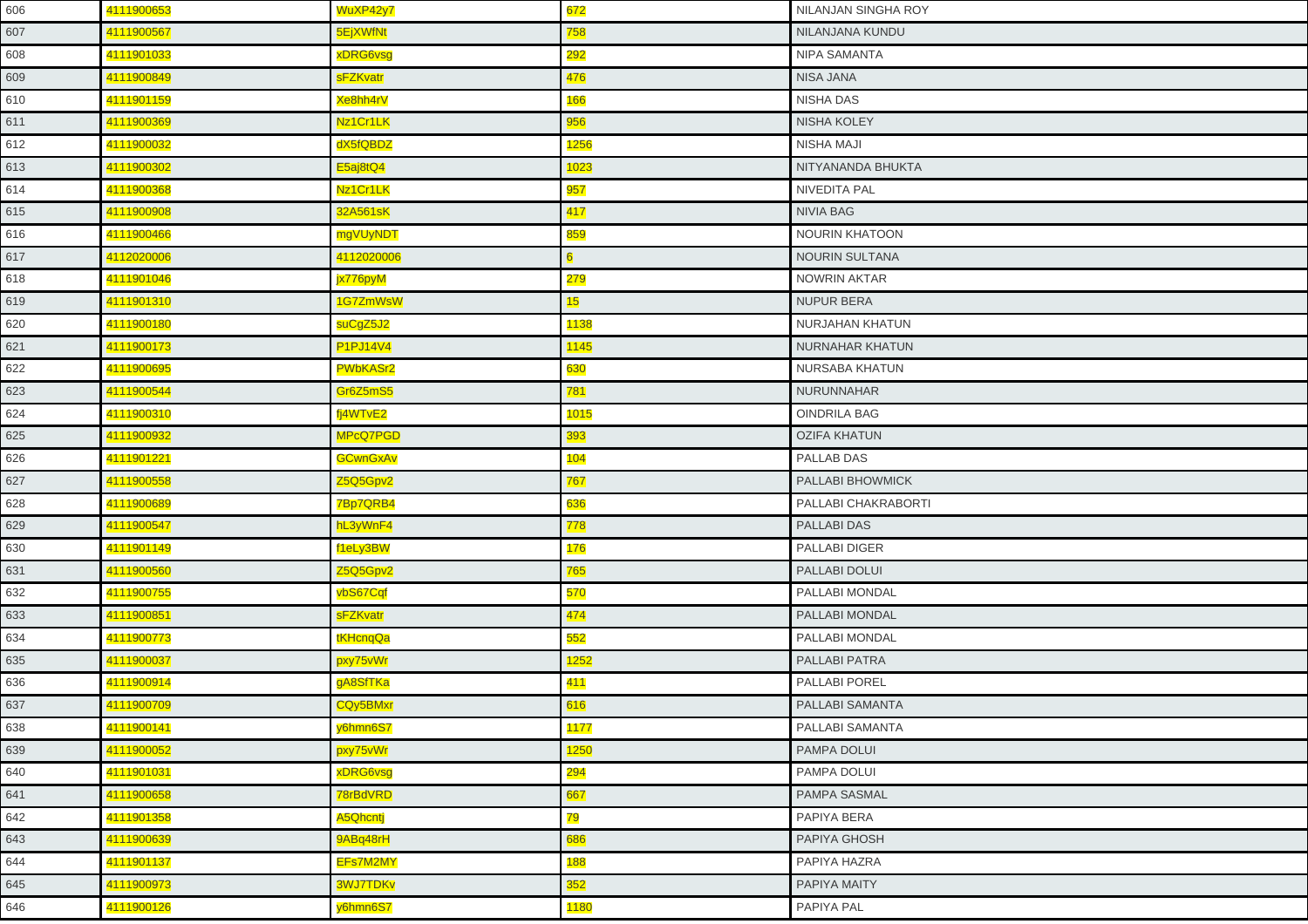| 647 | 4111900775 | tKHcnqQa        | 550              | PARAMITA MAITY        |
|-----|------------|-----------------|------------------|-----------------------|
| 648 | 4111900386 | Btg2r7T1        | 939              | PARAMITA MALIK        |
| 649 | 4111900486 | Rw5SjJzf        | 839              | PARAMITA PATTANAYAK   |
| 650 | 4111900752 | vbS67Cqf        | 573              | PARMINA YEASMIN       |
| 651 | 4111900209 | <b>HB8FKUNT</b> | 1109             | PAROMITA RUIDAS       |
| 652 | 4111900267 | 5bxz7FB5        | 1051             | PARTHA DAS            |
| 653 | 4111901406 | JzBBA7p5        | 31               | PARTHA DHARA          |
| 654 | 4111900053 | pxy75vWr        | 1249             | PARTHADEV MAITY       |
| 655 | 4111900255 | bha17LuG        | 1063             | <b>PARUL MONDAL</b>   |
| 656 | 4111901121 | SM5NM7Fv        | 204              | PARVINA KHATUN        |
| 657 | 4111901306 | <b>jmdmAVCY</b> | 19               | PARVINA YASMIN        |
| 658 | 4111900715 | Np7WQEQW        | 610              | <b>PAYEL ADHIKARY</b> |
| 659 | 4111901243 | YK3KsmDm        | 82               | PAYEL BARUI           |
| 660 | 4111900238 | N96afRyd        | 1080             | PAYEL BERA            |
| 661 | 4111900727 | qJUvBFEV        | 598              | PAYEL CHATTERJEE      |
| 662 | 4111901361 | LDj9teLQ        | 76               | PAYEL KHAN            |
| 663 | 4111901215 | 5gJPVwLw        | 110              | PAYEL MALIK           |
| 664 | 4111901292 | JzBBA7p5        | 33               | PAYEL PORE            |
| 665 | 4111900916 | gA8SfTKa        | 409              | <b>PAYEL POREL</b>    |
| 666 | 4112020007 | 4112020007      | $\overline{7}$   | PAYEL PRAMANIK        |
| 667 | 4111900763 | <b>FRmTnvHM</b> | 562              | PAYEL SAMANTA         |
| 668 | 4111900177 | suCgZ5J2        | 1141             | PAYEL SAMANTA         |
| 669 | 4111900685 | 7Bp7QRB4        | 640              | PAYEL SINGHAROY       |
| 670 | 4111900931 | B6K3SVp7        | <mark>394</mark> | PINKI GUCHHAIT        |
| 671 | 4111900943 | p86pSQwB        | 382              | PINKI MULA            |
| 672 | 4111901017 | d4awEtNm        | 308              | PINKI RANI            |
| 673 | 4111901018 | Vh39quCj        | 307              | PINKU SAMANTA         |
| 674 | 4111900250 | A3nBgKEH        | 1068             | PINTU PARAMANIK       |
| 675 | 4111900452 | zpzuyUwq        | 873              | PITRYA MANDAL         |
| 676 | 4111901214 | UJ62FDt5        | 111              | PIU ADAK              |
| 677 | 4111900744 | <b>TX4tmBAg</b> | 581              | PIU BERA              |
| 678 | 4111900859 | CdtxK9LW        | 466              | PIU DENRE             |
| 679 | 4111901054 | 2S1E1mK         | 271              | PIU DOLUI             |
| 680 | 4111901183 | 6nzG9TuM        | <b>142</b>       | PIU DOLUI             |
| 681 | 4111901276 | <b>D6D643DE</b> | 49               | PIU PAL               |
| 682 | 4111901307 | jmdmAVCY        | 18               | <b>PIYA PRAMANIK</b>  |
| 683 | 4111900495 | <b>DqmbjCGK</b> | 830              | PIYALI DENRE          |
| 684 | 4111900860 | dzf9v5AV        | 465              | PIYALI MAITY          |
| 685 | 4111901424 | <b>3eALAQKn</b> | 13               | PIYALI PATRA          |
| 686 | 4111900872 | 6tCvv4Gj        | 453              | PIYALI RANA           |
| 687 | 4111900660 | 78rBdVRD        | 665              | PONCHI DOLUI          |
|     |            |                 |                  |                       |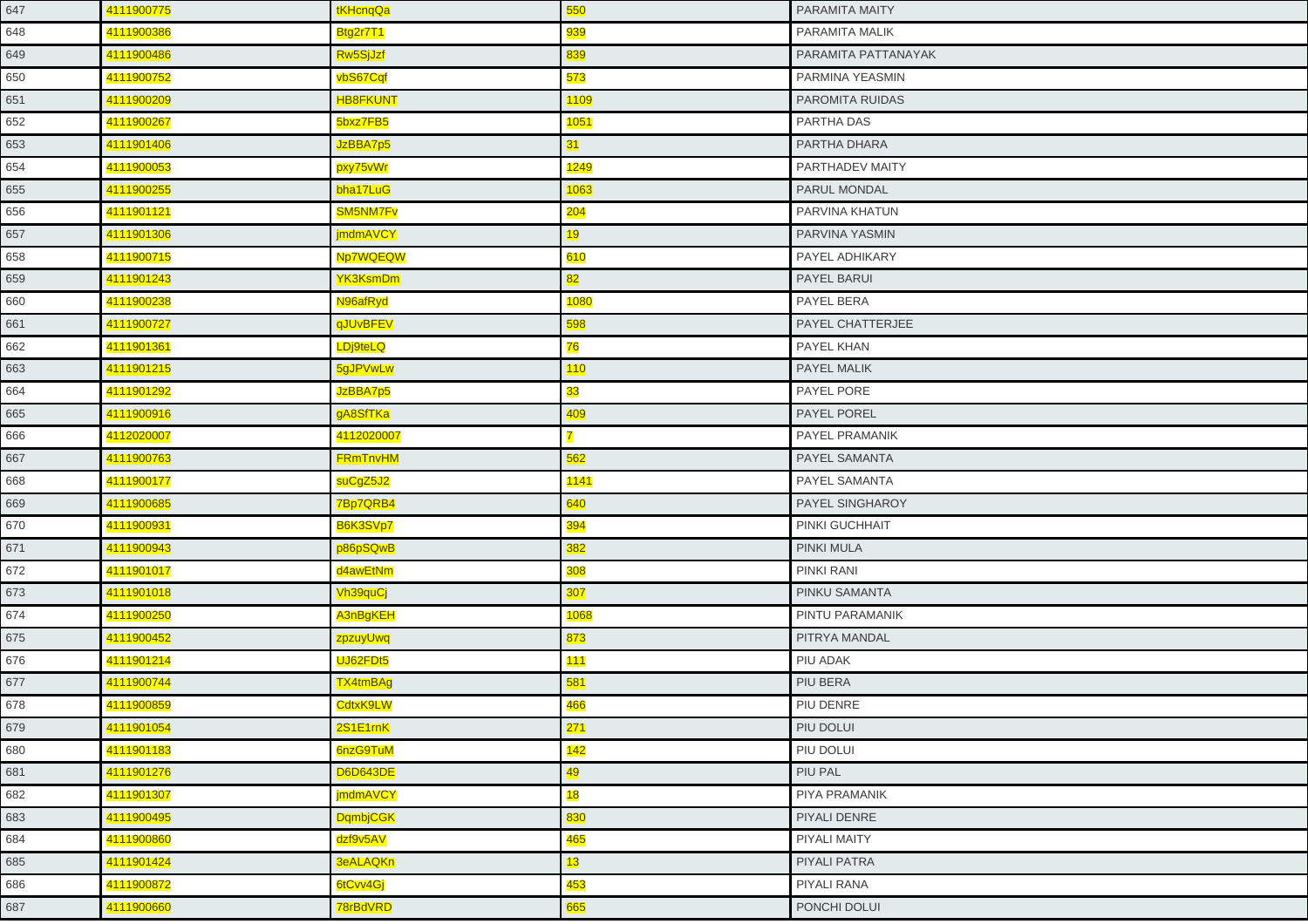| 688 | 4111900921 | YVWr7Uz1              | 404         | POULAMI DEY               |
|-----|------------|-----------------------|-------------|---------------------------|
| 689 | 4111901045 | jx776pyM              | 280         | POULOMI BERA              |
| 690 | 4111900011 | <b>PKVh5GGy</b>       | 1273        | PRADIP PANJA              |
| 691 | 4111901170 | K <sub>1q</sub> JhYxj | 155         | <b>PRADIP ROY</b>         |
| 692 | 4111901439 | 3eALAQKn              | <u> 12</u>  | PRALAY PAN                |
| 693 | 4111900111 | L722neKH              | 1195        | <b>PRANATI GHORUI</b>     |
| 694 | 4111900760 | <b>FRmTnvHM</b>       | 565         | PRASENJIT ADAK            |
| 695 | 4111901442 | <b>NApjmRzm</b>       |             | <b>PRASENJIT DAS</b>      |
| 696 | 4111900337 | <u>xsveEjHT</u>       | 988         | PRATIMA KOTAL             |
| 697 | 4111901381 | ts9dPck1              | 56          | PRATIMA MANNA             |
| 698 | 4111900545 | Gr6Z5mS5              | 780         | PRAVAKAR SINGHAROY        |
| 699 | 4111900336 | <b>xsveEjHT</b>       | 989         | PRITAM BERA               |
| 700 | 4111900417 | hf83M5ty              | 908         | PRITAM BHOWMIK            |
| 701 | 4111901408 | U79pQ1Gw              | 29          | <b>PRITAM BISWAS</b>      |
| 702 | 4111900130 | rv54VHxD              | <u> 122</u> | PRITAM DUTTA              |
| 703 | 4111901248 | <b>A5Qhcntj</b>       | 77          | PRITAM MODAK              |
| 704 | 4111900935 | <b>MPcQ7PGD</b>       | 390         | PRITAM POREL              |
| 705 | 4111901279 | eksDP7tD              | 46          | PRITHA ADHIKARY           |
| 706 | 4111900905 | 32A561sK              | 420         | <b>PRITHA PAL</b>         |
| 707 | 4111900627 | teNRd7BK              | 698         | <b>PRITHWISH GUCHHAIT</b> |
| 708 | 4111900620 | R1Zdt6NM              | 705         | PRITI CHAR                |
| 709 | 4111900830 | 3sQMJfw4              | 495         | <b>PRITI DOLUI</b>        |
| 710 | 4111901340 | uwTMGrHY              | 97          | PRITI MANNA               |
| 711 | 4111901357 | <b>A5Qhcntj</b>       | 80          | <b>PRITI SAMANTA</b>      |
| 712 | 4111900670 | kH7MQXuz              | 655         | PRITI SETH                |
| 713 | 4111901309 | 1G7ZmWsW              | 16          | PRITIKANA BHUKTA          |
| 714 | 4111900139 | y6hmn6S7              | 1179        | PRITILATA MAJI            |
| 715 | 4111900116 | L722neKH              | 1190        | PRITY ADHIKARY            |
| 716 | 4111900426 | uVBY2XL4              | 899         | PRITY BAG                 |
| 717 | 4111901140 | EFs7M2MY              | <b>185</b>  | <b>PRITY MAITY</b>        |
| 718 | 4111901322 | T8mVXMjM              |             | <b>PRITY ROY</b>          |
| 719 | 4111900784 | 95wR7rE1              | 541         | PRIYA ADHIKARI            |
| 720 | 4111900467 | <b>3CJsjPsR</b>       | 858         | PRIYA BHUKTA              |
| 721 | 4111901417 | 1NLzk3jt              | 20          | <b>PRIYA DAS</b>          |
| 722 | 4111900608 | 46DTt3Fg              | 717         | PRIYA GHORUI              |
| 723 | 4111900839 | Qk33K6Dt              | 486         | <b>PRIYA GHOSH</b>        |
| 724 | 4111900808 | aytmJmqz              | 517         | PRIYA GHOSH               |
| 725 | 4111901126 | <b>SM5NM7Fv</b>       | <b>199</b>  | PRIYA GHOSH               |
| 726 | 4111901081 | BEEq1cBD              | <b>244</b>  | PRIYA MAITI               |
| 727 | 4111900025 | 6nzG9TuM              | 143         | PRIYA PATRA               |
| 728 | 4111900861 | dzf9v5AV              | 464         | PRIYA PRAMANIK            |
|     |            |                       |             |                           |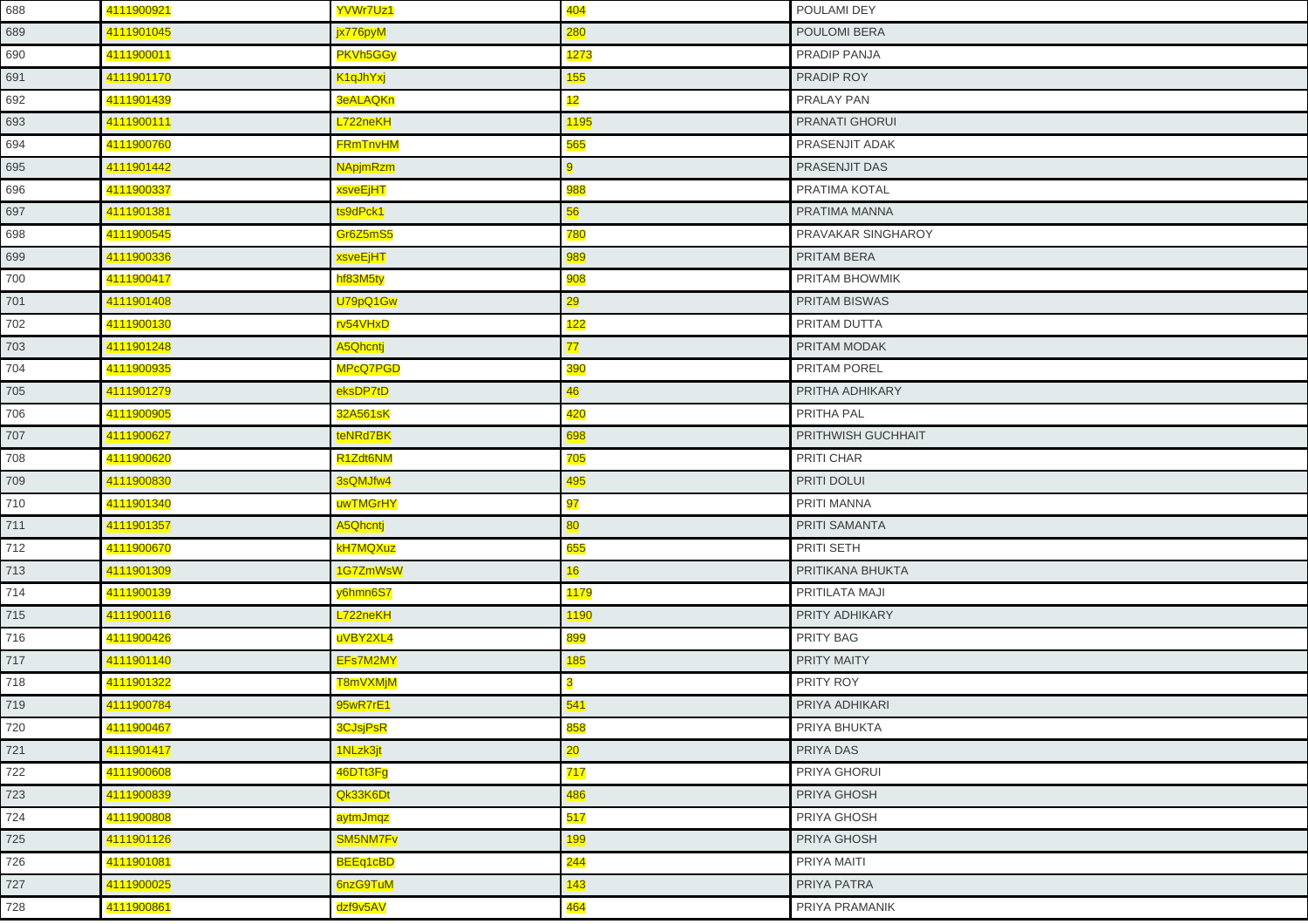| 729 | 4111900688        | 7Bp7QRB4              | 637              | PRIYA SASMAL         |
|-----|-------------------|-----------------------|------------------|----------------------|
| 730 | 4111901075        | <b>ZjRRabNE</b>       | 250              | PRIYANKA BAR         |
| 731 | 4111900754        | vbS67Cqf              | 571              | PRIYANKA BERA        |
| 732 | 4111900235        | N96afRyd              | 1083             | PRIYANKA BHOWMICK    |
| 733 | 4111900191        | dnYHZYRr              | 1127             | PRIYANKA CHAKRABORTY |
| 734 | 4111901091        | cZs3MerB              | 234              | PRIYANKA DAS         |
| 735 | 4111900396        | U7Y129w5              | 929              | PRIYANKA DEY         |
| 736 | 4111901044        | jx776pyM              | 281              | PRIYANKA GHORUI      |
| 737 | 4111900229        | 3QcDwQJf              | 1089             | PRIYANKA KAPAT       |
| 738 | 4111900090        | gZS4CkNf              | 1213             | PRIYANKA KAR         |
| 739 | 4111900201        | x2ATw2un              | 1117             | PRIYANKA MAL         |
| 740 | 4111900263        | nXK1gEM7              | 1055             | PRIYANKA PRAMANIK    |
| 741 | 4111900682        | wfAz5QM5              | 643              | PRIYANKA SAMANTA     |
| 742 | 4111900844        | Qk33K6Dt              | 481              | PRIYANKA SARDAR      |
| 743 | 4111901206        | rv54VHxD              | <b>119</b>       | PRIYARANI MAITY      |
| 744 | 4111901431        | <b>AuKJmKGQ</b>       | 6                | PROBIR KARMAKAR      |
| 745 | 4111901004        | <b>8qGJqzvV</b>       | 321              | PROTHAMA DHARA       |
| 746 | 4111900178        | suCgZ5J2              | 1140             | <b>PUJA BAG</b>      |
| 747 | 4111900283        | aR6kgyUB              | 1042             | PUJA BAR             |
| 748 | 4111901220        | <b>GCwnGxAv</b>       | 105              | PUJA BOXI            |
| 749 | 4111900666        | Jnd64WEB              | 659              | <b>PUJA CHAULA</b>   |
| 750 | 4111900605        | 46DTt3Fg              | 720              | PUJA DAS             |
| 751 | 4111900485        | Rw5SjJzf              | 840              | PUJA HAZRA           |
| 752 | 4111901028        | xDRG6vsg              | 297              | PUJA KHAN            |
| 753 | 4111900372        | Nz1Cr1LK              | 953              | PUJA MAJI            |
| 754 | 4111900346        | 1MhSqkxR              | 979              | PUJA MALIK           |
| 755 | 4111900609        | 46DTt3Fg              | 716              | PUJA NEMU            |
| 756 | 4111900411        | G <sub>2ey</sub> 24Dz | 914              | PUJA PANDIT          |
| 757 | 4111900388        | Btg2r7T1              | 937              | PUJA RANI MAITY      |
| 758 | 4111901172        | K1qJhYxj              | <b>153</b>       | PUJA SADHUKHAN       |
| 759 | 4111901090        | cZs3MerB              | 235              | <b>PUNAM GHORUI</b>  |
| 760 | <u>4111900701</u> | <u>ZvKxQLJt</u>       | <u>624</u>       | PUNAM SAMANTA        |
| 761 | 4111900119        | ntQz1gyG              | 1187             | PURABI REJA          |
| 762 | 4111901193        | 2fV69NBa              | <u> 132</u>      | PURNA BERA           |
| 763 | 4111900135        | <b>7QTCFJmB</b>       | $117$            | PURNENDU PAL         |
| 764 | 4111900809        | aytmJmqz              | <mark>516</mark> | PURNIMA KHETO        |
| 765 | 4111900993        | fwkjpFnr              | 332              | <b>RABINA MAITY</b>  |
| 766 | 4111900879        | 6tCvv4Gj              | 446              | RADHA BERA           |
| 767 | 4111900407        | 5Gs1b3PB              | 918              | RAFIA ISLAM          |
| 768 | 4111900122        | ntQz1gyG              | <u> 1184</u>     | RAFIA ISLAM          |
| 769 | 4111900720        | Np7WQEQW              | 605              | RAHANA PARVIN        |
|     |                   |                       |                  |                      |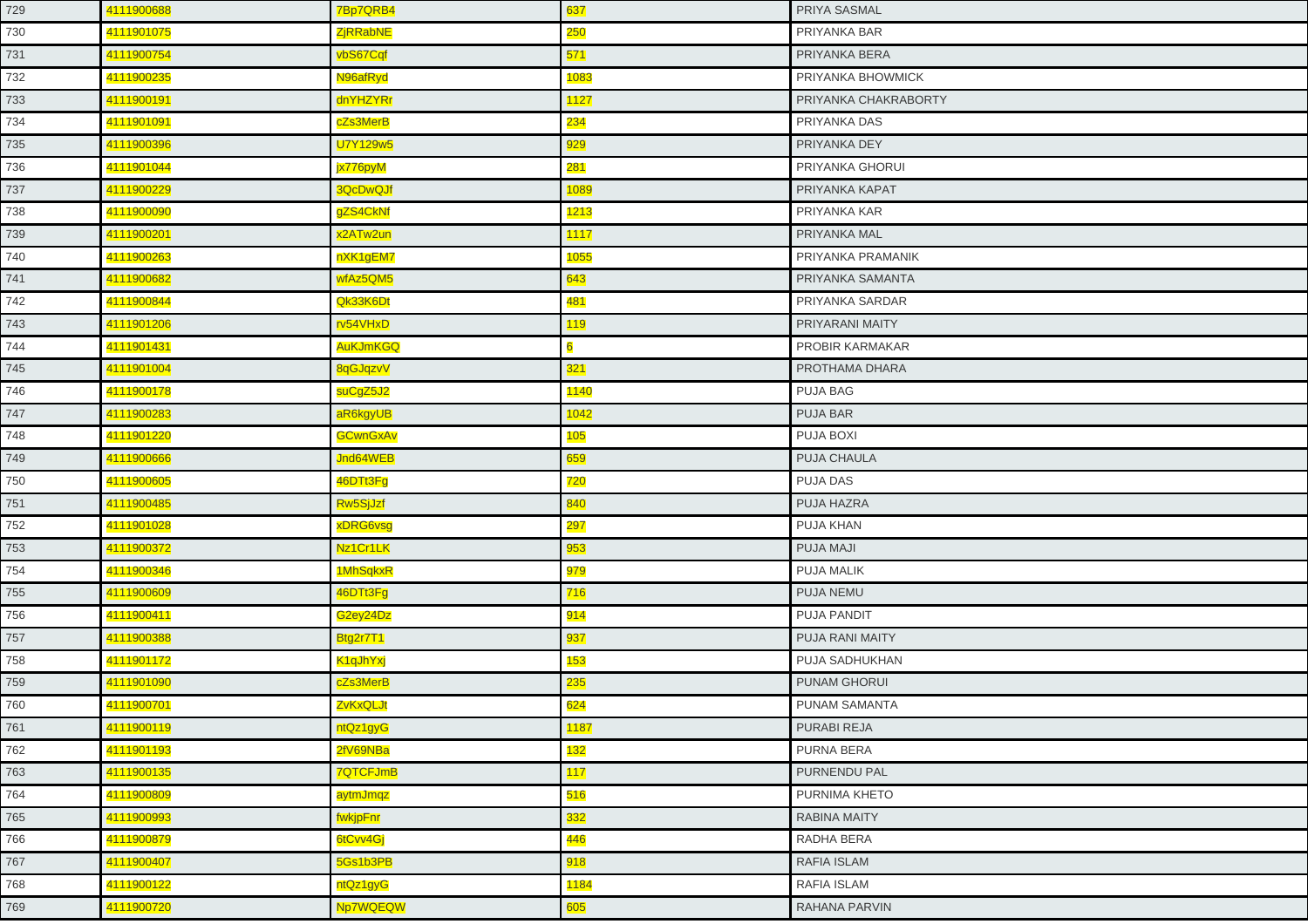| 770 | 4111901428 | <b>NApjmRzm</b>       |             | RAHENA KHATUN         |
|-----|------------|-----------------------|-------------|-----------------------|
| 771 | 4111900463 | mgVUyNDT              | 862         | RAHIMUNNESA KHATUN    |
| 772 | 4111901200 | P6br9GHE              | 125         | RAHUL CHAKRABORTY     |
| 773 | 4111901094 | cZs3MerB              | 231         | RAHUL JANA            |
| 774 | 4111900276 | jmdmAVCY              | 20          | RAHUL MAJI            |
| 775 | 4111901304 | 1NLzk3jt              | 21          | RAHUL MAKHAL          |
| 776 | 4111901043 | jx776pyM              | <b>282</b>  | RAHUL SAMANTA         |
| 777 | 4111901249 | LDj9teLQ              | 76          | RAIHANA PARVIN        |
| 778 | 4111900494 | <b>DqmbjCGK</b>       | 831         | RAIMA BHUKTA          |
| 779 | 4111900063 | H36dBxzn              | 1239        | RAJ KUMAR SAMANTA     |
| 780 | 4111900042 | k27tjLMc              | 137         | RAJA KHAN             |
| 781 | 4111900999 | s9T3DyFW              | 326         | <b>RAJA ROY</b>       |
| 782 | 4111900251 | A3nBgKEH              | 1067        | RAJABABU HAZRA        |
| 783 | 4111901078 | <b>ZjRRabNE</b>       | 247         | RAJASHREE DOLUI       |
| 784 | 4111900684 | 7Bp7QRB4              | 641         | RAJASHREE HAIT        |
| 785 | 4111900468 | <b>3CJsjPsR</b>       | 857         | RAJASHREE PANDIT      |
| 786 | 4111900397 | U7Y129w5              | 928         | RAJASHRI DAS          |
| 787 | 4111900057 | 6SmFRwKq              | 1245        | RAJASHRI HAZRA        |
| 788 | 4111901447 | bPyg3LvN              |             | <b>RAJAT PAL</b>      |
| 789 | 4111900587 | zTuVGbJV              | 738         | RAJENDRANATH NAGA     |
| 790 | 4111900637 | 9ABq48rH              | 688         | RAJESH BHUIYA         |
| 791 | 4111901139 | EFs7M2MY              | <b>186</b>  | <b>RAJESH GHORUI</b>  |
| 792 | 4111900231 | 3QcDwQJf              | 1087        | RAJESH MALIK          |
| 793 | 4111900409 | G <sub>2ey</sub> 24Dz | 916         | <b>RAJESH PAUL</b>    |
| 794 | 4111901166 | 8UB5yWJm              | <b>159</b>  | RAJESWARI GAYEN       |
| 795 | 4111900902 | 32A561sK              | 423         | <b>RAJIB ROY</b>      |
| 796 | 4111900192 | dnYHZYRr              | 1126        | RAJIBUL KHAN          |
| 797 | 4111900190 | dnYHZYRr              | 1128        | <b>RAKESH BAG</b>     |
| 798 | 4111900430 | 56qwMYz2              | 895         | RAKESH DOLUI          |
| 799 | 4111901352 | N5uXcukV              | 85          | <b>RAKESH GHOSH</b>   |
| 800 | 4111901176 | nucf9Zmg              | 149         | <b>RAKESH SAMANTA</b> |
| 801 | 4111900239 | <u>YJA3wJRK</u>       | 1079        | RAKESH SANTRA         |
| 802 | 4111900223 | vvr5LNUg              | 1095        | <b>RAKESH SANTRA</b>  |
| 803 | 4111901225 | hXjZsyqt              | 100         | RAKHI PAL             |
| 804 | 4111900313 | <b>XERvDwuZ</b>       | <b>1012</b> | <b>RAM MONDAL</b>     |
| 805 | 4111900831 | 16hyY1Pv              | 494         | <b>RAMA BAUR</b>      |
| 806 | 4111901347 | 5RFkstxW              | 90          | RAMANDEEP GHOSH       |
| 807 | 4111901284 | rZZr45L8              | 41          | <b>RAMESH MAJI</b>    |
| 808 | 4111901164 | 8UB5yWJm              | <b>161</b>  | RAMESH PAUL           |
| 809 | 4111900928 | B6K3SVp7              | 397         | RANGILA KHATUN        |
| 810 | 4111901040 | <b>HbkuqnKN</b>       | <b>285</b>  | <b>RANI KHATUN</b>    |
|     |            |                       |             |                       |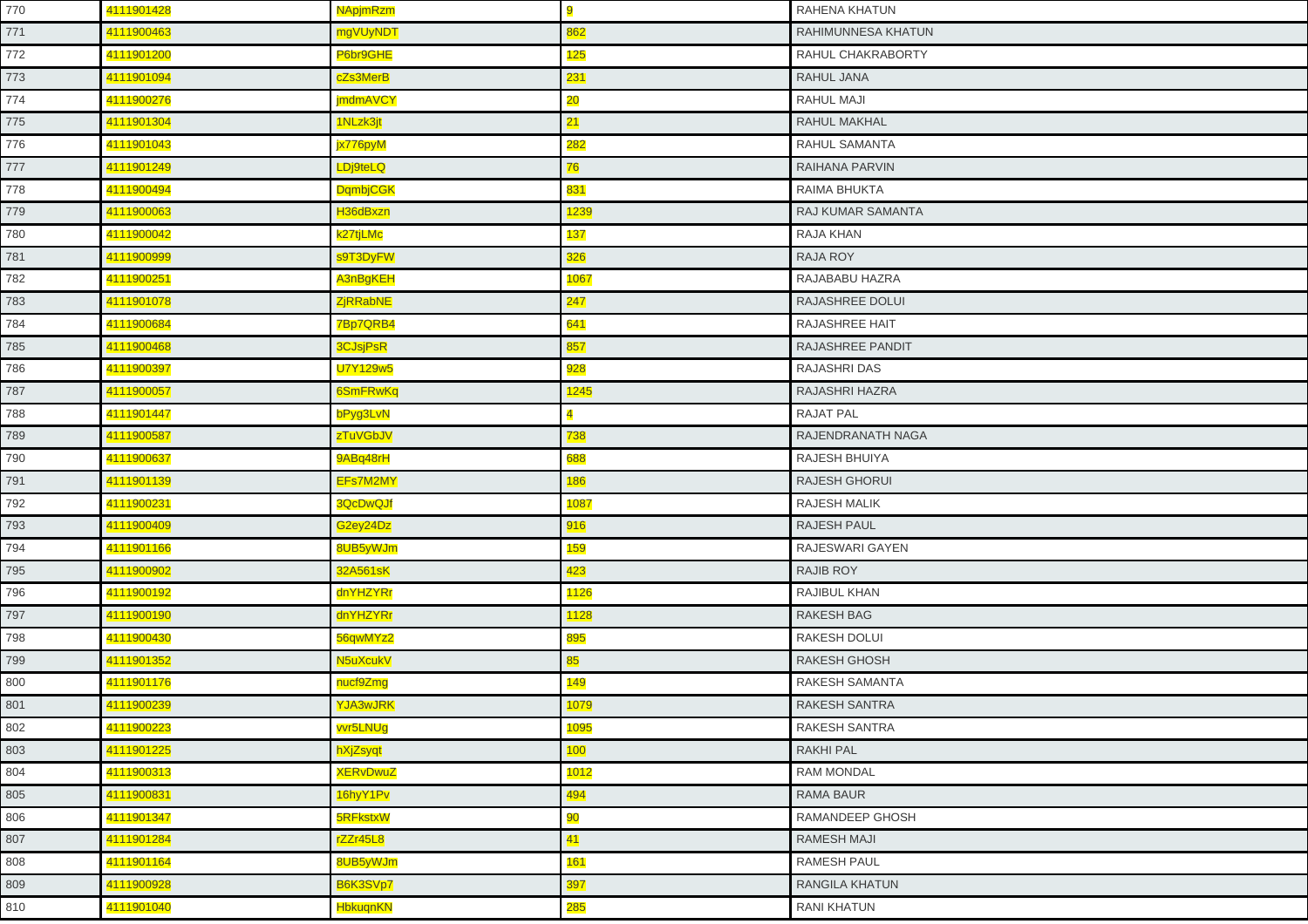| 811 | 4111900074 | <b>TLH6RqST</b> | 1229        | <b>RANITA SHASMAL</b>  |
|-----|------------|-----------------|-------------|------------------------|
| 812 | 4111900224 | vvr5LNUg        | <b>1094</b> | <b>RANJIT DOLUI</b>    |
| 813 | 4111901145 | f1eLy3BW        | <b>180</b>  | RANJITA KOLEY          |
| 814 | 4111901041 | <b>HbkuqnKN</b> | 284         | RASMONI CHARCHARI      |
| 815 | 4111900395 | U7Y129w5        | 930         | <b>REJINA KHATUN</b>   |
| 816 | 4111900848 | sFZKvatr        | 477         | <b>RESHMA KHATUN</b>   |
| 817 | 4111900175 | suCgZ5J2        | 1143        | <b>RESMA FARIEHA</b>   |
| 818 | 4111900656 | 78rBdVRD        | 669         | <b>RESMA KHATUN</b>    |
| 819 | 4111901233 | <b>5RFkstxW</b> | 92          | <b>RIJU GHOSH</b>      |
| 820 | 4111900418 | hf83M5ty        | 907         | <b>RIK KOTAL</b>       |
| 821 | 4111901213 | cpmqVCE7        | 112         | <b>RIKHU DAS</b>       |
| 822 | 4111901308 | jmdmAVCY        | 17          | <b>RIKTA BAG</b>       |
| 823 | 4111901093 | cZs3MerB        | 232         | <b>RIMA GHOSH</b>      |
| 824 | 4111901007 | 8qGJqzvV        | 318         | RIMA HAZRA             |
| 825 | 4111900742 | bCbVBAMj        | 583         | <b>RIMA MAITI</b>      |
| 826 | 4111900575 | MZ7wGgCr        | 750         | <b>RIMA MAITY</b>      |
| 827 | 4111901269 | ts9dPck1        | 56          | <b>RIMA PAL</b>        |
| 828 | 4111900579 | 123456789       | 746         | <b>RIMA PANDIT</b>     |
| 829 | 4111901339 | hXjZsyqt        | 98          | <b>RIMA SAMANTA</b>    |
| 830 | 4111900391 | cN5Aa8H7        | 934         | RIMI DHARA             |
| 831 | 4111900779 | 95wR7rE1        | 546         | <b>RIMPA BHOWMICK</b>  |
| 832 | 4111900353 | jkREEcQg        | 972         | RIMPA CHAKRABARTY      |
| 833 | 4111900901 | <b>vGMtfZDM</b> | 424         | <b>RIMPA GANGULY</b>   |
| 834 | 4111900829 | 3sQMJfw4        | 496         | RIMPA HAZRA            |
| 835 | 4111900910 | gA8SfTKa        | 415         | RIMPA JANA             |
| 836 | 4111901130 | u6Ykx9ut        | <b>195</b>  | RIMPA KARMAKAR         |
| 837 | 4111900134 | <b>7QTCFJmB</b> | 118         | <b>RIMPA MONDAL</b>    |
| 838 | 4111901371 | 4cZf3hpM        | 66          | <b>RIMPA MONDAL</b>    |
| 839 | 4111900438 | <b>fPXh2STt</b> | 887         | <b>RIMPA PATRA</b>     |
| 840 | 4111900541 | Gr6Z5mS5        | 784         | <b>RIMPA PATRA</b>     |
| 841 | 4111900540 | Gr6Z5mS5        | 785         | <b>RIMPA PRAMANIK</b>  |
| 842 | 4111900933 | <b>MPcQ7PGD</b> | <u>392</u>  | RIMPA SAMANTA          |
| 843 | 4111900559 | Z5Q5Gpv2        | 766         | <b>RIMPA SINGHA</b>    |
| 844 | 4111900240 | YJA3wJRK        | <b>1078</b> | <b>RIMPA SINGHAROY</b> |
| 845 | 4111900949 | zHz67HP7        | 376         | RINA KOLEY             |
| 846 | 4111900621 | R1Zdt6NM        | 704         | RINITA MUKHERJEE       |
| 847 | 4111900958 | a3nNSJC5        | 367         | <b>RINJU PAN</b>       |
| 848 | 4111900281 | aR6kgyUB        | <b>1044</b> | <b>RINKI MAITY</b>     |
| 849 | 4111900793 | WYSa7jLD        | 532         | RINKU SASMAL           |
| 850 | 4111901120 | G7B1x6n4        | <b>205</b>  | RINTU DOLUI            |
| 851 | 4111900866 | VU9Hf3pT        | 459         | <b>RITAM DAS</b>       |
|     |            |                 |             |                        |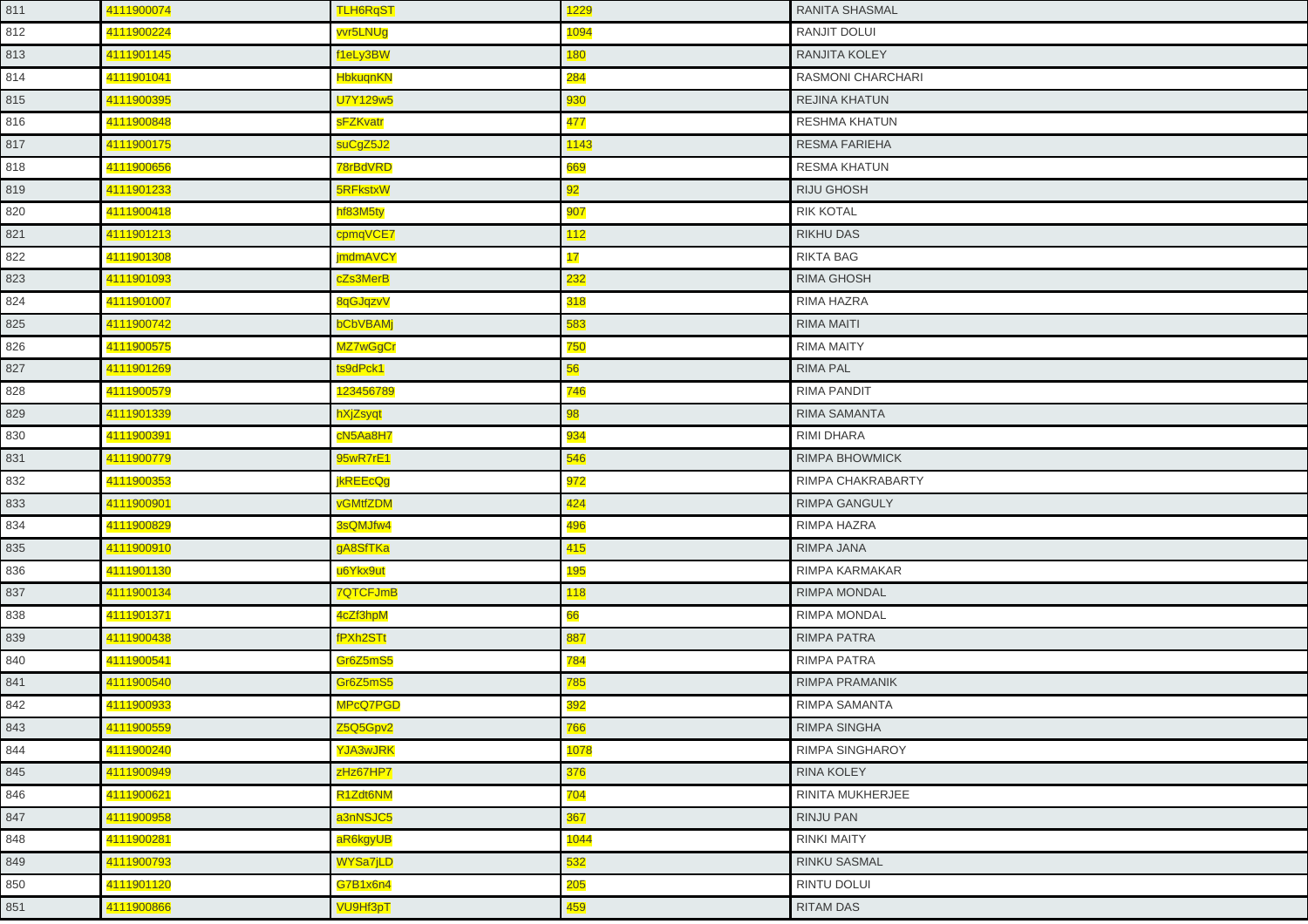| 852 | 4111901011 | d4awEtNm             | <mark>314</mark> | <b>RITAM PAL</b>           |
|-----|------------|----------------------|------------------|----------------------------|
| 853 | 4111901363 | LDj9teLQ             | 74               | <b>RITAM SAMANTA</b>       |
| 854 | 4111900638 | 9ABq48rH             | 687              | RITIKA MAJI                |
| 855 | 4111900525 | <b>JXjNVzs5</b>      | 800              | <b>RITTICK SHEE</b>        |
| 856 | 4111900899 | <b>vGMtfZDM</b>      | <u>426</u>       | RITTIKA MONDAL             |
| 857 | 4111900309 | fj4WTvE2             | 1016             | RITTWIKA CHAUDHURI         |
| 858 | 4111900055 | 6SmFRwKq             | <u> 1247</u>     | <b>RITU DWARI</b>          |
| 859 | 4111900534 | wSF7Vtzz             | 791              | <b>RITU GHORUI</b>         |
| 860 | 4111900374 | Nz1Cr1LK             | 951              | <b>RITU RANA</b>           |
| 861 | 4111901052 | 2S1E1rnK             | 273              | <b>RITUSHRI GHOSH</b>      |
| 862 | 4111900892 | <b>TmYUwYPN</b>      | 433              | <b>RITWIK BERA</b>         |
| 863 | 4111900934 | MP <sub>cQ7PGD</sub> | 391              | RIYA ADHIKARI              |
| 864 | 4111900677 | wfAz5QM5             | 648              | RIYA ADHIKARY              |
| 865 | 4111900557 | Z5Q5Gpv2             | 768              | RIYA ADHIKARY              |
| 866 | 4111900351 | jkREEcQg             | 974              | <b>RIYA BAG</b>            |
| 867 | 4111900894 | <b>TmYUwYPN</b>      | 431              | <b>RIYA BHOWMICK</b>       |
| 868 | 4111900796 | <b>WYSa7jLD</b>      | 529              | RIYA DHARA                 |
| 869 | 4111900938 | <b>MPcQ7PGD</b>      | 387              | RIYA JANA                  |
| 870 | 4111901095 | cZs3MerB             | 230              | RIYA JANA                  |
| 871 | 4111900694 | <b>PWbKASr2</b>      | 631              | <b>RIYA MANNA</b>          |
| 872 | 4111900762 | <b>FRmTnvHM</b>      | 563              | <b>RIYA MONDAL</b>         |
| 873 | 4111901123 | SM5NM7Fv             | 202              | RIYA MUKHERJEE             |
| 874 | 4111901260 | 4cZf3hpM             | 65               | <b>RIYA PAL</b>            |
| 875 | 4111900323 | 8ckgTpMr             | 1002             | <b>RIYA PARUI</b>          |
| 876 | 4111901032 | xDRG6vsg             | 293              | <b>RIYA ROY</b>            |
| 877 | 4111900753 | vbS67Cqf             | 572              | <b>RIYA ROY</b>            |
| 878 | 4111900481 | Rw5SjJzf             | 844              | <b>RIYA SAMANTA</b>        |
| 879 | 4111900747 | <b>TX4tmBAg</b>      | 578              | RIYA SANTRA                |
| 880 | 4111900977 | 3WJ7TDKv             | 348              | <b>RIYA SEN</b>            |
| 881 | 4111900683 | wfAz5QM5             | 642              | <b>ROBI MANNA</b>          |
| 882 | 4111900394 | cN5Aa8H7             | 931              | ROGINA YESMIN              |
| 883 | 4111901141 | EFs7M2MY             | <u> 184</u>      | ROHIT GHORUI               |
| 884 | 4111900992 | <u>fwkjpFnr</u>      | 333              | ROHON KAR                  |
| 885 | 4111900693 | <b>PWbKASr2</b>      | 632              | ROJINA KHATUN              |
| 886 | 4111900750 | vbS67Cqf             | 575              | ROJINA PARVIN              |
| 887 | 4111900674 | <b>kH7MQXuz</b>      | 651              | ROMENA AFAZ                |
| 888 | 4111900922 | YVWr7Uz1             | <mark>403</mark> | ROMISHA KHATUN             |
| 889 | 4111901048 | jx776pyM             | 277              | ROSMINA PARVIN             |
| 890 | 4111901157 | Xe8hh4rV             | <b>168</b>       | <b>ROSNA PARVIN</b>        |
| 891 | 4111900473 | <b>3CJsjPsR</b>      | 852              | <b>RUBI SAMANTA</b>        |
| 892 | 4111900082 | v5wDBrGR             | 1221             | <b>RUDRA PRASAD SASMAL</b> |
|     |            |                      |                  |                            |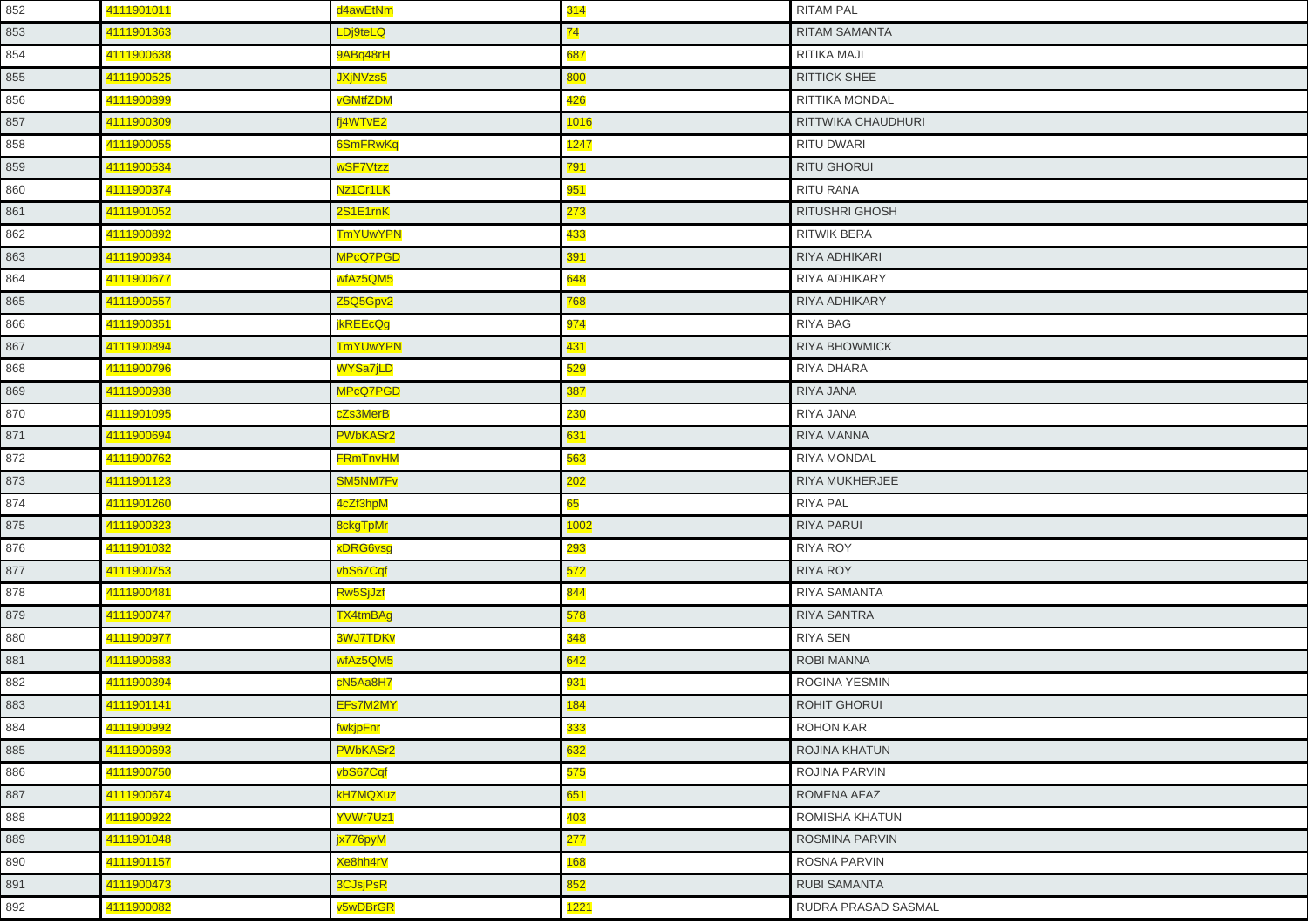| 893 | 4111900800        | <b>VCFPYKAB</b>       | 525              | <b>RUMA DOLUI</b>     |
|-----|-------------------|-----------------------|------------------|-----------------------|
| 894 | 4111901303        | 1NLzk3jt              | 22               | RUMAN SULTANA         |
| 895 | 4111900181        | suCgZ5J2              | 1137             | <b>RUMPA JANA</b>     |
| 896 | 4111901255        | nY7HcgAN              | 70               | RUNA RANI PALUI       |
| 897 | 4111901171        | K <sub>1q</sub> JhYxj | 154              | RUPA DAS              |
| 898 | 4111900904        | 32A561sK              | 421              | <b>RUPALI MAL</b>     |
| 899 | 4111900143        | 6m3Z1aF5              | 1175             | RUPANKAR BHUINYA      |
| 900 | 4111901298        | U79pQ1Gw              | 27               | <b>RUPSA PAL</b>      |
| 901 | 4111900887        | <b>TmYUwYPN</b>       | 438              | <b>RUPSONA KHATUN</b> |
| 902 | 4111900592        | b7gutcyT              | 733              | SABANA AJMI           |
| 903 | 4111900795        | <b>WYSa7jLD</b>       | 530              | SABANA JESMIN         |
| 904 | 4111901283        | rZZr45L8              | 42               | SABANA KHATUN         |
| 905 | 4111900480        | 1abdzHKg              | 845              | SABANA PARVEEN        |
| 906 | 4111900399        | U7Y129w5              | 926              | SABERA SULTANA        |
| 907 | 4111900542        | Gr6Z5mS5              | 783              | <b>SABILA KHATOON</b> |
| 908 | 4111900997        | s9T3DyFW              | 328              | SABINA KHATUN         |
| 909 | 4111900738        | bCbVBAMj              | 587              | <b>SABITA GHORUI</b>  |
| 910 | 4111900117        | L722neKH              | 1189             | <b>SABNAM ABID</b>    |
| 911 | 4111901082        | BEEq1cBD              | 243              | <b>SABNAM PARVIN</b>  |
| 912 | 4111900377        | rUPaa6AH              | 948              | <b>SABNAM PERVIN</b>  |
| 913 | 4111900857        | CdtxK9LW              | 468              | <b>SABNAM SULTANA</b> |
| 914 | 4111900016        | r4HVQHww              | 1270             | SABRIN SULTANA        |
| 915 | 4111900952        | zHz67HP7              | 373              | <b>SADIA KHATUN</b>   |
| 916 | 4111900802        | ycFPYkAB              | 523              | SAFIA KHATUN          |
| 917 | 4111900058        | 6SmFRwKq              | 1244             | <b>SAFIA KHATUN</b>   |
| 918 | 4111900380        | rUPaa6AH              | 945              | <b>SAFIA PARVIN</b>   |
| 919 | 4111901000        | s9T3DyFW              | 325              | <b>SAGARIKA PAL</b>   |
| 920 | 4111901182        | y8L8jSEN              | 143              | SAHABUDDIN NAZIR      |
| 921 | 4111901201        | P6br9GHE              | 124              | SAHADEB DOLUI         |
| 922 | 4111900402        | 5Gs1b3PB              | 923              | SAHANAJ AFRIN         |
| 923 | 4111900434        | fPXh2STt              | 891              | <b>SAHANAJ KHATUN</b> |
| 924 | <u>4111901111</u> | 5TPnM1y5              | <u> 214</u>      | SAHANARA KHATUN       |
| 925 | 4111900446        | <b>X8LWNTGr</b>       | 879              | SAHANARA SULTANA      |
| 926 | 4111900440        | fPXh2STt              | 885              | <b>SAHANAZ KHATUN</b> |
| 927 | 4111900687        | 7Bp7QRB4              | 638              | SAHANAZ PARVIN        |
| 928 | 4111900314        | <b>XERvDwuZ</b>       | <b>1011</b>      | <b>SAHEB MONDAL</b>   |
| 929 | 4111900001        | 7q7KeFSz              | 1282             | <b>SAHEB SAMANTA</b>  |
| 930 | 4111900692        | <b>PWbKASr2</b>       | 633              | SAHELI PARVIN         |
| 931 | 4111900248        | <b>A3nBgKEH</b>       | 1070             | SAHENAZ SULTANA       |
| 932 | 4111900979        | 3WJ7TDKv              | <mark>346</mark> | SAHIDA KHATUN         |
| 933 | 4111901372        | 4cZf3hpM              | 65               | <b>SAHIDA SULTANA</b> |
|     |                   |                       |                  |                       |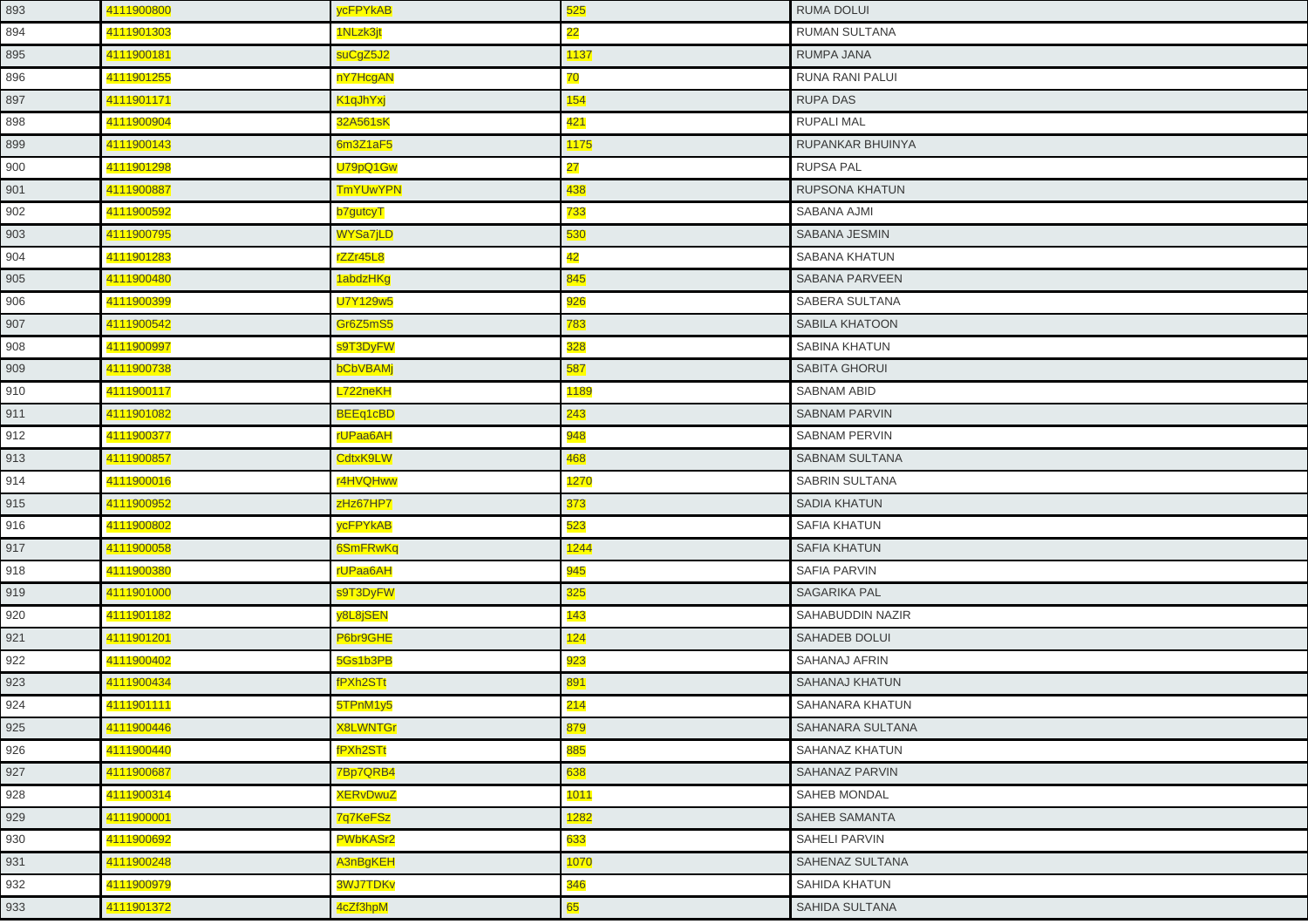| 934 | 4111900893 | <b>TmYUwYPN</b>       | <u>432</u>  | <b>SAHIN SULTANA</b>   |
|-----|------------|-----------------------|-------------|------------------------|
| 935 | 4111901365 | nY7HcgAN              | 72          | SAHINA KHATUN          |
| 936 | 4111901049 | jx776pyM              | 276         | SAHINA KHATUN          |
| 937 | 4111900174 | <b>P1PJ14V4</b>       | 1144        | <b>SAHINA KHATUN</b>   |
| 938 | 4111900124 | y6hmn6S7              | <b>1182</b> | <b>SAHINA PARVIN</b>   |
| 939 | 4111900850 | <b>sFZKvatr</b>       | 475         | <b>SAHINA PARVIN</b>   |
| 940 | 4111900550 | hL3yWnF4              | 775         | <b>SAHINA PARVIN</b>   |
| 941 | 4111900602 | nMQeH5Rj              | 723         | <b>SAHINA PARVIN</b>   |
| 942 | 4111900657 | 78rBdVRD              | 668         | SAHINA SULTANA         |
| 943 | 4111900096 | gZS4CkNf              | 1210        | SAIFUDDIN SHA          |
| 944 | 4111900360 | 1FEcqdDf              | 965         | <b>SAIKAT DHAN</b>     |
| 945 | 4111900247 | A3nBgKEH              | 1071        | <b>SAIKAT GHOSAL</b>   |
| 946 | 4111901216 | 5gJPVwLw              | <u> 109</u> | <b>SAIKAT GHOSH</b>    |
| 947 | 4111900359 | 1FEcqdDf              | 966         | <b>SAIKAT MAJI</b>     |
| 948 | 4111900041 | k27tjLMc              | <b>138</b>  | <b>SAIKAT ROY</b>      |
| 949 | 4111900427 | uVBY2XL4              | 898         | <b>SAIKAT SAMUI</b>    |
| 950 | 4111900280 | 1G7ZmWsW              | 15          | SAIKAT SASMAL          |
| 951 | 4111901100 | py1P27J7              | 225         | <b>SAIMINA KHATUN</b>  |
| 952 | 4111900098 | YdFBnmCd              | <u>1208</u> | <b>SAJAL BAG</b>       |
| 953 | 4111900870 | VU9Hf3pT              | 455         | <b>SAJAL KUNDU</b>     |
| 954 | 4111901009 | 8qGJqzvV              | 316         | <b>SAJAL MURALI</b>    |
| 955 | 4111900322 | <b>8ckgTpMr</b>       | 1003        | <b>SAJIDA KHATUN</b>   |
| 956 | 4111901199 | P6br9GHE              | <b>126</b>  | <b>SAKILA KHATUN</b>   |
| 957 | 4111901016 | d4awEtNm              | 309         | <b>SALMA KHATUN</b>    |
| 958 | 4111900956 | a3nNSJC5              | 369         | <b>SALMA KHATUN</b>    |
| 959 | 4111900833 | 16hyY1Pv              | 492         | <b>SALMA KHATUN</b>    |
| 960 | 4111901282 | rZZr45L8              | 43          | SALMA YASMIN           |
| 961 | 4111901189 | k <sub>27tj</sub> LMc | 136         | <b>SALMIN KHATUN</b>   |
| 962 | 4111900743 | TX4tmBAg              | 582         | SAMANTA PRIYANKA UTTAM |
| 963 | 4111900026 | BDbH5AP2              | 1262        | <b>SAMIMA KHATUN</b>   |
| 964 | 4111900648 | WuXP42y7              | 677         | <b>SAMIMA SULTANA</b>  |
| 965 | 4111901124 | <b>SM5NM7Fv</b>       | <u> 201</u> | SAMIMA SULTANA         |
| 966 | 4111900785 | 95wR7rE1              | 540         | <b>SAMIMA YASMIN</b>   |
| 967 | 4111901002 | s9T3DyFW              | 323         | SAMIRAN BATABYAL       |
| 968 | 4111901012 | d4awEtNm              | 313         | SAMMA ANJUM            |
| 969 | 4111901083 | BEEq1cBD              | 242         | <b>SAMPA DAS</b>       |
| 970 | 4111901042 | jx776pyM              | <b>283</b>  | <b>SAMPA MANDAL</b>    |
| 971 | 4111901152 | Xe8hh4rV              | 173         | <b>SAMPA PAL</b>       |
| 972 | 4111900551 | hL3yWnF4              | 774         | <b>SAMPAD MAITY</b>    |
| 973 | 4111901035 | <b>HbkuqnKN</b>       | 290         | SAMPRITI MAL           |
| 974 | 4111901412 | wtX2A2wv              | 25          | SAMPURNA SAMANTA       |
|     |            |                       |             |                        |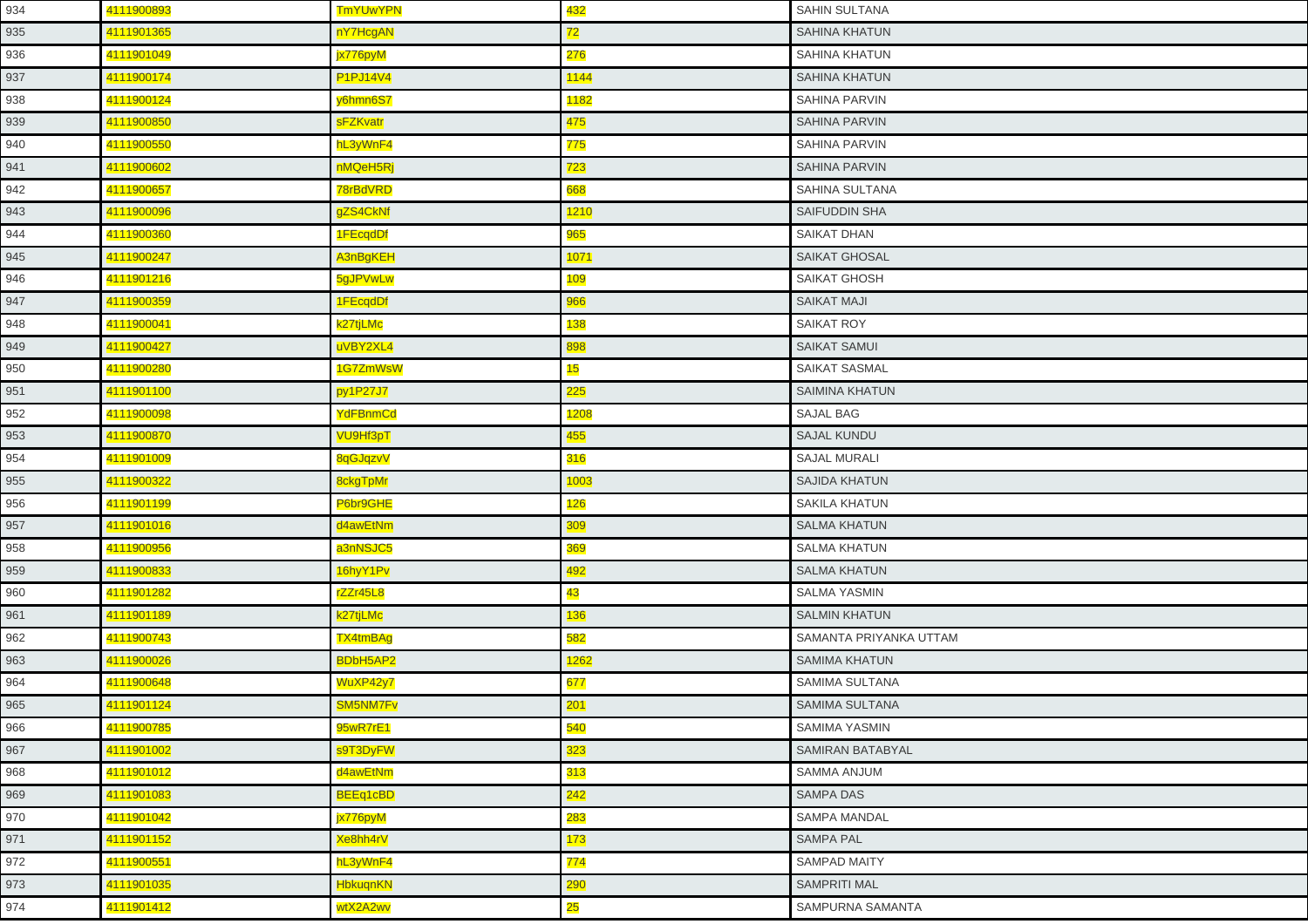| 975  | 4111900172        | P1PJ14V4        | 1146             | <b>SAMUEL GAYEN</b>    |
|------|-------------------|-----------------|------------------|------------------------|
| 976  | 4111900106        | 9T1pCdVK        | <b>1200</b>      | SANDIP CHAKRABORTY     |
| 977  | 4111900698        | <b>PWbKASr2</b> | 627              | <b>SANDIPA PAUL</b>    |
| 978  | 4111901024        | Vh39quCj        | 301              | SANDIPAN DEY           |
| 979  | 4111901108        | 5TPnM1y5        | 217              | <b>SANGITA DHANG</b>   |
| 980  | 4111901301        | wtX2A2wv        | 24               | <b>SANGITA HAZRA</b>   |
| 981  | 4111900878        | 6tCvv4Gj        | 447              | <b>SANGITA KANRAR</b>  |
| 982  | 4111900662        | Jnd64WEB        | 663              | SANGITA KARAK          |
| 983  | 4111901138        | EFs7M2MY        | <b>187</b>       | SANGITA KARMAKAR       |
| 984  | 4111900390        | cN5Aa8H7        | 935              | <b>SANGITA MALIK</b>   |
| 985  | 4111900509        | rhJCjxN1        | 816              | <b>SANGITA MONDAL</b>  |
| 986  | 4111901395        | rZZr45L8        | 42               | SANGITA MONDAL         |
| 987  | 4111900978        | <b>3WJ7TDKv</b> | 347              | <b>SANGITA PAL</b>     |
| 988  | 4111900877        | 6tCvv4Gj        | 448              | <b>SANGITA PAL</b>     |
| 989  | 4111901203        | rv54VHxD        | 122              | <b>SANGITA SAMANTA</b> |
| 990  | 4111900845        | Qk33K6Dt        | 480              | <b>SANGITA SASMAL</b>  |
| 991  | 4111900400        | U7Y129w5        | 925              | <b>SANGITA SHOW</b>    |
| 992  | 4111901010        | d4awEtNm        | 315              | SANGITA SING           |
| 993  | 4111901398        | 7dN4P6z7        | 39               | <b>SANJAY MAL</b>      |
| 994  | 4111901218        | 5gJPVwLw        | 107              | SANJIB DOLUI           |
| 995  | 4111900088        | 3kjbntvQ        | 1215             | <b>SANJIB HAIT</b>     |
| 996  | 4111900900        | <b>vGMtfZDM</b> | 425              | <b>SANJIB ROY</b>      |
| 997  | 4111900945        | p86pSQwB        | 380              | <b>SANJU DOLUI</b>     |
| 998  | 4111900436        | fPXh2STt        | 889              | <b>SANJU JANA</b>      |
| 999  | 4111900429        | 56qwMYz2        | 896              | <b>SANKET BAG</b>      |
| 1000 | 4111900996        | s9T3DyFW        | 329              | SANTANA CHAKRABORTTY   |
| 1001 | 4111901438        | <b>3eALAQKn</b> | 13               | SANTANU ADHIKARY       |
| 1002 | 4111900157        | 2etj19Nz        | 1161             | SANTANU SAMANTA        |
| 1003 | 4111900227        | 3QcDwQJf        | 1091             | SANTANU SARDAR         |
| 1004 | 4111900889        | <b>TmYUwYPN</b> | 436              | SANTOSHI MAITY         |
| 1005 | 4111900783        | 95wR7rE1        | 542              | <b>SANTOSHI MALIK</b>  |
| 1006 | <u>4111900586</u> | zTuVGbJV        | <u>739</u>       | SAPTAMI SAMANTA        |
| 1007 | 4111901334        | <b>GCwnGxAv</b> | 103              | SAPTARSHI DHARA        |
| 1008 | 4111901321        | bPyg3LvN        |                  | SARASWATI BHUNIYA      |
| 1009 | 4111900367        | <b>CZtQaetd</b> | 958              | SARBANI KANJI          |
| 1010 | 4111900722        | qJUvBFEV        | 603              | <b>SARBANI MONDAL</b>  |
| 1011 | 4111900252        | <b>A3nBgKEH</b> | 1066             | SARIFA KHATUN          |
| 1012 | 4111900420        | hf83M5ty        | 905              | SARIKHA KHATUN         |
| 1013 | 4111900215        | <b>jWWcwVBR</b> | 1103             | <b>SARMISHTA DIGER</b> |
| 1014 | 4111900886        | HNr7f5wg        | <mark>439</mark> | SARMISTHA BERA         |
| 1015 | 4111900477        | 1abdzHKg        | 848              | SARMISTHA GHOSH        |
|      |                   |                 |                  |                        |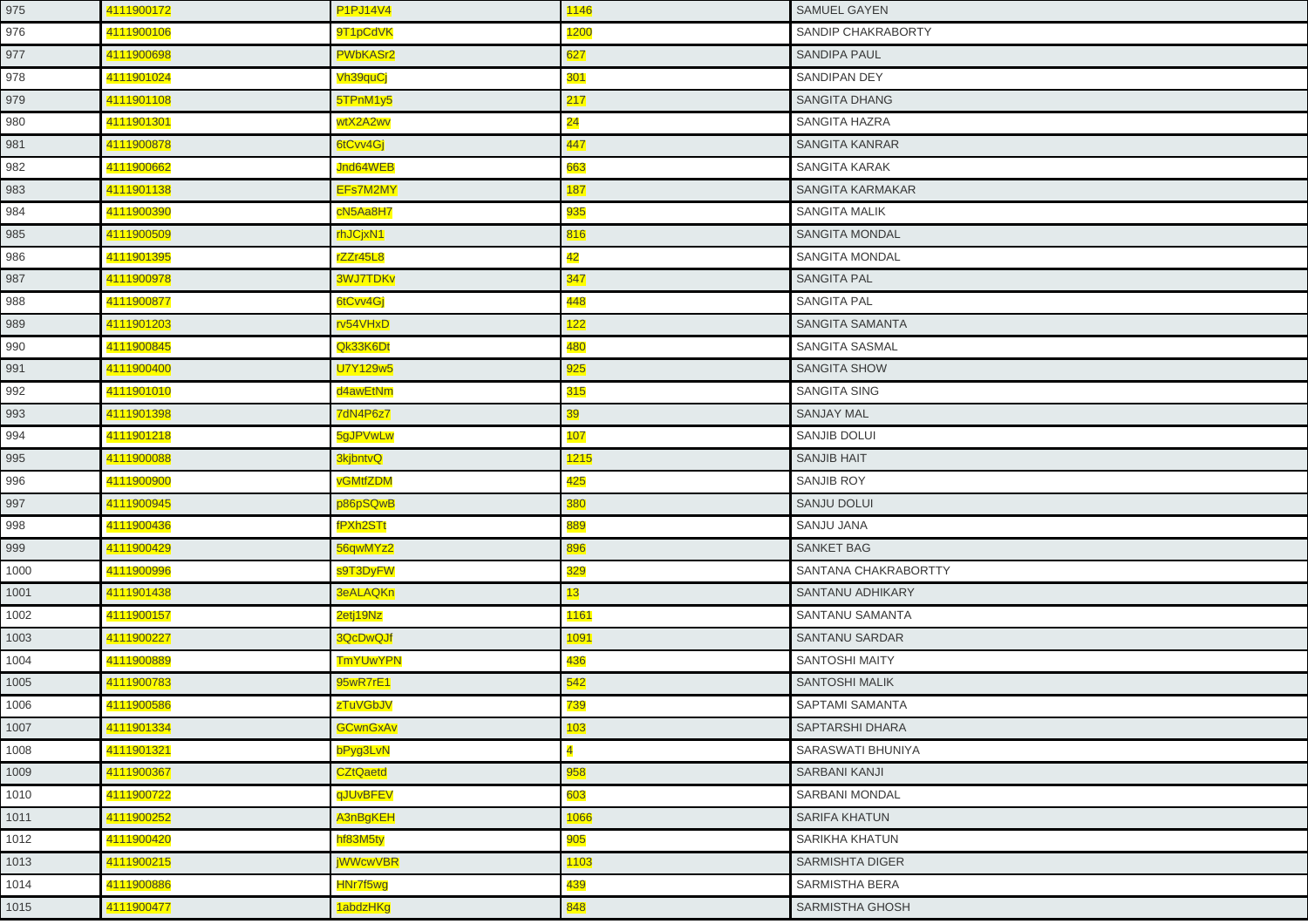| 1016 | 4111900376        | rUPaa6AH        | <mark>949</mark>  | SARMISTHA SAMANTA     |
|------|-------------------|-----------------|-------------------|-----------------------|
| 1017 | 4111900423        | uVBY2XL4        | 902               | SARMISTHA SHOW        |
| 1018 | 4111900245        | YJA3wJRK        | <b>1073</b>       | SARVIN SAHINA         |
| 1019 | 4111900317        | <b>XERvDwuZ</b> | 1008              | <b>SATHI NANDI</b>    |
| 1020 | 4111900741        | bCbVBAMj        | <b>584</b>        | SATHI NASKAR          |
| 1021 | 4111901051        | 2S1E1mK         | 274               | SATHILEKHA ALU        |
| 1022 | 4111901435        | T8mVXMjM        | $\overline{2}$    | <b>SAURAV DWARI</b>   |
| 1023 | 4111900128        | P6br9GHE        | 124               | SAYAK GHOSH           |
| 1024 | 4111901236        | N5uXcukV        | 89                | SAYAMA SABNAM         |
| 1025 | 4111900004        | 7q7KeFSz        | 1280              | <b>SAYAN DAS</b>      |
| 1026 | 4111901388        | <b>D6D643DE</b> | 49                | <b>SAYAN GHOSH</b>    |
| 1027 | 4111901246        | <b>A5Qhcntj</b> | 79                | <b>SAYAN KOTAL</b>    |
| 1028 | 4111900010        | <b>PKVh5GGy</b> | <mark>1274</mark> | SAYAN KOTAL           |
| 1029 | 4111900049        | DBJEVPq1        | 130               | <b>SAYAN MAITY</b>    |
| 1030 | 4111900076        | v5wDBrGR        | <u> 1227</u>      | <b>SAYAN MONDAL</b>   |
| 1031 | 4111900578        | pdZ8shrq        | 747               | <b>SAYAN PAL</b>      |
| 1032 | 4111900543        | Gr6Z5mS5        | 782               | <b>SAYAN PATRA</b>    |
| 1033 | 4111901422        | 1G7ZmWsW        | 15                | <b>SAYAN PORE</b>     |
| 1034 | 4111900766        | g51r7wxK        | 559               | <b>SAYANI DIGER</b>   |
| 1035 | 4111900373        | Nz1Cr1LK        | 952               | SAYANI PATRA          |
| 1036 | 4111901105        | 5TPnM1y5        | 220               | SAYANI SAMANTA        |
| 1037 | 4111901070        | PLg51jv1        | 255               | SAYANTAN KOLEY        |
| 1038 | 4111901328        | 5gJPVwLw        | <b>109</b>        | SAYANTI ADHYA         |
| 1039 | 4111901366        | nY7HcgAN        | 71                | SAYANTI DEY           |
| 1040 | 4111900121        | ntQz1gyG        | <b>1185</b>       | SAYANTI DEY           |
| 1041 | 4111901072        | PLg51jv1        | 253               | SEHENAZ AKTAR         |
| 1042 | 4111900269        | 5bxz7FB5        | 1049              | SEKHAR DOLUI          |
| 1043 | 4111901290        | 7dN4P6z7        | 35                | SEULI KARMAKAR        |
| 1044 | 4111900425        | uVBY2XL4        | 900               | SHABNAM HAZARI        |
| 1045 | 4111900746        | <b>TX4tmBAg</b> | 579               | <b>SHAHIN SULTANA</b> |
| 1046 | 4111901237        | N5uXcukV        | 88                | <b>SHAHINA PERVIN</b> |
| 1047 | <u>4111901291</u> | JzBBA7p5        | 34                | SHAMPA DAS            |
| 1048 | 4111900680        | wfAz5QM5        | 645               | <b>SHAMPA MAITY</b>   |
| 1049 | 4111901302        | 1NLzk3jt        | 23                | <b>SHAMPA PAL</b>     |
| 1050 | 4111900202        | x2ATw2un        | 1116              | SHANTANU SANTRA       |
| 1051 | 4111900151        | RGZxYbv8        | 1167              | SHARMISTHA GUCHHAIT   |
| 1052 | 4111901278        | eksDP7tD        | 47                | SHARMISTHA GUCHHAIT   |
| 1053 | 4111900630        | teNRd7BK        | 695               | <b>SHEKAR PATRA</b>   |
| 1054 | 4111900387        | Btg2r7T1        | 938               | SHELLY MAITY          |
| 1055 | 4111900632        | teNRd7BK        | 693               | SHEULI BERA           |
| 1056 | 4111901327        | UJ62FDt5        | 110               | SHEULI PATRA          |
|      |                   |                 |                   |                       |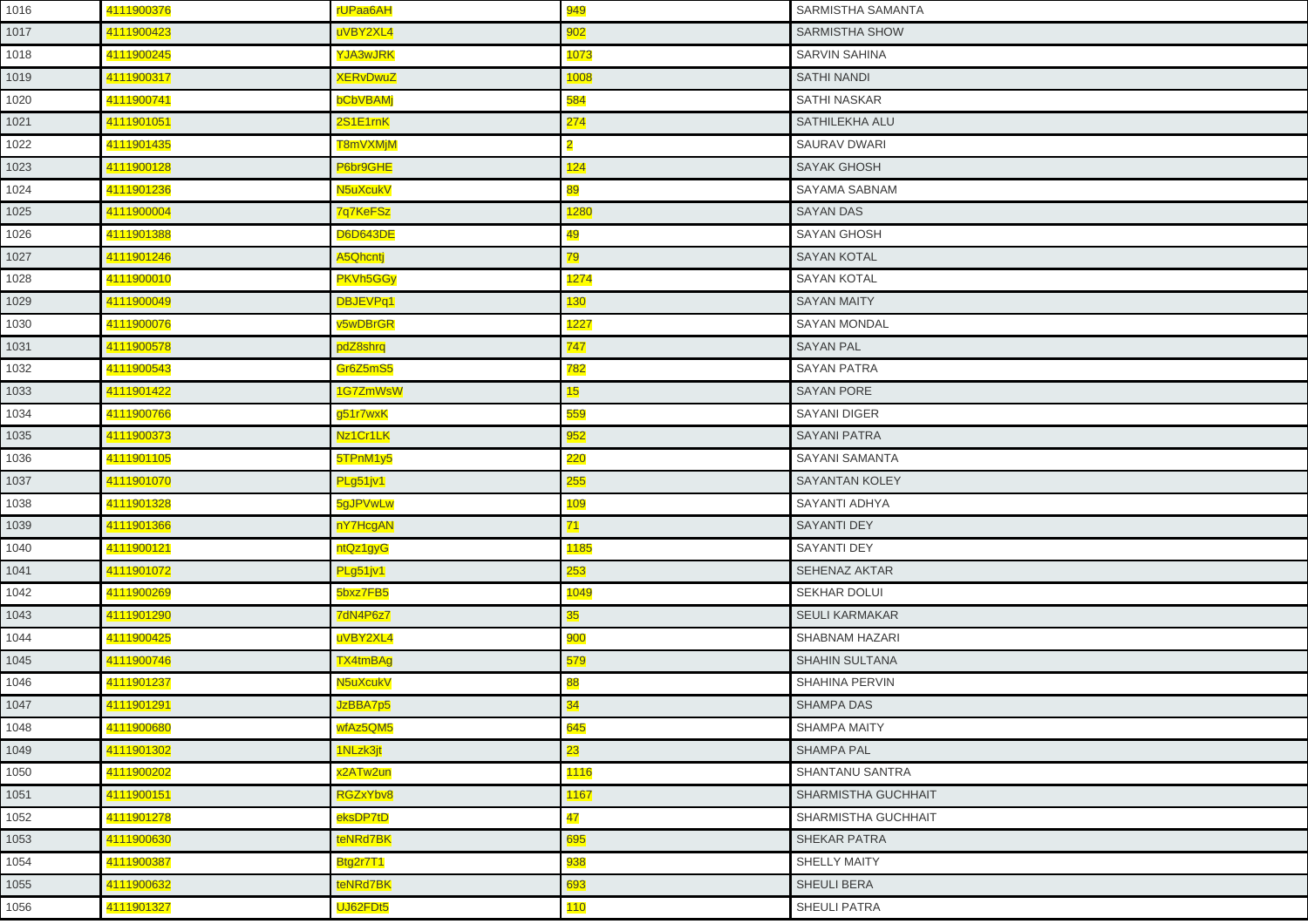| 1057 | 4111900610 | 46DTt3Fg        | $\boxed{715}$     | <b>SHILA GHOSH</b>       |
|------|------------|-----------------|-------------------|--------------------------|
| 1058 | 4111900815 | k321YeH5        | 510               | SHILPA CHOWDHURY         |
| 1059 | 4111901293 | JzBBA7p5        | 32                | <b>SHILPA DAS</b>        |
| 1060 | 4111900324 | 8ckgTpMr        | 1001              | SHILPA FAIDAR            |
| 1061 | 4111900464 | mgVUyNDT        | 861               | SHILPA KOLAY             |
| 1062 | 4111900982 | <b>EaxLDEzt</b> | 343               | SHILPA NANDI             |
| 1063 | 4111900642 | e19bd1J1        | 683               | <b>SHILPA PANJA</b>      |
| 1064 | 4111901162 | 8UB5yWJm        | 163               | SHILPA TUNG              |
| 1065 | 4111901154 | Xe8hh4rV        | 171               | <b>SHILPITA NANDI</b>    |
| 1066 | 4111901227 | <u>hXjZsyqt</u> | 98                | SHIPRA KOTAL             |
| 1067 | 4111900274 | 1NLzk3jt        | 22                | SHIRSEDU SAMANTA         |
| 1068 | 4111900137 | <b>7QTCFJmB</b> | 115               | SHIRSHA GHOSH            |
| 1069 | 4111900521 | JXjNVzs5        | 804               | SHIRSHA GHOSH            |
| 1070 | 4111900489 | 29zDzBSM        | 836               | SHIULI DOLUI             |
| 1071 | 4111901257 | 4cZf3hpM        | 68                | SHIULI GHORUI            |
| 1072 | 4111900328 | Ky1UEqAq        | 997               | SHRABANA RANG            |
| 1073 | 4111900805 | ycFPYkAB        | 520               | SHRABANTI CHAKRABORTY    |
| 1074 | 4111900652 | WuXP42y7        | 673               | SHRABANTI DOLUI          |
| 1075 | 4111901436 | T8mVXMjM        |                   | <b>SHRABANTI SAMANTA</b> |
| 1076 | 4111900822 | k321YeH5        | 503               | SHREYA GHORUI            |
| 1077 | 4111901263 | 6Su7caGc        | 62                | SHREYA MAITY             |
| 1078 | 4111901020 | Vh39quCj        | 305               | SHREYASI DANA            |
| 1079 | 4111900339 | xsveEjHT        | 986               | <b>SHREYASI PATRA</b>    |
| 1080 | 4111900518 | 7Dw65yC7        | 807               | SHUBHAJIT BERA           |
| 1081 | 4111901402 | JzBBA7p5        | 35                | SHUBHASHIS PARAMANIK     |
| 1082 | 4111901101 | py1P27J7        | 224               | SHUBHASHREE JANA         |
| 1083 | 4111901385 | <b>D6D643DE</b> | 52                | SHUBHOJIT BASU           |
| 1084 | 4111900366 | <b>CZtQaetd</b> | 959               | SHUILI PATRA             |
| 1085 | 4111900073 | TLH6RqST        | 1230              | SHYAMALI JANA            |
| 1086 | 4111901423 | 1G7ZmWsW        | 14                | <b>SIBIL MURMU</b>       |
| 1087 | 4111900836 | 16hyY1Pv        | 489               | <b>SIKHA SAMANTA</b>     |
| 1088 | 4111901136 | EFs7M2MY        | <u> 189</u>       | SILPA MAITY              |
| 1089 | 4111900150 | RGZxYbv8        | 1168              | <b>SILPA MANNA</b>       |
| 1090 | 4111900107 | 9T1pCdVK        | <mark>1199</mark> | SILPA PAL                |
| 1091 | 4111901148 | f1eLy3BW        | 177               | <b>SILPA PAL</b>         |
| 1092 | 4111900864 | dzf9v5AV        | 461               | SIMA DAS                 |
| 1093 | 4111900113 | L722neKH        | 1193              | SIMA DOLUI               |
| 1094 | 4111901196 | DBJEVPq1        | <b>129</b>        | SIMA MONDAL              |
| 1095 | 4111900527 | UxTA5sKB        | 798               | SINTHIYA ADAK            |
| 1096 | 4111901158 | Xe8hh4rV        | <b>167</b>        | SIPRA MUKHERJEE          |
| 1097 | 4111900450 | zpzuyUwq        | 875               | SK ABDUL HAMID           |
|      |            |                 |                   |                          |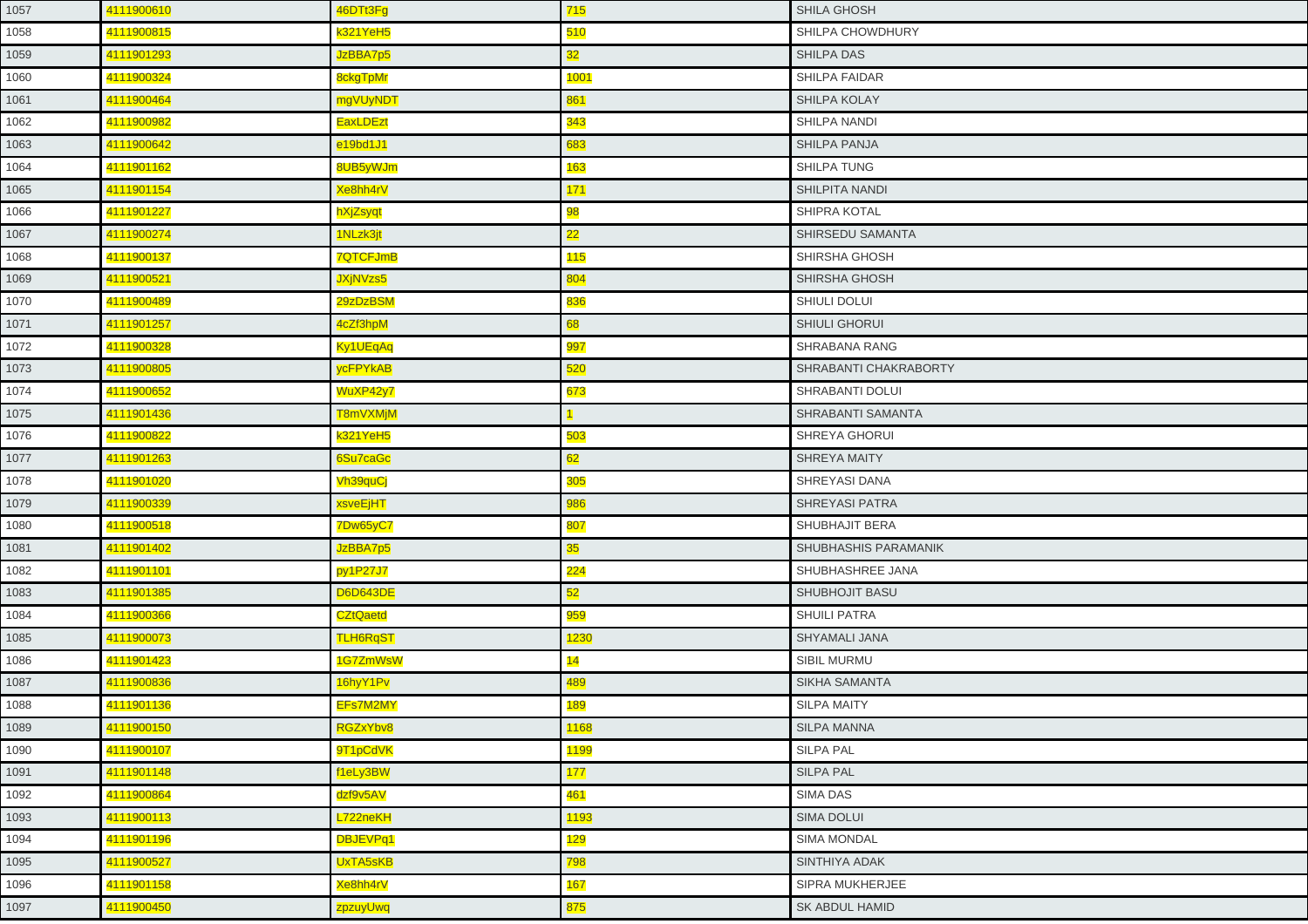| 1098 | <mark>4111901320</mark> | bPyg3LvN        | 5                | SK ABDUL HAMID KADERI     |
|------|-------------------------|-----------------|------------------|---------------------------|
| 1099 | 4111900187              | 8PrVK6yZ        | 1131             | <b>SK ABU AYUB</b>        |
| 1100 | 4111900275              | 1NLzk3jt        | 21               | SK AJIJUL ISLAM           |
| 1101 | 4111901437              | <b>3eALAQKn</b> | 14               | SK ASANUR ALI             |
| 1102 | 4111900243              | YJA3wJRK        | 1075             | SK ASFAK ALI              |
| 1103 | 4111900321              | 8ckgTpMr        | 1004             | SK ASHIK IQBAL            |
| 1104 | 4111900536              | wSF7Vtzz        | 789              | <b>SK ASIF ALI</b>        |
| 1105 | 4111900164              | EAfXY3Cy        | 1154             | SK FAIZAN HOSSAIN         |
| 1106 | 4111900523              | <b>JXjNVzs5</b> | 802              | <b>SK HABIBULLA</b>       |
| 1107 | 4111901415              | 1NLzk3jt        | 22               | <b>SK HABIBULLAH</b>      |
| 1108 | 4111900127              | 1G7ZmWsW        | 16               | SK HASAN IMAM             |
| 1109 | 4111900120              | ntQz1gyG        | 1186             | SK HASAN MD MAINUDDIN     |
| 1110 | 4111900170              | P1PJ14V4        | <b>1148</b>      | SK HOSSAIN ALI MONDAL     |
| 1111 | 4111900220              | vvr5LNUg        | 1098             | SK INTAJUL HOSSAIN        |
| 1112 | 4111900502              | eK6Q9DvH        | <mark>823</mark> | <b>SK KHAIRUL BASAR</b>   |
| 1113 | 4111900014              | <b>PKVh5GGy</b> | 1272             | SK KUTUB UDDIN            |
| 1114 | 4111901165              | 8UB5yWJm        | <b>160</b>       | <b>SK MAJARUL</b>         |
| 1115 | 4111900009              | <b>PKVh5GGy</b> | 1275             | SK MANUWARUL ISLAM        |
| 1116 | 4111900146              | 6m3Z1aF5        | 1172             | <b>SK MASBUL ISLAM</b>    |
| 1117 | 4111900217              | <b>jWWcwVBR</b> | 1101             | <b>SK MASUD ALI</b>       |
| 1118 | 4111900225              | vvr5LNUg        | 1093             | <b>SK MATIAR RAHAMAN</b>  |
| 1119 | 4111900047              | 2fV69NBa        | 132              | <b>SK MD JISHAN</b>       |
| 1120 | 4111900690              | 7Bp7QRB4        | 635              | <b>SK MD SAHIN</b>        |
| 1121 | 4111900003              | wtX2A2wv        | 23               | <b>SK MD SHAKIL JAVED</b> |
| 1122 | 4111900249              | A3nBgKEH        | 1069             | SK MD YEASIN              |
| 1123 | 4111900154              | RGZxYbv8        | 1164             | <b>SK MIRAJ HOSSAIN</b>   |
| 1124 | 4111901192              | 2fV69NBa        | <b>133</b>       | SK NAJIM UDDIN            |
| 1125 | 4111901429              | qVbX3Spj        | 8                | <b>SK NASIM AKTAR</b>     |
| 1126 | 4111901287              | 7dN4P6z7        | 38               | SK NAWAZ MURSED           |
| 1127 | 4111900015              | r4HVQHww        | 1271             | SK NAZIM AFROZ            |
| 1128 | 4111901425              | <b>3eALAQKn</b> | 12               | SK NAZIMUDDIN             |
| 1129 | 4111900023              | BDbH5AP2        | <u> 1264</u>     | SK ROHIT HOSSAIN          |
| 1130 | 4111900194              | <b>VHMeK1Fq</b> | 1124             | SK SABIR ALI              |
| 1131 | 4111900101              | YdFBnmCd        | 1205             | <b>SK SAIF ALI</b>        |
| 1132 | 4111900530              | UxTA5sKB        | <b>795</b>       | SK SAMIM AKTAR            |
| 1133 | 4111900533              | wSF7Vtzz        | 792              | SK SAMIM HOSAIN           |
| 1134 | 4111900462              | mgVUyNDT        | 863              | SK SARIAD MONDAL          |
| 1135 | 4111901065              | PLg51jv1        | 260              | SK SURAJ HOSSEN           |
| 1136 | 4111900193              | dnYHZYRr        | <b>1125</b>      | SK TANJIL HOSSAIN         |
| 1137 | 4111900012              | y8L8jSEN        | 146              | SMRITI BHATTACHARYA       |
| 1138 | 4111901229              | <b>uwTMGrHY</b> | 96               | SNEHA MAITY               |
|      |                         |                 |                  |                           |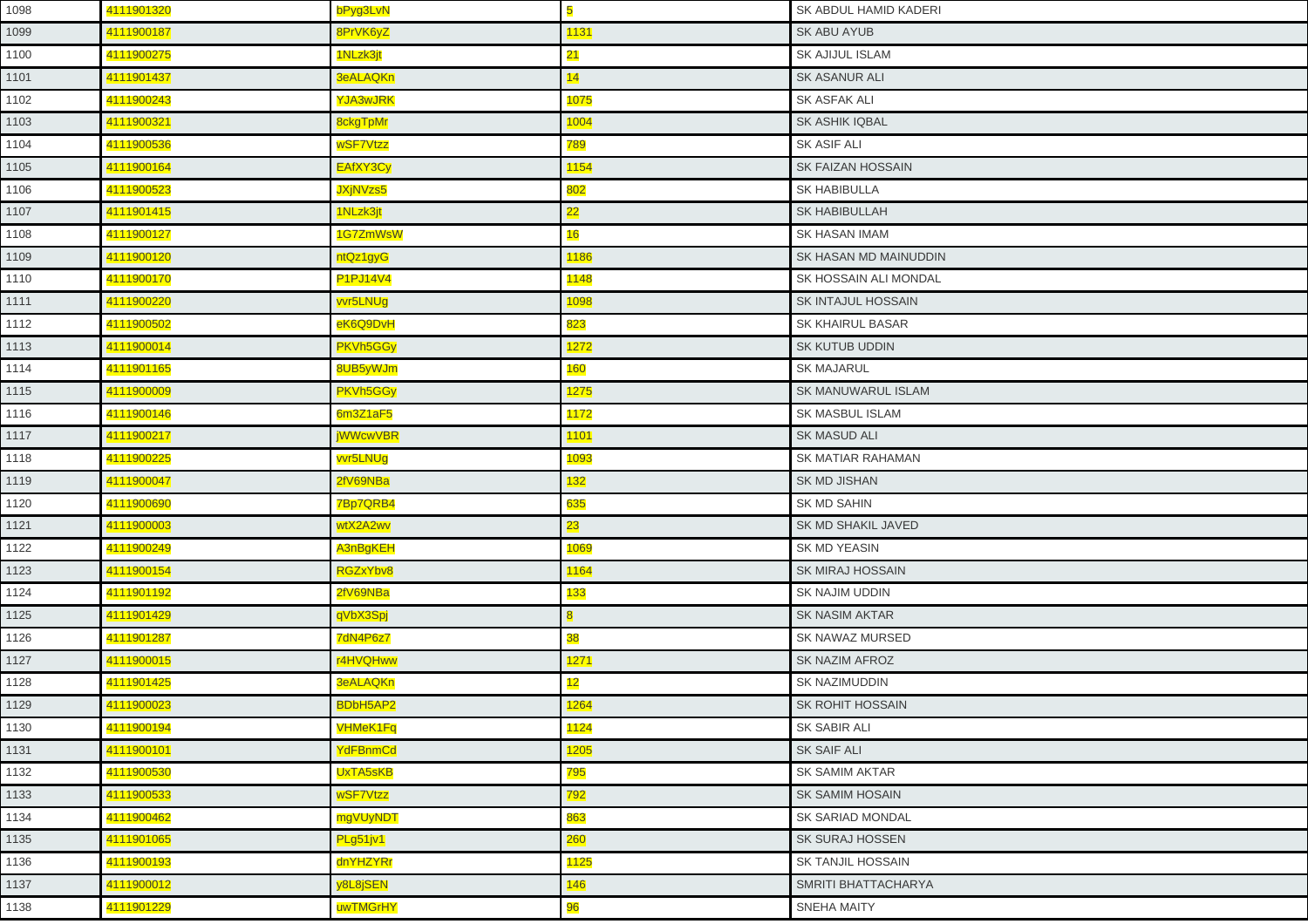| 1139 | 4111900574        | MZ7wGgCr                          | 751         | <b>SNEHA MALLICK</b>  |
|------|-------------------|-----------------------------------|-------------|-----------------------|
| 1140 | 4111900289        | S5UY7zHz                          | 1036        | SNEHA MANDAL          |
| 1141 | 4111900998        | s9T3DyFW                          | 327         | SNEHA SAMANTA         |
| 1142 | 4111901342        | uwTMGrHY                          | 95          | SNEHANNITA MANDAL     |
| 1143 | 4111900633        | 9ABq48rH                          | 692         | SNIGHDHA KHAMRUI      |
| 1144 | 4111900162        | EAfXY3Cy                          | 1156        | SOHINI MONDAL         |
| 1145 | 4111901071        | PLg51jv1                          | 254         | <b>SOHINI PAL</b>     |
| 1146 | 4111900216        | jWWcwVBR                          | 1102        | SOMA BEZ              |
| 1147 | 4111900875        | 6tCvv4Gj                          | 450         | SOMA CHAKRABORTY      |
| 1148 | 4111900672        | kH7MQXuz                          | 653         | <b>SOMA GHORUI</b>    |
| 1149 | 4111901268        | R3gF4bwa                          | 57          | <b>SOMA HAZRA</b>     |
| 1150 | 4111900591        | b7gutcyT                          | 734         | <b>SOMA MALIK</b>     |
| 1151 | 4111901055        | 2S1E1rnK                          | 270         | SOMA ROY              |
| 1152 | 4111901109        | 5TPnM1y5                          | <b>216</b>  | SOMAIYA KHATUN        |
| 1153 | 4111900788        | LjhpYst7                          | 537         | SOMAIYA PARVEN        |
| 1154 | 4111901434        | T8mVXMjM                          | 3           | SOMDUTTA RAM          |
| 1155 | 4111900043        | k <sub>27tj</sub> LM <sub>c</sub> | <b>136</b>  | SOMNATH KOTAL         |
| 1156 | 4111901211        | cpmqVCE7                          | 114         | <b>SOMNATH MUDI</b>   |
| 1157 | 4111900018        | y8L8jSEN                          | 144         | SOMSUBHRA MUKHERJEE   |
| 1158 | 4111901275        | <b>D6D643DE</b>                   | 50          | SONALI BAR            |
| 1159 | 4111900475        | 1abdzHKg                          | 850         | SONIYA BAG            |
| 1160 | 4111900282        | aR6kgyUB                          | 1043        | SONIYA MANNA          |
| 1161 | 4111900077        | v5wDBrGR                          | 1226        | SOUMADIP GOSWAMI      |
| 1162 | 4111900981        | <b>EaxLDEzt</b>                   | 344         | SOUMADIPA GOSWAMI     |
| 1163 | 4111901168        | K <sub>1q</sub> JhYxj             | 157         | <b>SOUMEN BAG</b>     |
| 1164 | 4111900253        | bha17LuG                          | 1065        | <b>SOUMEN DOLUI</b>   |
| 1165 | 4111900051        | pxy75vWr                          | 1251        | <b>SOUMEN MAJI</b>    |
| 1166 | 4111900291        | S5UY7zHz                          | 1034        | SOUMEN MANNA          |
| 1167 | 4111901242        | YK3KsmDm                          | 83          | <b>SOUMEN PANDIT</b>  |
| 1168 | 4111900299        | E5aj8tQ4                          | <b>1026</b> | SOUMEN SAMANTA        |
| 1169 | 4111900034        | dX5fQBDZ                          | 1254        | <b>SOUMEN SAMANTA</b> |
| 1170 | <u>4111901160</u> | 8UB5yWJm                          | <u> 165</u> | SOUMI NANDI           |
| 1171 | 4111900218        | <b>jWWcwVBR</b>                   | 1100        | SOUMIK DOLUI          |
| 1172 | 4111900681        | wfAz5QM5                          | 644         | <b>SOUMILI KHATUN</b> |
| 1173 | 4111900980        | 3WJ7TDKv                          | 345         | SOUMITA PATRA         |
| 1174 | 4111900362        | <b>CZtQaetd</b>                   | 963         | SOUMITA SAMANTA       |
| 1175 | 4111900048        | DBJEVPq1                          | 131         | SOUMOLI SASMAL        |
| 1176 | 4111900456        | <b>K37fNMPV</b>                   | 869         | SOUMYA NANDI          |
| 1177 | 4111901034        | <b>HbkuqnKN</b>                   | 291         | SOUMYABRATA BAR       |
| 1178 | 4111900287        | S5UY7zHz                          | <b>1038</b> | SOUMYADEEP NANDY      |
| 1179 | 4111900035        | 6nzG9TuM                          | 142         | SOUMYADIP SAMANTA     |
|      |                   |                                   |             |                       |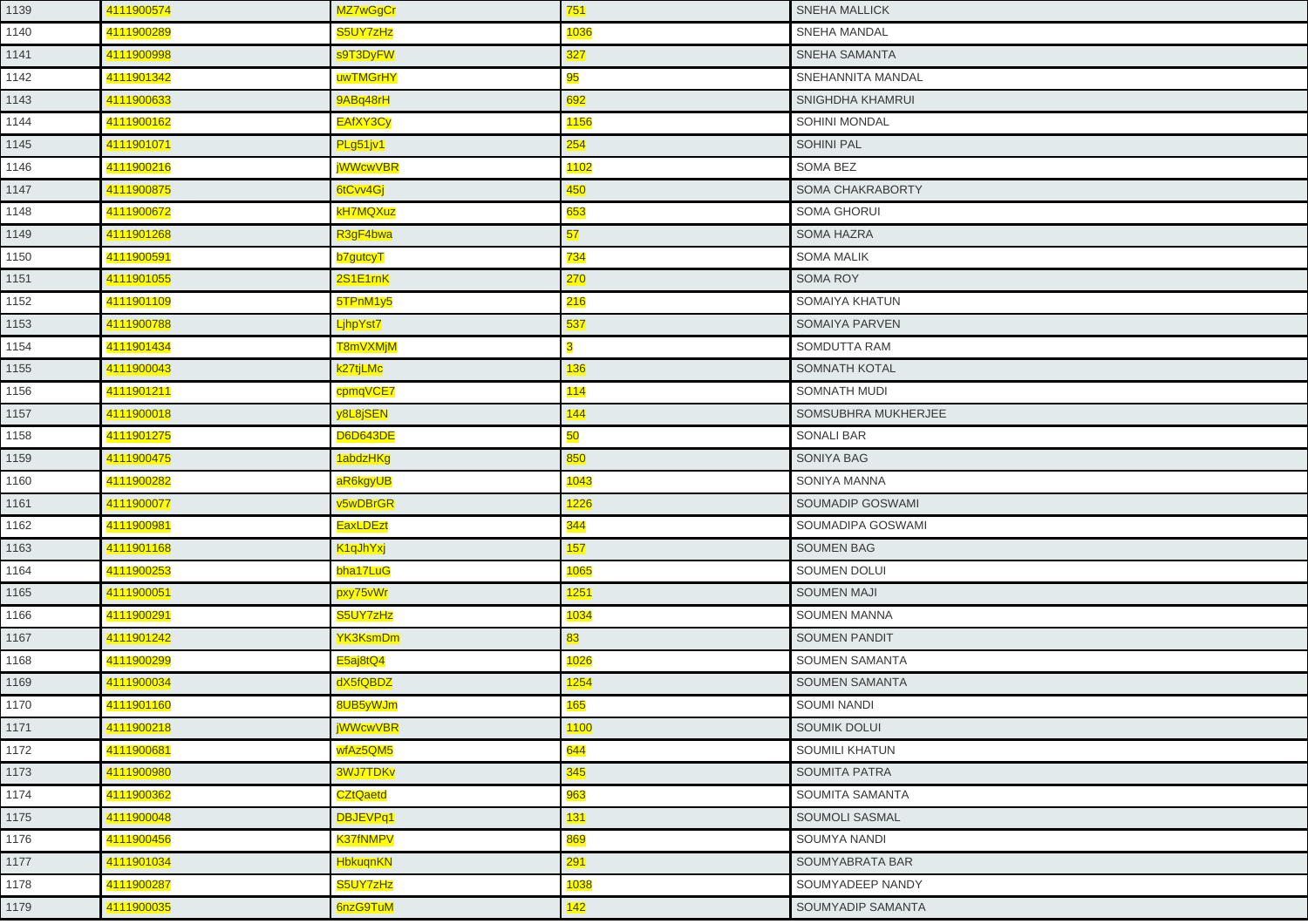| 1180 | 4111900781        | 95wR7rE1        | <mark>544</mark> | SOUMYAJIT RANA         |
|------|-------------------|-----------------|------------------|------------------------|
| 1181 | 4111901337        | hXjZsyqt        | 100              | <b>SOURAV GHOSH</b>    |
| 1182 | 4111901244        | YK3KsmDm        | <mark>81</mark>  | SOURAV JANA            |
| 1183 | 4111900203        | x2ATw2un        | 1115             | SOURAV JANA            |
| 1184 | 4111900580        | pdZ8shrq        | <mark>745</mark> | SOURAV KOLEY           |
| 1185 | 4111901400        | 7dN4P6z7        | 37               | <b>SOURAV MALLICK</b>  |
| 1186 | 4111900941        | p86pSQwB        | <b>384</b>       | SOURAV ROY             |
| 1187 | 4111901399        | 7dN4P6z7        | 38               | SOURAV SAHA            |
| 1188 | 4111900207        | <b>HB8FKUNT</b> | <u> 1111</u>     | SOURAV SASMAL          |
| 1189 | 4111900079        | v5wDBrGR        | 1224             | SOURAV SETH            |
| 1190 | 4111900401        | 5Gs1b3PB        | 924              | SOUREN GHOSH           |
| 1191 | 4111901354        | YK3KsmDm        | 83               | SOURIN KOLEY           |
| 1192 | 4111901364        | LDj9teLQ        | 73               | SOURINDRI SETH         |
| 1193 | 4111900947        | p86pSQwB        | 378              | SOUVIK BHATTACHARYA    |
| 1194 | 4111900584        | zTuVGbJV        | <b>741</b>       | SOUVIK GHOSH           |
| 1195 | 4111900835        | 16hyY1Pv        | 490              | <b>SOUVIK HAZRA</b>    |
| 1196 | 4111901266        | R3gF4bwa        | 59               | SOUVIK KUMAR MAITRA    |
| 1197 | 4111901403        | JzBBA7p5        | 34               | SOUVIK MAITY           |
| 1198 | 4111900343        | xsveEjHT        | 982              | SOUVIK MONDAL          |
| 1199 | 4111900123        | ntQz1gyG        | 1183             | <b>SOVAN GHORUI</b>    |
| 1200 | 4111900745        | TX4tmBAg        | 580              | SOVANA DHARA           |
| 1201 | 4111900316        | <b>XERvDwuZ</b> | 1009             | SOVANDEB BAR           |
| 1202 | 4111900616        | Fmssc7vf        | 709              | SOVRAJ MONDAL          |
| 1203 | 4111900160        | 2etj19Nz        | 1158             | <b>SRABONA GHORUI</b>  |
| 1204 | 4111900344        | 1MhSqkxR        | 981              | <b>SREYASI BAKSI</b>   |
| 1205 | 4111901443        | NApjmRzm        | $\overline{8}$   | <b>SRIDAM ADHIKARY</b> |
| 1206 | 4111900950        | zHz67HP7        | 375              | <b>SRIHARI PANDIT</b>  |
| 1207 | 4111901343        | <b>uwTMGrHY</b> | 94               | <b>SRIJA BASU</b>      |
| 1208 | 4111900913        | gA8SfTKa        | <u>412</u>       | SRIPARNA PAL           |
| 1209 | 4111901204        | rv54VHxD        | 121              | SRMISTHA ADAK          |
| 1210 | 4111900482        | Rw5SjJzf        | 843              | SUBHABRATA CHANAK      |
| 1211 | <u>4111901362</u> | LDj9teLQ        | 75               | SUBHABRATA GHOSH       |
| 1212 | 4111900132        | rv54VHxD        | 120              | SUBHADEEP SAMANTA      |
| 1213 | 4111901394        | rZZr45L8        | 43               | SUBHADEEP SENGUPTA     |
| 1214 | 4111900546        | Gr6Z5mS5        | 779              | SUBHADIP GANGULY       |
| 1215 | 4111901373        | 6Su7caGc        | 64               | SUBHADIP NANDY         |
| 1216 | 4111900056        | 6SmFRwKq        | 1246             | SUBHAJIT BAG           |
| 1217 | 4111901350        | N5uXcukV        | 87               | SUBHAJIT BHATTACHARYYA |
| 1218 | 4111901393        | eksDP7tD        | 44               | SUBHAJIT DOLUI         |
| 1219 | 4111900062        | H36dBxzn        | 1240             | <b>SUBHAJIT MAITY</b>  |
| 1220 | 4111901359        | A5Qhcntj        | 78               | <b>SUBHAJIT PAL</b>    |
|      |                   |                 |                  |                        |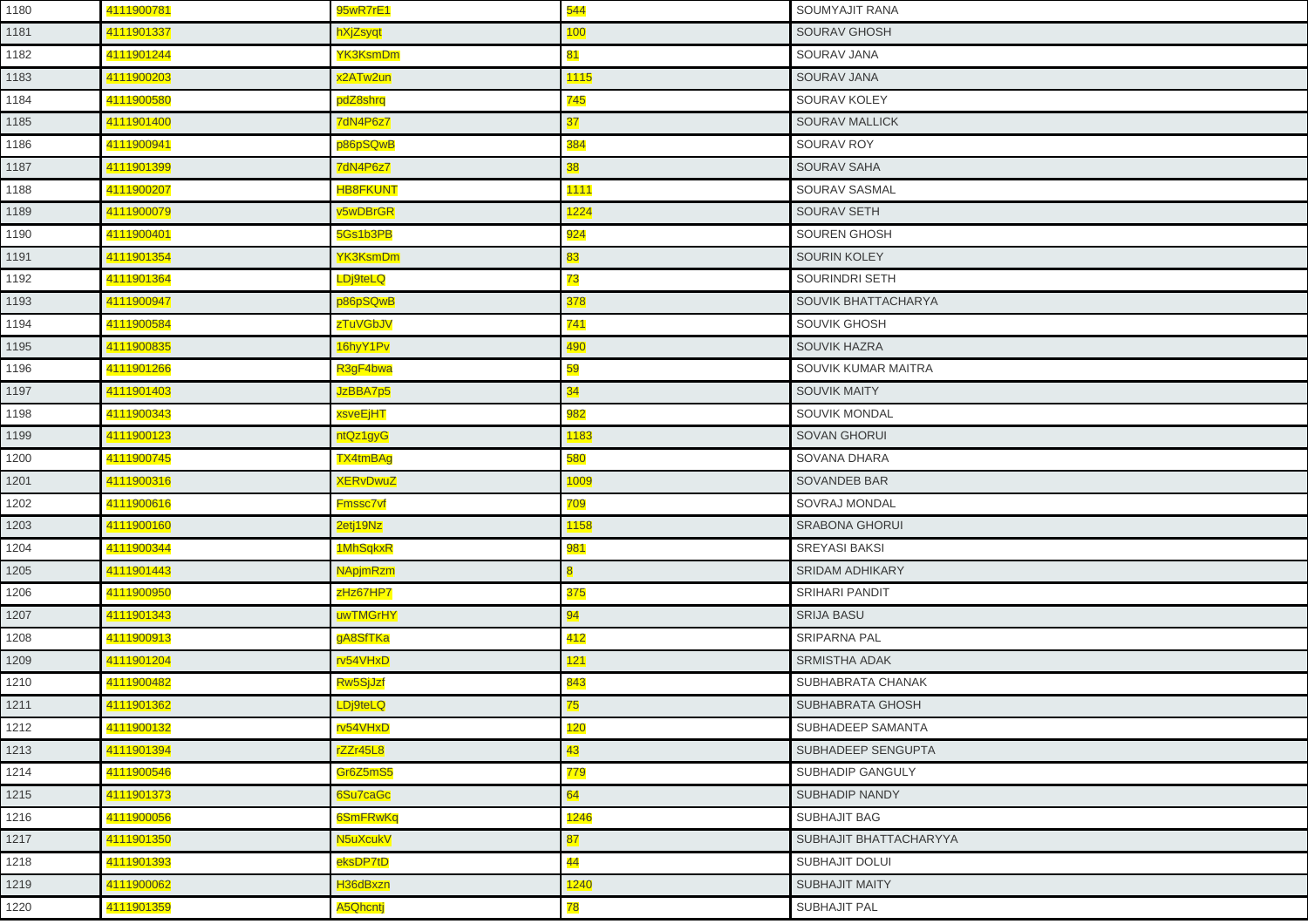| 1221 | 4111901380 | R3gF4bwa              | 57           | <b>SUBHAMOY GHOSH</b>   |
|------|------------|-----------------------|--------------|-------------------------|
| 1222 | 4111900673 | kH7MQXuz              | 652          | SUBHASHIS MALIK         |
| 1223 | 4111901374 | 6Su7caGc              | 63           | SUBHASISH KUNDU         |
| 1224 | 4111900458 | <b>K37fNMPV</b>       | 867          | SUBHENDU MALIK          |
| 1225 | 4111900623 | R1Zdt6NM              | 702          | SUBHRA GHANTI           |
| 1226 | 4111900412 | G <sub>2ey</sub> 24Dz | 913          | <b>SUBHRA PAL</b>       |
| 1227 | 4111900315 | <b>XERvDwuZ</b>       | 1010         | <b>SUBHRAJIT SANTRA</b> |
| 1228 | 4111900080 | v5wDBrGR              | 1223         | SUBHRAN KARAK           |
| 1229 | 4111900020 | r4HVQHww              | 1267         | <b>SUBRATA SANTRA</b>   |
| 1230 | 4111901241 | YK3KsmDm              | 84           | SUCHANA MAUR            |
| 1231 | 4111900731 | 63H8mGuT              | 594          | <b>SUCHANA SANA</b>     |
| 1232 | 4111900068 | H36dBxzn              | 1235         | SUCHANA SANA            |
| 1233 | 4111900940 | <b>MPcQ7PGD</b>       | 385          | SUCHANDRA MAJI          |
| 1234 | 4111900654 | WuXP42y7              | 671          | SUDESHNA MANDAL         |
| 1235 | 4111901383 | ts9dPck1              | 54           | SUDHRITI GHOSH          |
| 1236 | 4111900189 | dnYHZYRr              | 1129         | SUDIP JANA              |
| 1237 | 4111900405 | 5Gs1b3PB              | 920          | <b>SUDIP KAPAS</b>      |
| 1238 | 4111900149 | RGZxYbv8              | 1169         | SUDIP MUDI              |
| 1239 | 4111900064 | H36dBxzn              | 1238         | <b>SUDIP PAL</b>        |
| 1240 | 4111901256 | nY7HcgAN              | 69           | SUDIPA BAG              |
| 1241 | 4111900842 | Qk33K6Dt              | 483          | SUDIPA DOLUI            |
| 1242 | 4111900874 | 6tCvv4Gj              | 451          | <b>SUDIPA PAUL</b>      |
| 1243 | 4111900619 | R1Zdt6NM              | 706          | SUDIPA SAMANTA          |
| 1244 | 4111901015 | d4awEtNm              | 310          | <b>SUDIPA SARDAR</b>    |
| 1245 | 4111900734 | 63H8mGuT              | 591          | <b>SUDIPTA GHOSH</b>    |
| 1246 | 4111900816 | k321YeH5              | 509          | SUDIPTA GUCHAIT         |
| 1247 | 4111901251 | LDj9teLQ              | 74           | SUDIPTA MUDI            |
| 1248 | 4111900279 | 1G7ZmWsW              | 17           | SUDIPTA MULA            |
| 1249 | 4111900524 | <b>JXjNVzs5</b>       | 801          | SUDIPTA PAL             |
| 1250 | 4111901411 | U79pQ1Gw              | 26           | SUHITA ADAK             |
| 1251 | 4111900937 | MPcQ7PGD              | 388          | <b>SUHITA DAS</b>       |
| 1252 | 4111900926 | B6K3SVp7              | 399          | SUHITA MAJI             |
| 1253 | 4111900484 | Rw5SjJzf              | 841          | <b>SUJAN DOLUI</b>      |
| 1254 | 4111900089 | gZS4CkNf              | <u> 1214</u> | SUJAN KARMAKAR          |
| 1255 | 4111900206 | x2ATw2un              | 1112         | <b>SUJAN SANTRA</b>     |
| 1256 | 4111900264 | nXK1gEM7              | 1054         | SUJATA DOLUI            |
| 1257 | 4111900110 | 9T1pCdVK              | 1196         | <b>SUJATA GHORA</b>     |
| 1258 | 4111900504 | eK6Q9DvH              | 821          | <b>SUJATA GHORA</b>     |
| 1259 | 4111901133 | u6Ykx9ut              | 192          | <b>SUJATA HAIT</b>      |
| 1260 | 4111901117 | G7B1x6n4              | <b>208</b>   | SUJATA HAZRA            |
| 1261 | 4111900740 | bCbVBAMj              | 585          | <b>SUJATA SANTRA</b>    |
|      |            |                       |              |                         |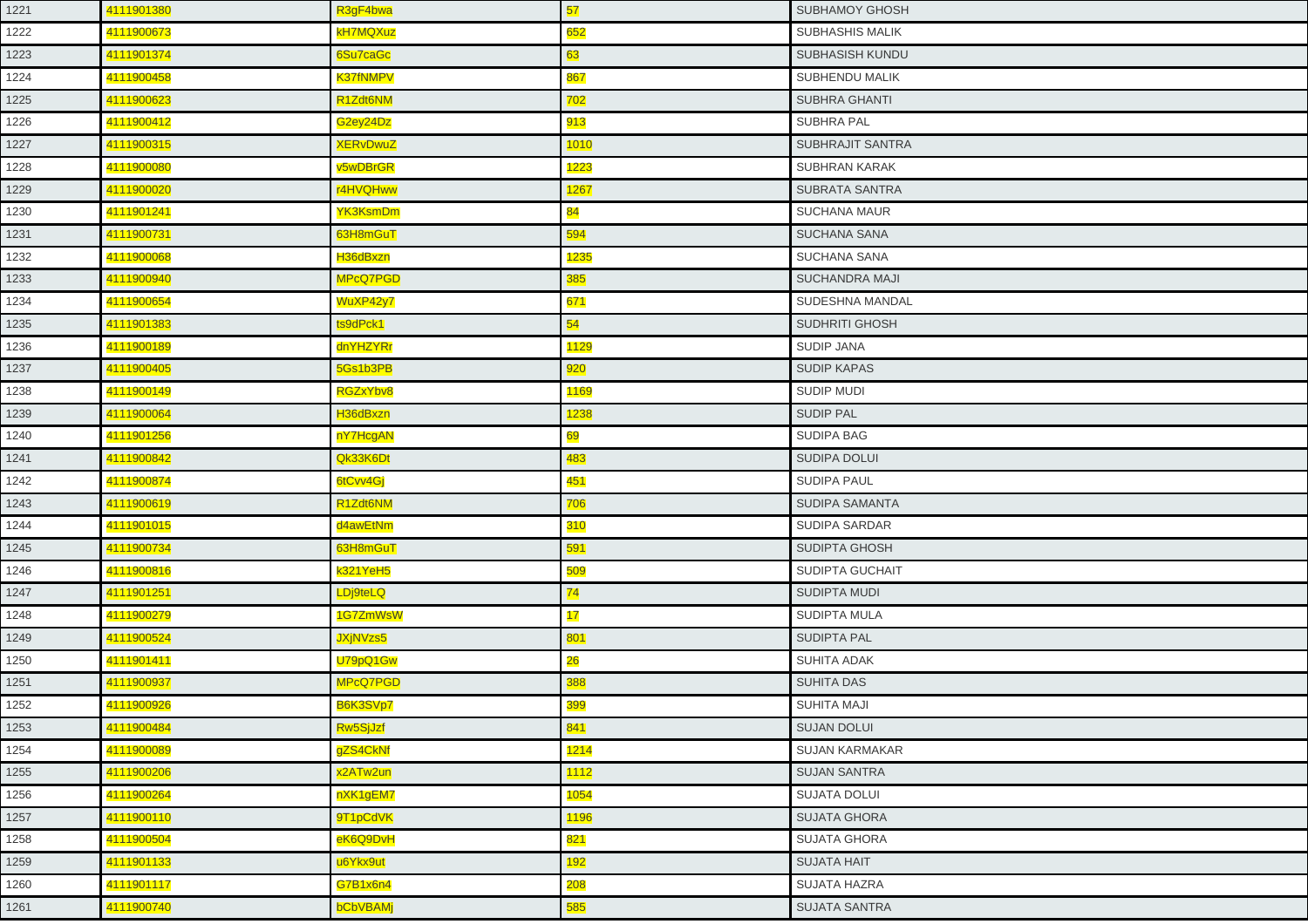| 1262 | 4111900600        | nMQeH5Rj        | <u>725</u>        | <b>SUJATA SINGHA</b>   |
|------|-------------------|-----------------|-------------------|------------------------|
| 1263 | 4111900338        | xsveEjHT        | 987               | <b>SUJAY PANJA</b>     |
| 1264 | 4111900005        | 7q7KeFSz        | 1279              | <b>SUJIT MAJI</b>      |
| 1265 | 4111900022        | BDbH5AP2        | 1265              | <b>SUJIT MALIK</b>     |
| 1266 | 4111900017        | r4HVQHww        | 1269              | <b>SUJOY ADHIKARI</b>  |
| 1267 | 4111900500        | eK6Q9DvH        | 825               | <b>SUJOY SINGHAROY</b> |
| 1268 | 4111900234        | N96afRyd        | <mark>1084</mark> | SUKANYA DHANK          |
| 1269 | 4111900326        | Ky1UEqAq        | 999               | SUKANYA DOLUI          |
| 1270 | 4111900514        | 7Dw65yC7        | 811               | <b>SUKLA MAITY</b>     |
| 1271 | 4111900562        | 5EjXWfNt        | 763               | SULAGNA SARKAR         |
| 1272 | 4111900768        | g51r7wxK        | 557               | SULEKHA CHATTERJEE     |
| 1273 | 4111900686        | 7Bp7QRB4        | 639               | <b>SULEKHA JANA</b>    |
| 1274 | 4111900099        | YdFBnmCd        | <b>1207</b>       | SULEKHA JANA           |
| 1275 | 4111901089        | cZs3MerB        | 236               | <b>SULEKHA PATRA</b>   |
| 1276 | 4111901264        | 6Su7caGc        | 61                | SULEKHA SANTRA         |
| 1277 | 4111900635        | 9ABq48rH        | 690               | <b>SULTANA PARVIN</b>  |
| 1278 | 4111900906        | 32A561sK        | <mark>419</mark>  | <b>SUMAN BATABYAL</b>  |
| 1279 | 4111901326        | UJ62FDt5        | 111               | SUMAN CHAKRABORTY      |
| 1280 | 4111900219        | jWWcwVBR        | 1099              | <b>SUMAN DALUI</b>     |
| 1281 | 4111901067        | PLg51jv1        | 258               | <b>SUMAN DAS</b>       |
| 1282 | 4111901014        | d4awEtNm        | 311               | <b>SUMAN DHARA</b>     |
| 1283 | 4111900040        | k27tjLMc        | <b>139</b>        | <b>SUMAN GHOSH</b>     |
| 1284 | 4111900970        | SgamDKs4        | 355               | <b>SUMAN KANRAR</b>    |
| 1285 | 4111901349        | N5uXcukV        | 88                | <b>SUMAN KARAK</b>     |
| 1286 | 4111900046        | 2fV69NBa        | <b>133</b>        | SUMAN KUMAR PATRA      |
| 1287 | 4111900365        | <b>CZtQaetd</b> | 960               | <b>SUMAN MODAK</b>     |
| 1288 | 4111900070        | TLH6RqST        | 1233              | <b>SUMAN PATRA</b>     |
| 1289 | 4111900946        | p86pSQwB        | 379               | SUMAN SADHUKHAN        |
| 1290 | 4111900083        | 3kjbntvQ        | 1220              | SUMAN SHEE             |
| 1291 | 4111900832        | 16hyY1Pv        | 493               | <b>SUMANA DAS</b>      |
| 1292 | 4111900858        | CdtxK9LW        | 467               | <b>SUMANA DHARA</b>    |
| 1293 | <u>4111900838</u> | Qk33K6Dt        | 487               | SUMANA JANA            |
| 1294 | 4111900708        | CQy5BMxr        | 617               | <b>SUMANA MAITY</b>    |
| 1295 | 4111901080        | ZjRRabNE        | 245               | <b>SUMANA MAITY</b>    |
| 1296 | 4111900704        | <b>ZvKxQLJt</b> | 621               | SUMANA NANDY           |
| 1297 | 4111900304        | E5aj8tQ4        | 1021              | <b>SUMANA PAL</b>      |
| 1298 | 4111900535        | wSF7Vtzz        | 790               | <b>SUMANA ROY</b>      |
| 1299 | 4111900457        | <b>K37fNMPV</b> | 868               | SUMANTA BAG            |
| 1300 | 4111900198        | <b>VHMeK1Fq</b> | <b>1120</b>       | <b>SUMIT BERA</b>      |
| 1301 | 4111900277        | jmdmAVCY        | 19                | <b>SUMIT DHARA</b>     |
| 1302 | 4111900966        | SgamDKs4        | 359               | <b>SUMIT GHOSH</b>     |
|      |                   |                 |                   |                        |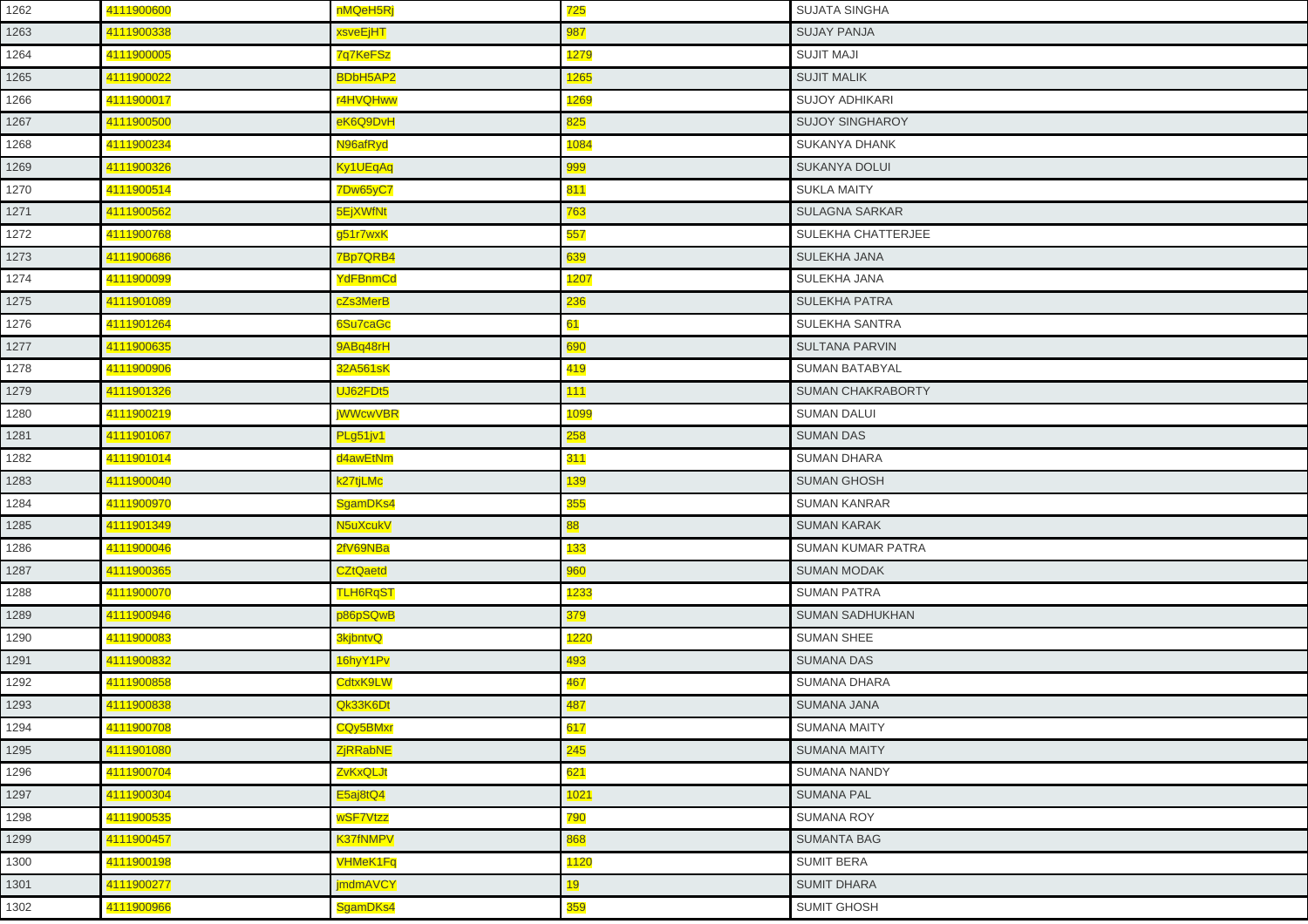| 1303 | 4111900856 | CdtxK9LW        | 469         | <b>SUMITA MANNA</b>   |
|------|------------|-----------------|-------------|-----------------------|
| 1304 | 4111901230 | <b>uwTMGrHY</b> | 95          | <b>SUMITA PATRA</b>   |
| 1305 | 4111901069 | PLg51jv1        | 256         | <b>SUMITA RAY</b>     |
| 1306 | 4111900706 | CQy5BMxr        | 619         | <b>SUMON SAMANTA</b>  |
| 1307 | 4111900678 | wfAz5QM5        | 647         | <b>SUNALI KHATUN</b>  |
| 1308 | 4111900357 | 1FEcqdDf        | 968         | SUNANDA GHORUI        |
| 1309 | 4111900320 | 8ckgTpMr        | 1005        | <b>SUNANDA PATRA</b>  |
| 1310 | 4111900959 | a3nNSJC5        | 366         | SUNIL RANG            |
| 1311 | 4111900840 | Qk33K6Dt        | 485         | <b>SUNITA BHOWMIK</b> |
| 1312 | 4111900479 | 1abdzHKg        | 846         | <b>SUNITI MALIK</b>   |
| 1313 | 4111900576 | pdZ8shrq        | 749         | <b>SUPARNA DAS</b>    |
| 1314 | 4111900911 | gA8SfTKa        | 414         | SUPARNA MALIK         |
| 1315 | 4111900384 | Btg2r7T1        | 941         | SUPARNA MONDAL        |
| 1316 | 4111901187 | k27tjLMc        | <b>138</b>  | SUPARNA MONDAL        |
| 1317 | 4111900733 | 63H8mGuT        | 592         | <b>SUPARNA PAL</b>    |
| 1318 | 4111901050 | 2S1E1mK         | 275         | <b>SUPARNA SINGH</b>  |
| 1319 | 4111901368 | nY7HcgAN        | 69          | <b>SUPRITA SASMAL</b> |
| 1320 | 4111901106 | 5TPnM1y5        | <b>219</b>  | SUPRITI BAIRY         |
| 1321 | 4111900439 | fPXh2STt        | 886         | <b>SUPRITI JANA</b>   |
| 1322 | 4111901059 | <b>7rvsahFa</b> | 266         | SUPRITI MAL           |
| 1323 | 4111901188 | k27tjLMc        | 137         | SUPRITI MANNA         |
| 1324 | 4111900721 | qJUvBFEV        | 604         | SUPRITY CHAKRABORTY   |
| 1325 | 4111900155 | 2etj19Nz        | 1163        | SUPRIYA GUCHHAIT      |
| 1326 | 4111900259 | nXK1gEM7        | <b>1059</b> | SUPRIYA HAIT          |
| 1327 | 4111900643 | e19bd1J1        | 682         | <b>SUPRIYA HAZRA</b>  |
| 1328 | 4111900413 | G2ey24Dz        | 912         | SUPRIYA MALIK         |
| 1329 | 4111900431 | 56qwMYz2        | 894         | SUPRIYA PORE          |
| 1330 | 4111900843 | Qk33K6Dt        | 482         | SUPRIYA SANKI         |
| 1331 | 4111900797 | WYSa7jLD        | 528         | SUPRIYA SANTRA        |
| 1332 | 4111901232 | <b>5RFkstxW</b> | 93          | SUPRIYA SANTRA        |
| 1333 | 4111900944 | p86pSQwB        | 381         | SUPRIYO SAU           |
| 1334 | 4111901375 | 6Su7caGc        | <u>62</u>   | SUPTI KOLEY           |
| 1335 | 4111901235 | <b>5RFkstxW</b> | 90          | <b>SURAIYA KHATUN</b> |
| 1336 | 4111900595 | b7gutcyT        | <b>730</b>  | SURAIYA KHATUN        |
| 1337 | 4111900971 | SgamDKs4        | 354         | <b>SURAJ DHARA</b>    |
| 1338 | 4111900278 | <b>jmdmAVCY</b> | <b>18</b>   | SURAJIT HAZRA         |
| 1339 | 4111900013 | y8L8jSEN        | 145         | SURANJANA KUNDU       |
| 1340 | 4111900348 | 1MhSqkxR        | 977         | SURANJANA MAJI        |
| 1341 | 4111901247 | <b>A5Qhcntj</b> | 78          | SURANJANA PRAMANIK    |
| 1342 | 4111901202 | rv54VHxD        | <b>123</b>  | SURESH KHANRA         |
| 1343 | 4111901313 | 3eALAQKn        | 12          | <b>SURESH RANG</b>    |
|      |            |                 |             |                       |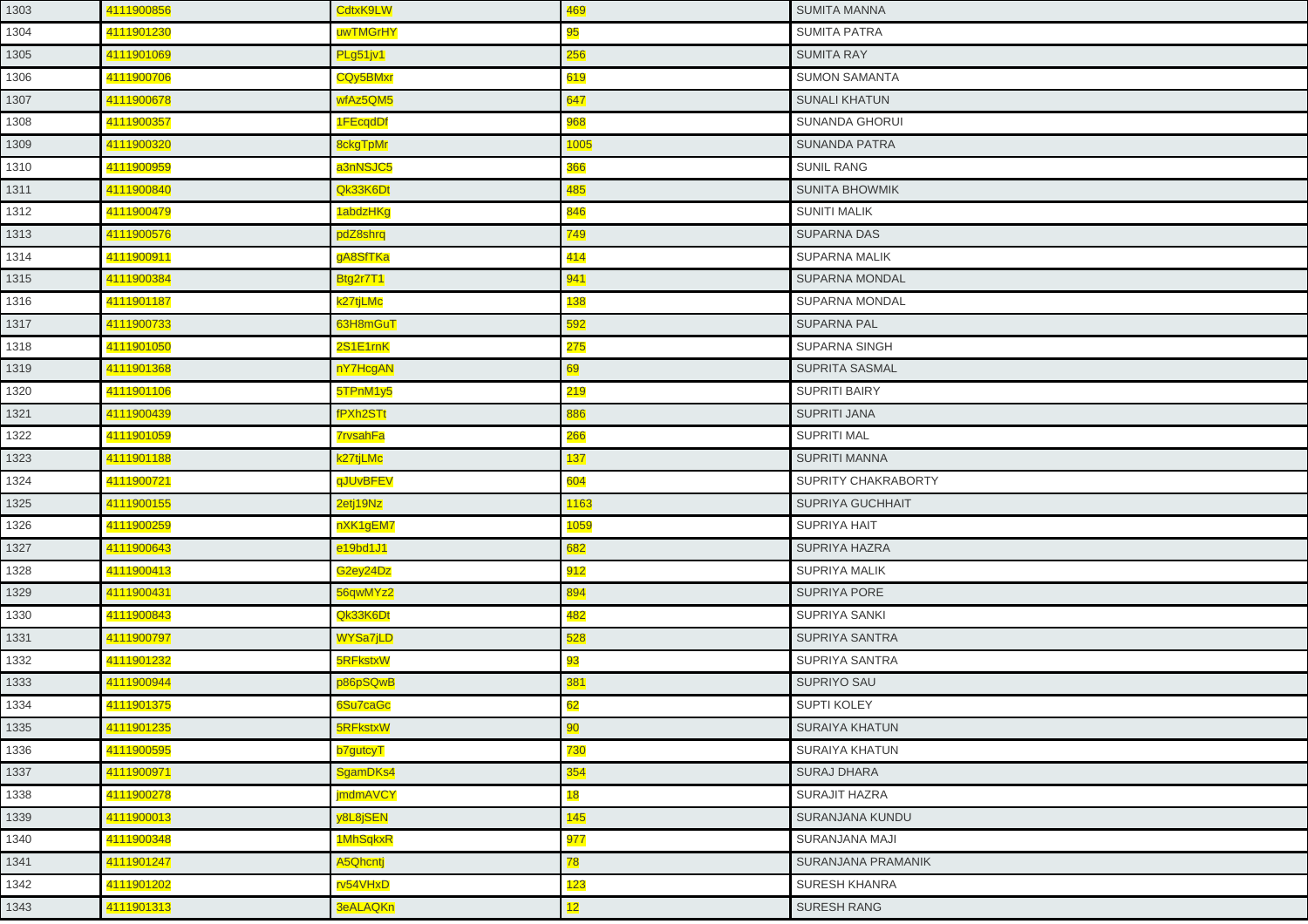| 1344 | 4111900990        | <u>fwkjpFnr</u> | <mark>335</mark> | SUROJIT GHORA           |
|------|-------------------|-----------------|------------------|-------------------------|
| 1345 | 4111900262        | nXK1gEM7        | 1056             | SUROJIT SAMANTA         |
| 1346 | 4111900378        | rUPaa6AH        | 947              | <b>SUROVI GHOSH</b>     |
| 1347 | 4111901146        | f1eLy3BW        | 179              | <b>SURYADEB BERA</b>    |
| 1348 | 4111900571        | MZ7wGgCr        | 754              | SUSAMA CHAKRABORTY      |
| 1349 | 4111901267        | R3gF4bwa        | 58               | <b>SUSAMA GAYEN</b>     |
| 1350 | 4111900526        | UxTA5sKB        | 799              | SUSHIL BERA             |
| 1351 | 4111900555        | Z5Q5Gpv2        | 770              | SUSMITA ADAK            |
| 1352 | 4111900624        | R1Zdt6NM        | 701              | <b>SUSMITA BAG</b>      |
| 1353 | 4111900553        | hL3yWnF4        | 772              | <b>SUSMITA BHOWMICK</b> |
| 1354 | 4111900726        | qJUvBFEV        | 599              | SUSMITA CHAKRABORTY     |
| 1355 | 4111901116        | G7B1x6n4        | 209              | <b>SUSMITA DAS</b>      |
| 1356 | 4111900340        | xsveEjHT        | 985              | SUSMITA DAS             |
| 1357 | 4111900327        | Ky1UEqAq        | 998              | <b>SUSMITA DAS</b>      |
| 1358 | 4111900590        | zTuVGbJV        | <b>735</b>       | <b>SUSMITA DHANK</b>    |
| 1359 | 4111900398        | U7Y129w5        | 927              | <b>SUSMITA GHOSH</b>    |
| 1360 | 4111900354        | jkREEcQg        | 971              | SUSMITA GUCHHAIT        |
| 1361 | 4111900954        | zHz67HP7        | 371              | SUSMITA KANJI           |
| 1362 | 4111900787        | LjhpYst7        | 538              | <b>SUSMITA KAR</b>      |
| 1363 | 4111900478        | 1abdzHKg        | 847              | SUSMITA KOLEY           |
| 1364 | 4111900505        | eK6Q9DvH        | 820              | <b>SUSMITA MAJI</b>     |
| 1365 | 4111900676        | wfAz5QM5        | 649              | <b>SUSMITA MALIK</b>    |
| 1366 | 4111901382        | ts9dPck1        | 55               | <b>SUSMITA MULA</b>     |
| 1367 | 4111900161        | 2etj19Nz        | 1157             | <b>SUSMITA ROYGUPTA</b> |
| 1368 | 4111901273        | ts9dPck1        | 52               | SUTAPA CHARCHARI        |
| 1369 | 4111901098        | py1P27J7        | 227              | <b>SUTAPA DHARA</b>     |
| 1370 | 4111901270        | ts9dPck1        | 55               | <b>SUTAPA MANDAL</b>    |
| 1371 | 4111900288        | S5UY7zHz        | 1037             | <b>SUTAPA MONDAL</b>    |
| 1372 | 4111900585        | <b>zTuVGbJV</b> | 740              | SUTAPA SAMANTA          |
| 1373 | 4111900286        | S5UY7zHz        | 1039             | <b>SUVRA DAS</b>        |
| 1374 | 4111900650        | WuXP42y7        | 675              | SWAGATA GHARA           |
| 1375 | <u>4111901288</u> | 7dN4P6z7        |                  | SWAGATA MALIK           |
| 1376 | 4111901317        | <b>NApjmRzm</b> | 8                | <b>SWAGATA PAL</b>      |
| 1377 | 4111900188        | dnYHZYRr        | 1130             | <b>SWAPNA PRAMANICK</b> |
| 1378 | 4111900066        | DBJEVPq1        | 128              | SWAPNAMAY SAMANTA       |
| 1379 | 4111901030        | xDRG6vsg        | 295              | <b>SWAPNOM KHATUN</b>   |
| 1380 | 4111901333        | <b>GCwnGxAv</b> | 104              | SWARAJ NAYEK            |
| 1381 | 4111900036        | pxy75vWr        | 1253             | <b>SWARAJIT MANNA</b>   |
| 1382 | 4111900828        | 3sQMJfw4        | 497              | SWARNALATA HAJRA        |
| 1383 | 4111900976        | 3WJ7TDKv        | 349              | SWARNALI BAG            |
| 1384 | 4111900100        | YdFBnmCd        | <b>1206</b>      | <b>SWARNALI BAG</b>     |
|      |                   |                 |                  |                         |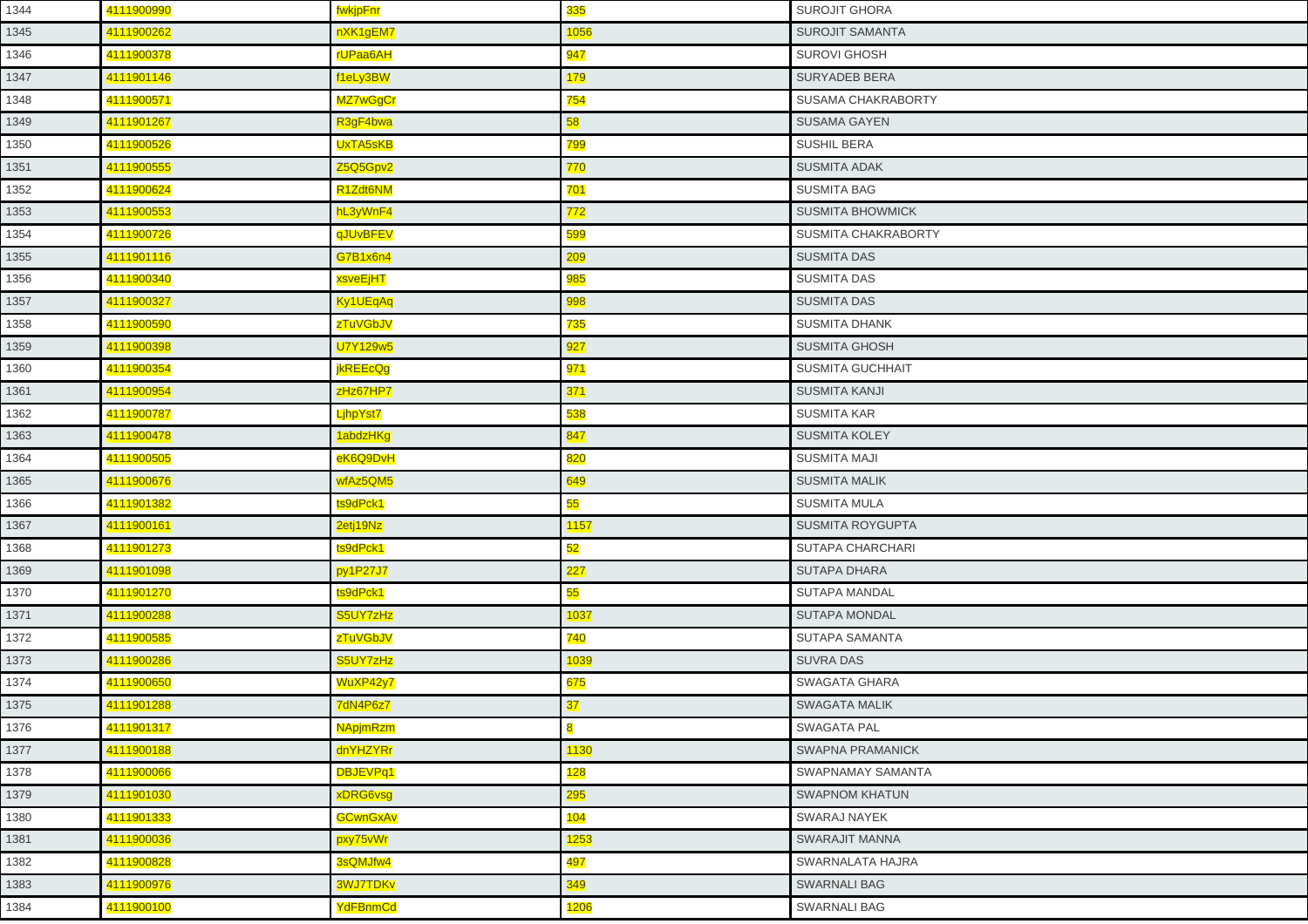| 1385 | 4111900915        | gA8SfTKa             | 410         | SWARNALI DHAWA           |
|------|-------------------|----------------------|-------------|--------------------------|
| 1386 | 4111900615        | Fmssc7vf             | 710         | SWARNENDU MUKHERJEE      |
| 1387 | 4111900078        | v5wDBrGR             | 1225        | <b>SWARUP MALIK</b>      |
| 1388 | 4111901300        | wtX2A2wv             | 25          | <b>TAHIRA KHATUN</b>     |
| 1389 | 4111900449        | zpzuyUwq             | 876         | <b>TAJE AJMINA</b>       |
| 1390 | 4111901440        | <b>3eALAQKn</b>      | 11          | <b>TAMAL MONDAL</b>      |
| 1391 | 4111900039        | 6nzG9TuM             | 140         | <b>TAMANYA MAJI</b>      |
| 1392 | 4111901115        | G7B1x6n4             | 210         | <b>TAMASREE GUCHHAIT</b> |
| 1393 | 4111900537        | wSF7Vtzz             | 788         | <b>TANDRA JANA</b>       |
| 1394 | 4111900939        | MP <sub>cQ7PGD</sub> | 386         | <b>TANIA ROY</b>         |
| 1395 | 4111901426        | <b>3eALAQKn</b>      | 11          | <b>TANIA YASMIN</b>      |
| 1396 | 4111901209        | 7QTCFJmB             | <b>116</b>  | <b>TANIMA BHUKTA</b>     |
| 1397 | 4111900370        | Nz1Cr1LK             | 955         | <b>TANIMA MAJI</b>       |
| 1398 | 4111900290        | S5UY7zHz             | 1035        | <b>TANIMA PODDAR</b>     |
| 1399 | 4111900951        | zHz67HP7             | 374         | <b>TANIYA BAG</b>        |
| 1400 | 4111900942        | p86pSQwB             | 383         | <b>TANIYA DOLUI</b>      |
| 1401 | 4111900873        | 6tCvv4Gj             | 452         | <b>TANIYA KHATUN</b>     |
| 1402 | 4111901131        | u6Ykx9ut             | <b>194</b>  | <b>TANIYA RANA</b>       |
| 1403 | 4111901110        | 5TPnM1y5             | 215         | <b>TANIYA YEASMIN</b>    |
| 1404 | 4111901175        | nucf9Zmg             | <b>150</b>  | <b>TANMAY CHATTERJEE</b> |
| 1405 | 4111900573        | MZ7wGgCr             | 752         | <b>TANMAY GHOSH</b>      |
| 1406 | 4111900233        | N96afRyd             | 1085        | <b>TANMOY NANDI</b>      |
| 1407 | 4111900086        | 3kjbntvQ             | 1217        | <b>TANMOY PATRA</b>      |
| 1408 | 4111901281        | eksDP7tD             | 44          | <b>TANMOY POLITA</b>     |
| 1409 | 4111901346        | <b>5RFkstxW</b>      | 91          | <b>TANMOY SANTRA</b>     |
| 1410 | 4111901021        | Vh39quCj             | 304         | <b>TANUJA MAITY</b>      |
| 1411 | 4111900853        | CdtxK9LW             | 472         | TANUSHREE BERA           |
| 1412 | 4111901210        | cpmqVCE7             | 115         | <b>TANUSHREE MAITY</b>   |
| 1413 | 4111900679        | wfAz5QM5             | 646         | <b>TANUSHREE MALIK</b>   |
| 1414 | 4111900867        | VU9Hf3pT             | 458         | TANUSHRI DOLUI           |
| 1415 | 4111900622        | R1Zdt6NM             | 703         | <b>TAPATI KOTAL</b>      |
| 1416 | <u>4111901234</u> | 5RFkstxW             | <u>91</u>   | <b>TAPATI PATRA</b>      |
| 1417 | 4111901378        | R3gF4bwa             | 59          | <b>TAPENDU PAL</b>       |
| 1418 | 4111900294        | urGxTAxy             | <b>1031</b> | <b>TARUN SANTRA</b>      |
| 1419 | 4111900885        | HNr7f5wg             | 440         | <b>TASLIMA NASRIN</b>    |
| 1420 | 4111901353        | YK3KsmDm             | 84          | TATHAGATA PATRA          |
| 1421 | 4111900807        | <b>ycFPYkAB</b>      | 518         | <b>TINA ADAK</b>         |
| 1422 | 4111900789        | LjhpYst7             | 536         | <b>TINA KHATUN</b>       |
| 1423 | 4111900295        | urGxTAxy             | 1030        | <b>TINA PRAMANIK</b>     |
| 1424 | 4111900817        | k321YeH5             | 508         | TINKU GHORUI             |
| 1425 | 4111900200        | <b>VHMeK1Fq</b>      | 1118        | <b>TINKU SAMANTA</b>     |
|      |                   |                      |             |                          |